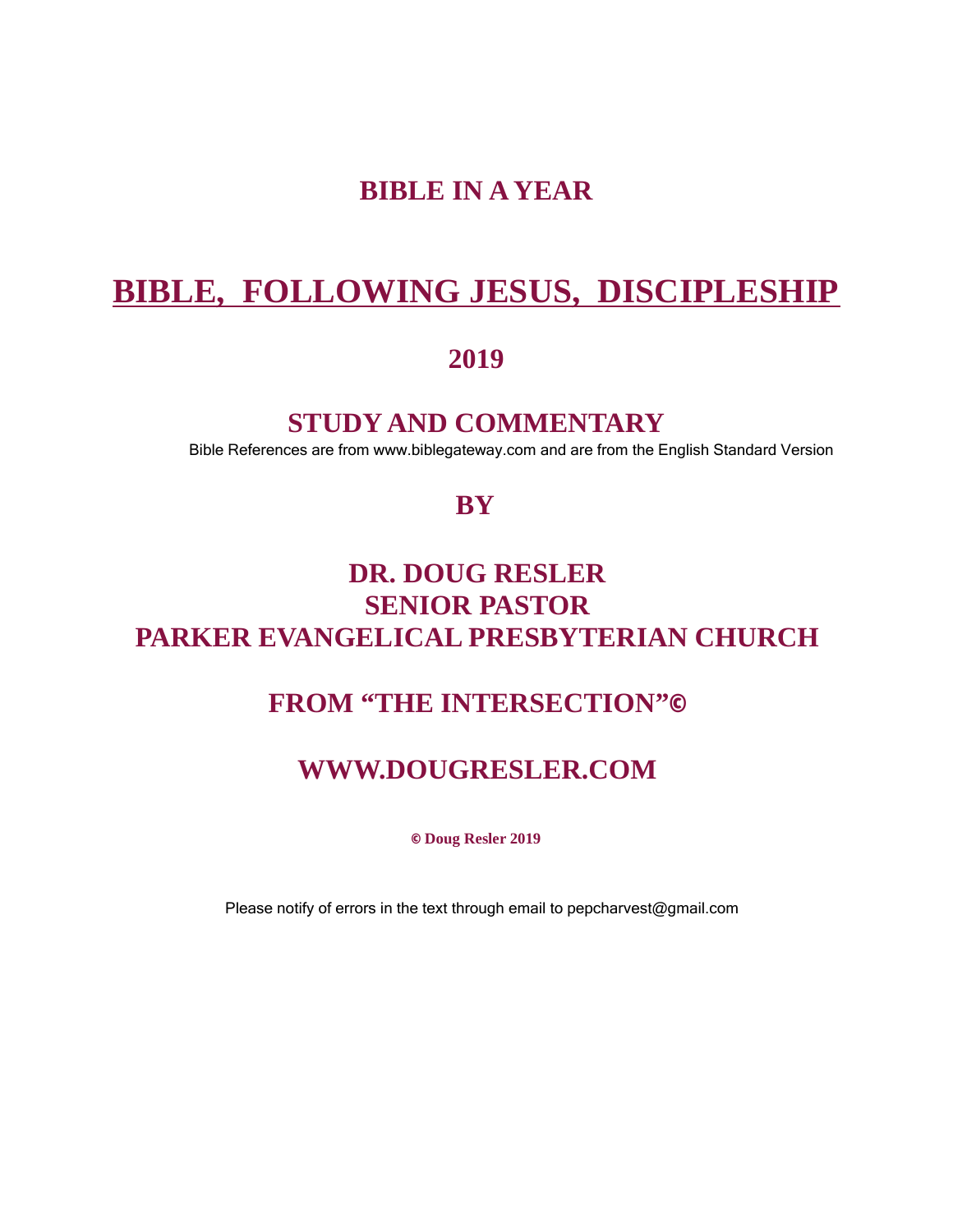#### TABLE OF CONTENTS

#### **JANUARY**

- January 1, 2019 HUMAN DIGNITY Readings for today: Genesis 1-2, Matthew 1-2:12, Psalms 1, Proverbs 1:1-6 January 2, 2019 SHAME Readings for today: Genesis 3-4, Matthew 2:13-3:6, Psalms 2, Proverbs 1:7-9 January 3, 2019 THE DESCENT OF MAN Readings for today: Genesis 5-7, Matthew 3:7-4:11, Psalm 3, Proverbs 1:10-19 January 4, 2019 CREATION MANDATE [Readings for today: Genesis 8-10, MaƩhew 4:12-25, Psalms 4, Proverbs 1:20-23](#page-6-0) January 5, 2019 THE PRIDE OF HUMANITY Readings for today: Genesis 11-13:4, Matthew 5:1-26, Psalms 5, Proverbs 1:24-28 January 6, 2019 THE STAKES ARE ETERNAL Readings for today: Genesis 13:5-15:21, Matthew 5:27-48, Psalms 6, Proverbs 1:29-33 January 7, 2019 THE GOD WHO SEES Readings for today: Genesis 16-18:15, Matthew 6:1-24, Psalms 7, Proverbs 2:1-5 January 8, 2019 PRIORITIES Readings for today: Genesis 18:16-19:38, Matthew 6:25-7:14, Psalms 8, Proverbs 2:6-15 January 9, 2019 FEAR VS. FAITH [Readings for today: Genesis 20-22, MaƩhew 7:15-29, Psalms 9:1-12, Proverbs 2:16-22](#page-11-0) January 10, 2019 DESIRING GOD Readings for today: Genesis 23-24:51, Matthew 8:1-17, Psalms 9:13-20, Proverbs 3:1-6 January 11, 2019 WALKING WITH WISDOM [Readings for today: Genesis 24:52-26:16, MaƩhew 8:18-34, Psalms 10, Proverbs 3:7-8](#page-13-0) January 12, 2019 REFLECTION [Readings for today: Genesis 26:17-27:46, MaƩhew 9:1-17, Psalms 10:16-18, Proverbs 3:9-10](#page-14-0)
	- January 13, 2019 DO YOU BELIEVE? Readings for today: Genesis 28-29, Matthew 9:18-38, Psalm 11, Proverbs 3:11-12
	- January 14, 2019 GOSPEL = POWER Readings for today: Genesis 30-31:16, Matthew 10:1-23, Psalms 12, Proverbs 3:13-15
	- January 15, 2019 RECKONING [Readings for today: Genesis 31:17-32:12, MaƩhew 10:24-11:6, Psalms 13, Proverbs 3:16-18](#page-17-0)
	- January 16, 2019 BROKEN [Readings for today: Genesis 32:13-34:31, MaƩhew 11:7-30, Psalms 14, Proverbs 3:19-20](#page-18-0)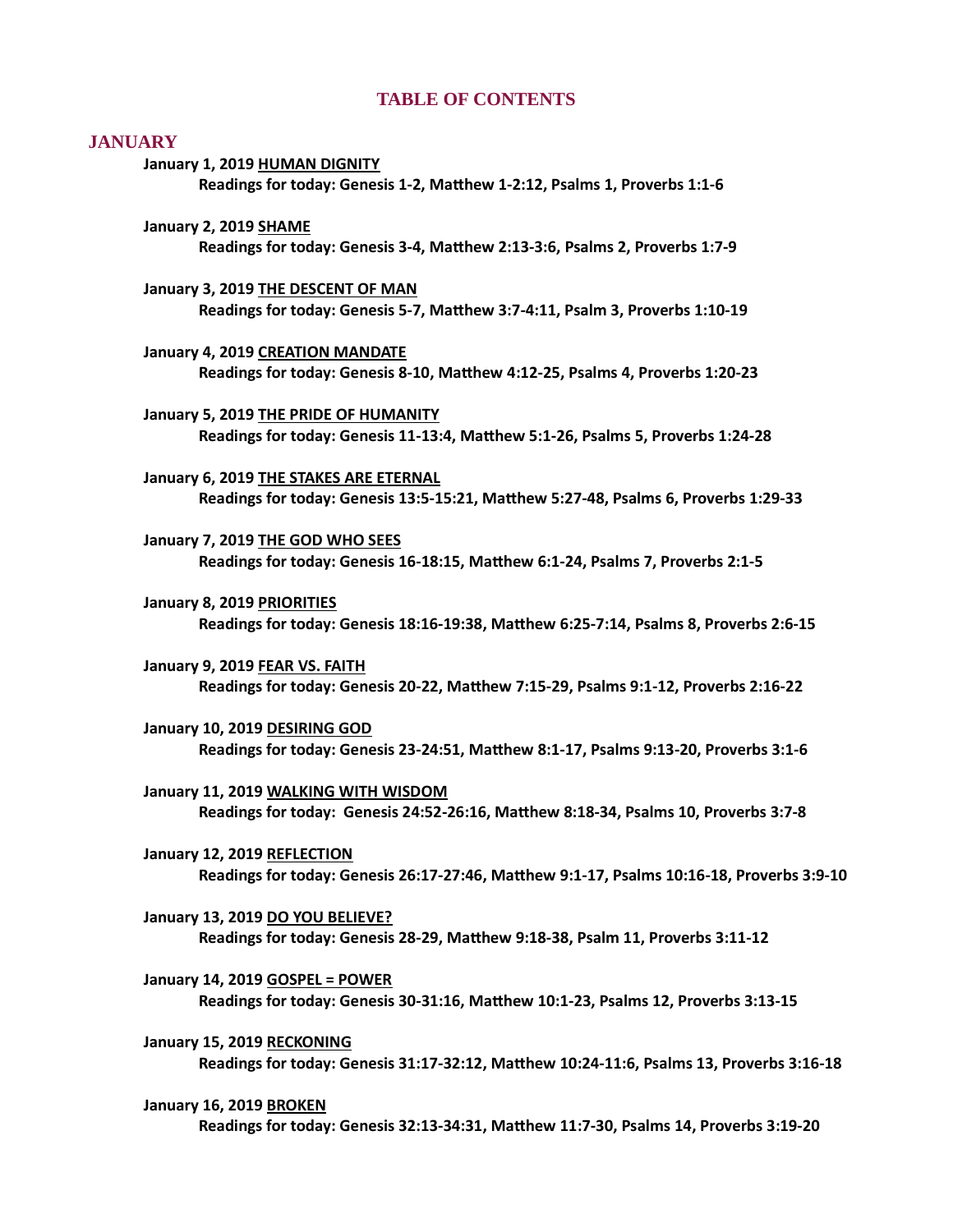- January 17, 2019 CHARMED LIVES? [Readings for today: Genesis 35-36, MaƩhew 12:1-21, Psalms 15, Proverbs 3:21-26](#page-19-0)
- January 18, 2019 THE COUNSEL OF GOD Readings for today: Genesis 37-38, Matthew 12:22-45, Psalms 16, Proverbs 3:27-32
- January 19, 2019 LIFE WITH GOD Readings for today: Genesis 39-41:16, Matthew 12:46-13:23, Psalms 17, Proverbs 3:33-35
- January 20, 2019 THE REAL CHURCH Readings for today: Genesis 41:17-42:17, Matthew 13: 24-46, Psalms 18:1-15, Proverbs 4:1-6
- January 21, 2019 THE LIFE WE'VE ALWAYS WANTED Readings for today: Genesis 42:18-43:34, Matthew 13:47-14:12, Psalms 18:16-36, Proverbs 4:7-10
- January 22, 2019 PERSPECTIVE [Readings for today: Genesis 44-45, MaƩhew 14:13-36, Psalms 18:37-50, Proverbs 4:11-13](#page-24-0)
- January 23, 2019 THE WAYS OF GOD Readings for today: Genesis 46-47, Matthew 15:1-28, Psalms 19, Proverbs 4:14-19
- January 24, 2019 THE BLESSING Readings for today: Genesis 48-49, Matthew 15:29-16:12, Psalms 20, Proverbs 4:20-27
- January 25, 2019 EVERYDAY HEROISM Readings for today: Genesis 50, Exodus 1-2:10, Matthew 16:13-17:9, Psalms 21, Proverbs 5:1-6
- January 26, 2019 GOD-FORSAKEN [Readings for today: Exodus 2:11-3:22, MaƩhew 17:10-27, Psalms 22:1-18, Proverbs 5:7-14](#page-28-0)
- January 27, 2019 EXCUSES Readings for today: Exodus 4-5:21, Matthew 18:1-20, Psalm 22:19-31, Proverbs 5:15-21
- January 28, 2019 GOD ISN'T FAIR [Readings for today: Exodus 5:22-7:25, MaƩhew 18:21-19:12, Psalms 23, Proverbs 5:22-23](#page-30-0)
- January 29, 2019 HEAVENLY TREASURE [Readings for today: Exodus 8-9, MaƩhew 19:13-30, Psalms 24, Proverbs 6:1-5](#page-32-0)
- January 30, 2019 IS GOD A COMMUNIST? Readings for today: Exodus 10:1-12:13, Matthew 20:1-28, Psalms 25, Proverbs 6:12-15
- January 31, 2019 ROCK BOTTOM Readings for today: Exodus 12:14-13:16, Matthew 20:29-21:22, Psalms 25:16-22, Proverbs 6:12-15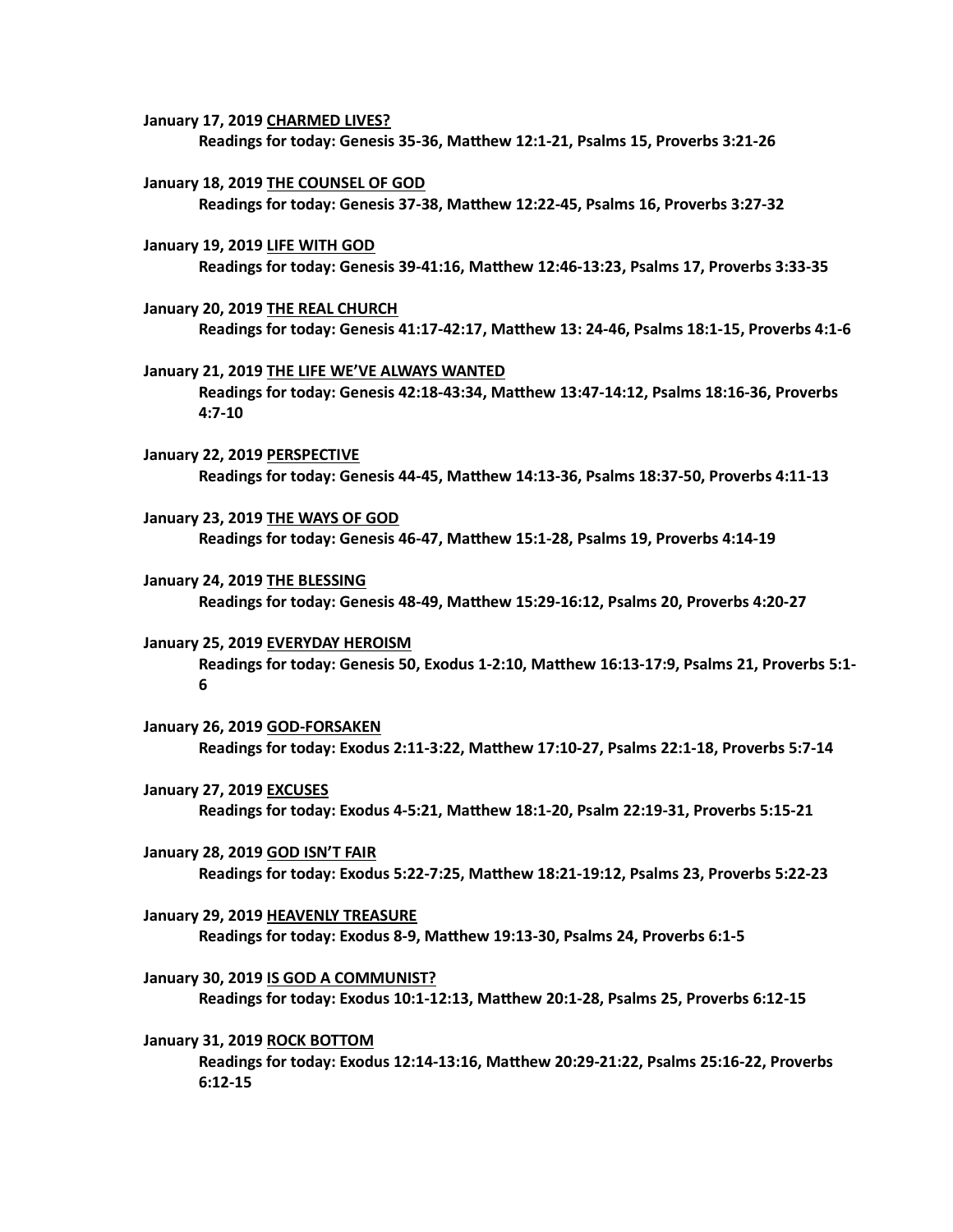#### January 1, 2019 HUMAN DIGNITY

<span id="page-3-0"></span>[Readings for today: Genesis 1-2, Matthew 1-2:12, Psalms 1, Proverbs 1:1-6](https://www.biblegateway.com/passage/?search=Genesis+1-2%2CMatthew+1%3A1-2%3A12%2CPsalm+1%2CProverbs+1%3A1-6&version=ESV)

Imago Dei. The image of God. In the beginning, God created human beings in His image. Male and female He created them. Made to be like Him. Made to reflect His glory. Made to be loved by Him. Out of the dust, He fashioned us. He breathed into our lungs His very breath. His very Spirit. It was not good for us to be alone so He made us a partner. A helpmate. The formation of community. The very first relationship. So intimate was this relationship between man and woman, humanity and God, that they were naked and unashamed. What a beautiful picture of the innate worth and dignity given to every single human being! This passage forms the foundation of our modern day understanding of universal human rights. It's why we naturally resist - Christian or not - the Darwinian "classification" of human beings. It's why "de-humanization" in whatever form is so horrifying. One of the worst things we can do from a biblical perspective is treat another human being, another divine image-bearer, as somehow less than what they are.

I remember fighting this battle when I served as a prison chaplain. New Jersey State Prison is the maximum security facility for the state. Death row used to be housed there. It's where they send the worst kind of criminals. When I was there, 60% of the inmates were serving sentences for murder of one degree or another. The rest had committed some form of violent crime. I believe one of the reasons my ministry was so effective over the two years I was there is because I treated the men with dignity and respect. I honored them as "imagebearers" and they, in turn, honored me. I stayed in touch with many of the men over the years since I left and it has been a joy to watch them grow and change and, in some cases, re-enter society.

Sadly, treating others with dignity and respect is something that escapes our culture. We engage in "dehumanizing" talk on a daily basis. Turn on cable television. Listen to people talk at your local bar or coffee shop. Scroll through your Twitter feed. It's brutal. Leaders in every sector of society seem to be getting in on the act. Politics. Education. Business. Even the church. We demonize. We character assassinate. We seek to tear down those who disagree with us. Those who think differently than us. Those who come from different countries, different ethnicities, different sexual orientations, you name it. We marginalize and ostracize and persecute and the results are devastating. Depression. Despair. Pain. Suffering. Violence. Even death.

Here's the first hard biblical truth...every single human being is made in the image of God and is loved unconditionally by God. Every single human being is worthy of dignity and respect. Every human being is made for relationship and community. To hate another human being is to hate someone God loves. To treat another human being with disrespect is to disrespect someone God has formed and fashioned with His own hands. To isolate another human being from relationship or ostracize them from community is to place them in a condition God Himself refused to do. "It is not good for man to be alone..."

Does this mean we simply remain passive in the face of evil? No. Does it mean we let people walk all over us? Absolutely not. Does it mean we can't set boundaries on unhealthy people? Of course it doesn't. What it means is that even in the worst of situations. When we are confronting an abuser or someone who has committed an act of violence against us or those we love. When a police officer exercises force to protect us or our military men and women fight an enemy in some faraway land. When someone hurts our feelings or betrays our trust. Even in these situations, we refuse to let anger or revenge or hatred drive us to "de-humanizing" words or actions. We refuse to diminish the image of God in that other person or persons. We ask God to give us the strength to see them as He sees them and to treat them as His justice and righteousness demands.

As you make your New Year's Resolutions, let me suggest one that could be a game-changer. Resolve to treat everyone you meet and interact with socially, professionally, personally, even on social media as an image-bearer of God. Someone endowed with divine worth and dignity. Someone who is beloved by God Himself. You will be amazed at how this transforms your perspective and brings blessing into your life.

Readings for tomorrow: Genesis 3-4, Matthew 2:13-3:6, Psalms 2:1-12, Proverbs 1:7-9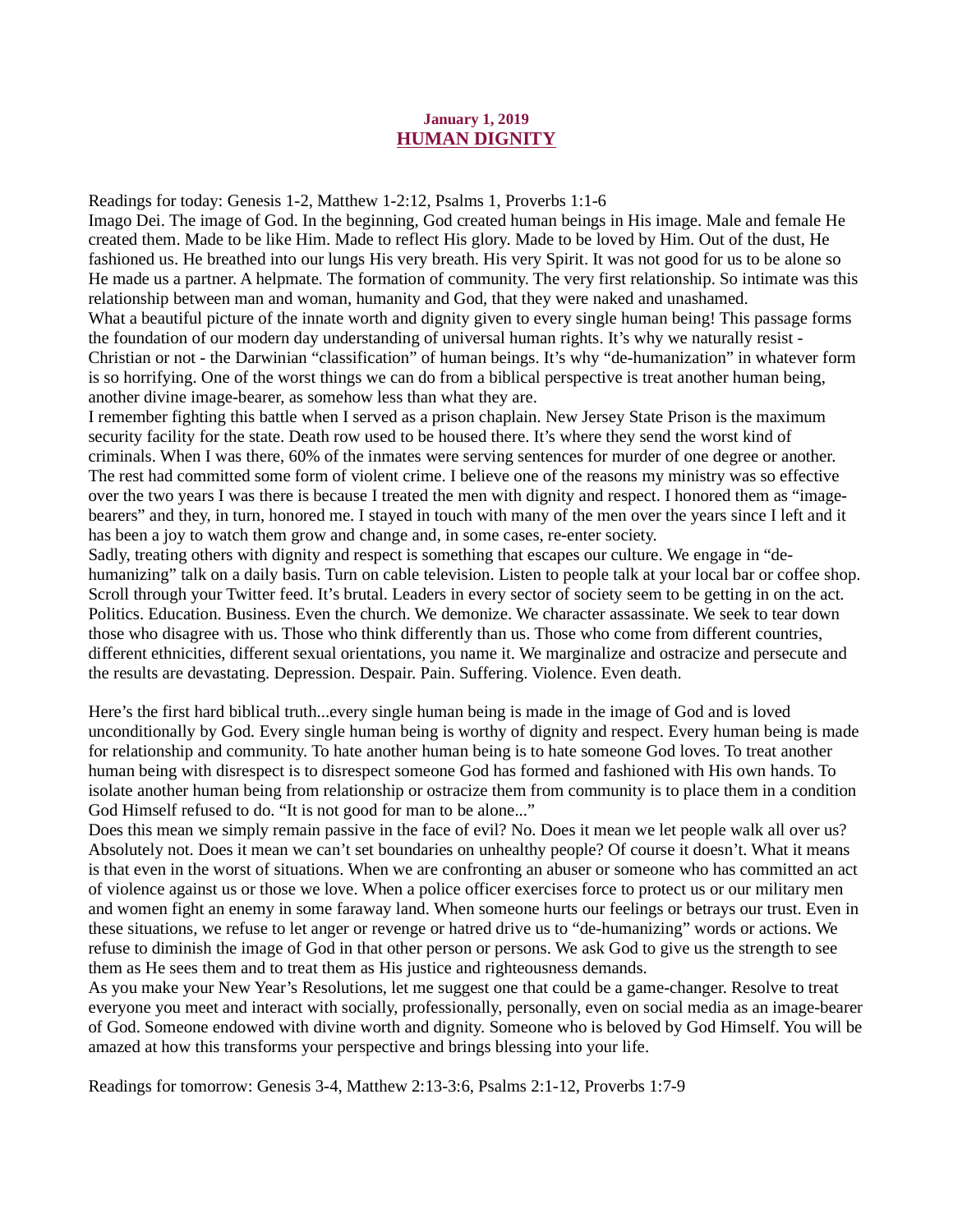#### January 2, 2019 SHAME

<span id="page-4-0"></span>Readings for today[: Genesis 3-4, Matthew 2:13-3:6, Psalms 2, Proverbs 1:7-9](https://www.biblegateway.com/passage/?search=Genesis+3-4%2C+Matthew+2%3A13-3%3A6%2C+Psalms+2%2C+Proverbs+1%3A7-9&version=ESV)

Do you remember the first time you experienced shame? Psychologists consider it one of our deepest, most primal emotions. It arises internally and is reinforced externally from the time we are very young. It is an important emotion. Those who are incapable of experiencing shame are often socio or psychopathic. Their inability to feel this emotion cripples them in significant ways. On the flip side, many experience excessive feelings of shame which can be just as crippling. How have you dealt with shame? Do you bury it? Deny it? Medicate it? Try to find ways to numb it? This, of course, forms the bedrock of the research Brene Brown has become famous for. Her initial TED talk on shame went viral and still remains one of the most popular. She's written several New York Times' bestsellers on the subject as well so clearly there is a hunger in our culture for healthy ways of dealing with our deep-seated shame.

Where does shame come from? Psychologists have puzzled over this for decades. The Bible, however, is clear. Shame is the first emotion human beings feel in the wake of their sin. Adam and Eve eat the forbidden fruit. They break God's command. They disobey and rebel, all in an attempt to become like God. What initially tastes so sweet turns bitter in the stomach as their eyes are opened to what they have just done. They experience shame and their first instinct is to cover up. Hide their nakedness. From each other. From God. "Where are you?" God calls out. As if He doesn't already know. Adam and Eve feel exposed. They don't feel safe. So they play the blame game. The woman caused me to eat! The serpent tricked me! Careful readers will take note how they try to turn this back on God. As if it were His fault for creating woman and the serpent or even putting the tree there in the first place.

God is gracious, however. He doesn't want them to live forever in their shame. So He makes them clothes to cover their nakedness and He banishes them from paradise lest they stretch out their hand and eat of the Tree of Life. But the cycle of shame continues. Cain's "face falls" when his offering is not accepted. This is a very Middle Eastern way of saying Cain was ashamed. His shame eventually led to violence as he kills his own brother in cold blood. The murder of his brother leads to more shame when he's confronted by God. "My punishment is greater than I can bear..." Once again, God is gracious and places a special mark on Cain to protect him. Shame is not just an Old Testament idea. It was shame that caused Herod to lash out and kill all the infants in and around Bethlehem. Embarrassed by the betrayal of the wise men, he commits infanticide. It was shame that drove the people to John the Baptist where they repented and confessed their sins and were baptized. It is the lack of shame on the part of the nations that the Psalmist calling attention to when he encourages them serve the Lord with fear and trembling. Thankfully, God extends grace once again as the nations are encouraged to find refuge in Him.

"Where are you?" The question God first asked Adam and Eve in the Garden persists to this day. It comes to each of us and meets us right where we are in life. It comes as an invitation. A scary one to be sure! It is the invitation to be vulnerable. Exposed. Naked before the Lord. To confess our sins and let Him into the deepest recesses of our being. The dark places we all have in our hearts where we bury those things that cause us the greatest shame. God wants into those places. He wants to shed the light of His grace into the darkness of our hearts so that we may finally experience true healing. True peace. And rest securely in His unconditional love. He wants us to know beyond a shadow of a doubt that there is nothing that can separate us from Him which is why He sent His only Son into the world. On the cross, Jesus bore not just our sin but our shame as well. He endured utter and complete humiliation so we would not have to. This, friends, is the great news of the gospel! The good news that was preached to Adam and Eve and Cain and Abel and all their descendants even to you and me today. Believe it! Embrace it! Accept God's invitation! Kiss the Son and be set free from your shame!

Readings for tomorrow: Genesis 5-7, Matthew 3:7-4:11, Psalms 3, Proverbs 1:10-19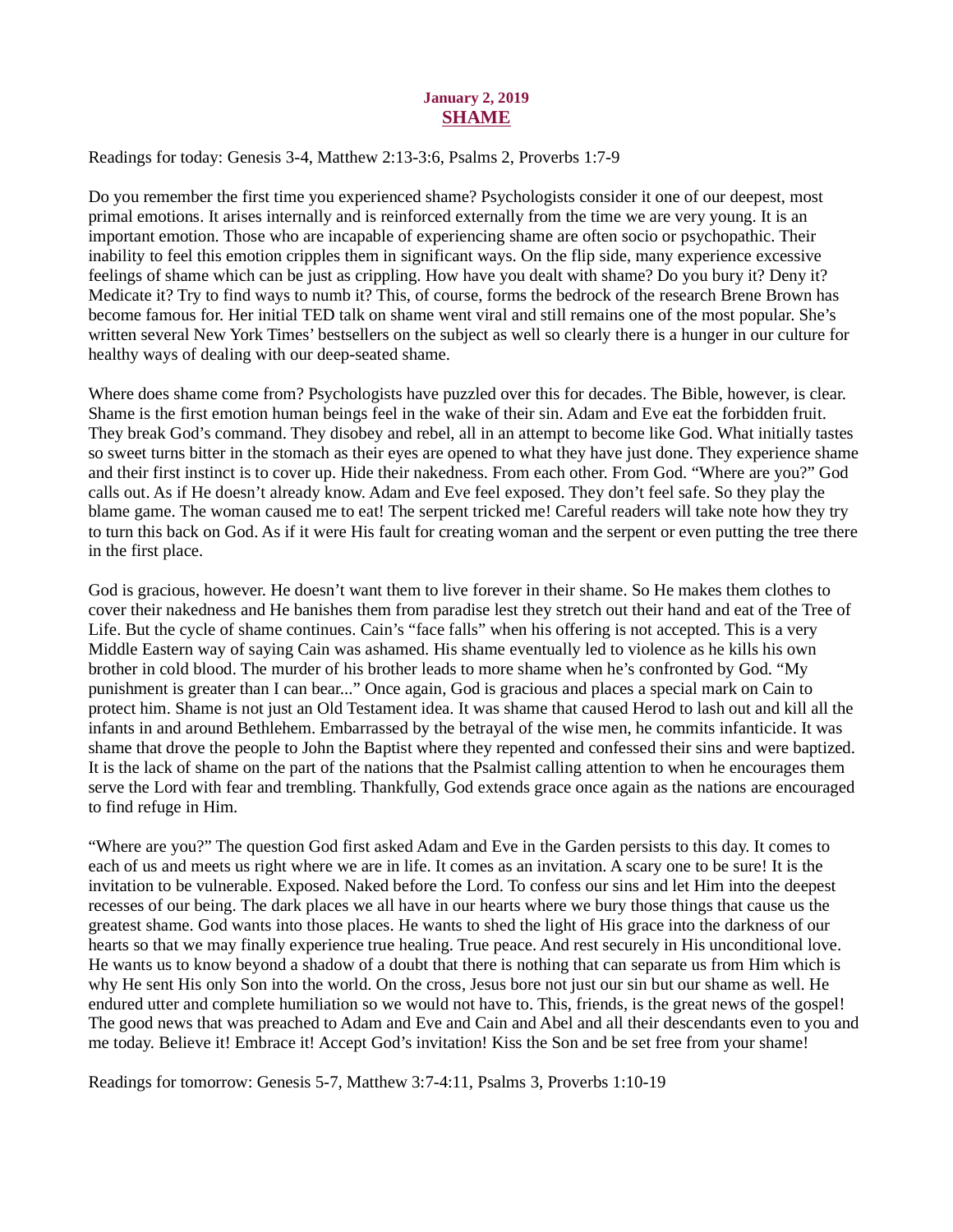#### January 3, 2019 THE DESCENT OF MAN

#### <span id="page-5-0"></span>Readings for today: [Genesis 5-7, Matthew 3:7-4:11, Psalm 3, Proverbs 1:10-19](https://www.biblegateway.com/passage/?search=Genesis+5-7%2C+Matthew+3%3A7-4%3A11%2C+Psalm+3%2C+Proverbs+1%3A10-19&version=ESV)

 In 1871, Charles Darwin published the culmination of his life's work. Titled The Descent of Man , it applied general evolutionary theory to human beings. Human beings, Darwin argues, are "descended" from more primitive life forms and subject to natural selection much like every other lifeform in the world. Of course, "Descent" is somewhat of a double entendre because Darwin's theory also levels the playing field between human beings and the rest of the animal world. We are not special. We are not set apart. We certainly are not made in the image of God, have no divine mandate, and therefore no kind of ascendant status over the rest of creation. Though there is some debate about Darwin's own views, his theory has been used to justify all kinds of evil. Racism. Eugenics. Social Darwinism and the Final Solution. If humanity is not set apart by God. If humanity is not special in any way. If humanity is just another animal species than we are NOT endowed with any inalienable rights and therefore might makes right. Natural selection is just. It's survival of the fittest and only the strongest survive.

Strangely enough, the Bible also talks about the "Descent of Man." Not in terms of biological evolution but in terms of moral devolution. We will see this story set on repeat throughout the Scriptures. God makes a covenant with a human family. The descendants of that particular human family become morally compromised over time. Their corruption eventually becomes so great that God responds with righteous anger and judgment. God then starts over with a new covenant with a new human family and the cycle begins anew. Some might argue this calls God's judgment into question. Why do the same thing over and over again and expect a different result? Isn't that the definition of insanity? This is not, of course, the argument the Bible makes. The point the Bible sets out to prove is the utter futility of humanity. Humanity is, simply put - a lost cause. Sin corrupts everything it touches. Infecting every heart. Polluting every mind. Silencing every soul. There is no hope for us unless God Himself decides to intervene.

Thankfully this is exactly what God does. The Bible is a record of God's interventions in human history over time. He intervened with Adam and Eve, clothing them in an act of grace before sending them out of the Garden into a world ruined by sin. As the generations that come after them descend into further chaos, devolving to the point where God Himself grieves over what He has made, He intervenes yet again. He starts over by delivering Noah and his family from the flood. One can only imagine what it must have been like for Noah as he watched the world around him drown. I cannot fathom the pain and suffering he must have witnessed. But that is nothing compared to the pain God experienced as He watched His good creation drown in evil and sin. Grieving over what He made, He makes the terrible decision to cleanse the world by destroying it.

Fast forward thousands of years. The world is still writhing in pain. Still ravaged by sin. Still drowning in evil. God's heart continues to break. He grieves over what He has made and He makes the terrible decision to send His Beloved Son into the world to cleanse it once and for all. Jesus appears before his cousin John to be baptized. All of the Old Testament prophecies are coming to fulfillment. Jesus will be destroyed so the world can be saved. Jesus will suffer so you and I can be set free. Jesus will drown in order to rescue all of creation. This is the good news of the gospel, friends!

I know the world around us suffers. There is injustice. There is pain. There is heartache and heartbreak. Hatred, evil, and sin still seemingly run amuck. Human systems cannot stem the tide. Human beings cannot save the day. Our only hope is God. And thankfully, He is eternally faithful. Place your trust in Him and you will never be put to shame!

Readings for tomorrow: Genesis 8-10, Matthew 4:12-25, Psalm 4, Proverbs 1:20-23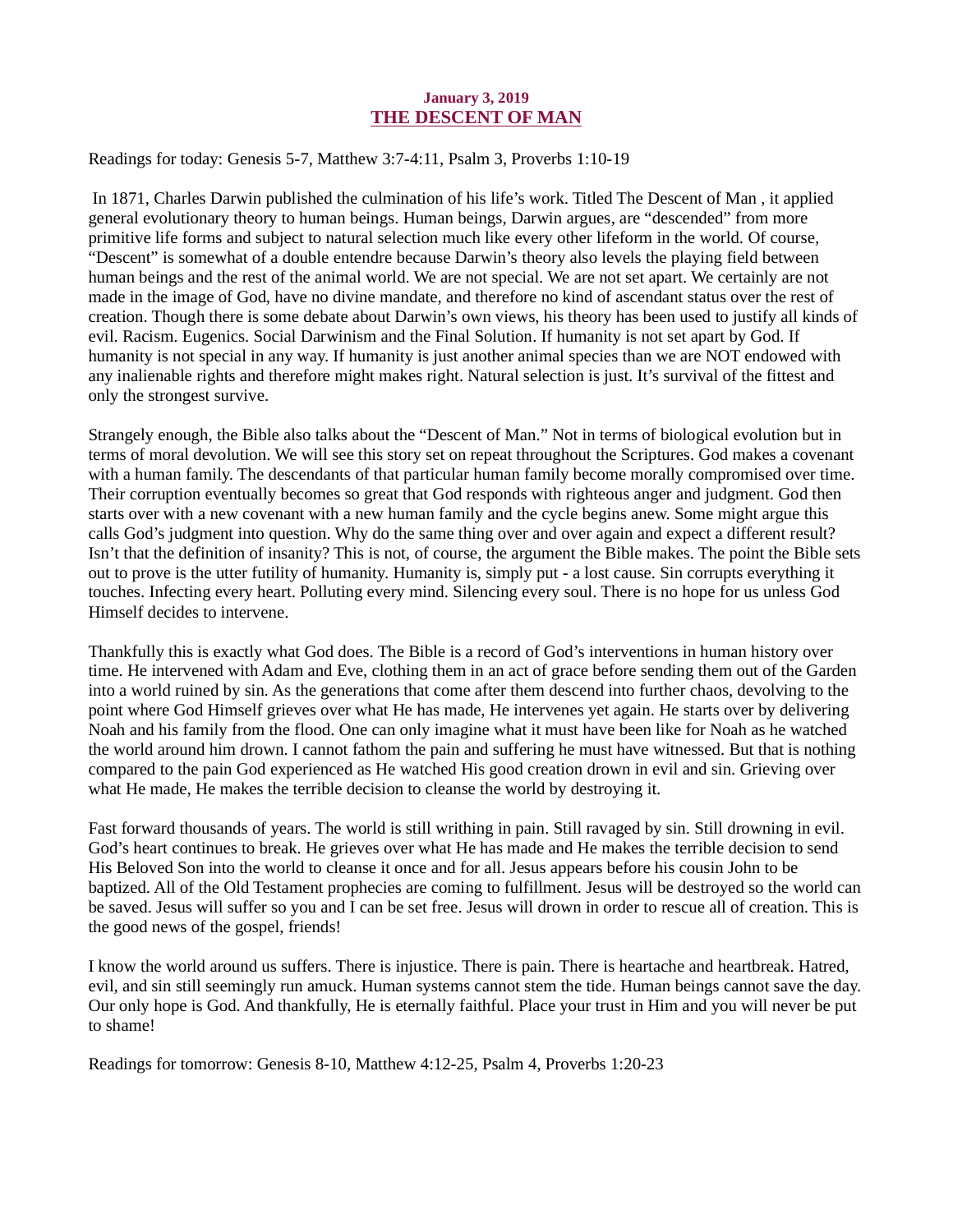#### January 4, 2019 CREATION MANDATE

<span id="page-6-0"></span>Readings for today: [Genesis 8-10, Matthew 4:12-25, Psalms 4, Proverbs 1:20-23](https://www.biblegateway.com/passage/?search=Genesis+8-10%2CMatthew+4%3A12-25%2CPsalm+4%2CProverbs+1%3A20-23&version=ESV)

 "And God blessed Noah and his sons and said to them, "Be fruitful and multiply and fill the earth. The fear of you and the dread of you shall be upon every beast of the earth and upon every bird of the heavens, upon everything that creeps on the ground and all the fish of the sea. Into your hand they are delivered. Every moving thing that lives shall be food for you. And as I gave you the green plants, I give you everything...And you, be fruitful and multiply, increase greatly on the earth and multiply in it." (Genesis 9:1-3, 7)

As I've mentioned before, we will see a pattern repeat itself throughout the Bible. Humanity is lifted up by God. Loved by God. Blessed by God. God covenants with them to be their God and they to be His people. We saw this happen with Adam and Eve. We saw this happen with Seth. We see this happening with Noah and his family. We will see it with Abram and Sarai and the rest of the patriarchs/matriarchs. We will see it with Moses and Joshua. Samuel and David. Finally, we will see this pattern find it's completion and fulfillment in Jesus Himself. God continuing to pursue His people throughout history. However, despite God's faithfulness, humanity remains faithless. We abandon Him. We abandon His ways. We rebel against His laws. We reject His will. Our lives descend into chaos and pain and death. Thus the need for covenant renewal.

The words above from Genesis 9 should sound familiar. They are a restatement of the creation mandate God first gave Adam and Eve in Genesis 1. "And God said to them, "Be fruitful and multiply and fill the earth and subdue it, and have dominion over the fish of the sea and over the birds of the heavens and over every living thing that moves on the earth...Behold, I have given you every plant yielding seed that is on the face of all the earth, and every tree with seed in its fruit. You shall have them for food. And to every beast of the earth and to every bird of the heavens and to everything that creeps on the earth, everything that has the breath of life, I have given every green plant for food." And it was so. And God saw everything that he had made, and behold, it was very good. And there was evening and there was morning, the sixth day." (Genesis 1:28-31) This is God's will for all humanity. He creates us so we will be fruitful, multiply, and fill the earth with His image. His glory. His love. His grace. His purpose for our lives is dominion. He has given the entire earth over to our care. Every plant. Every tree. Every animal. Every bird. Every fish. And this is very good in God's eyes.

The problem, of course, is we are such terrible stewards. We exploit the earth for its resources. We consume far more than we need or could ever want. We over-indulge. We are gluttonous. We are drunkards. We are wasteful. And this is no politically liberal diatribe. Facts are facts. We use and abuse the earth to satisfy our every desire. Look at the amount of trash in our oceans. Look at the amount of waste in our landfills. Look at the obesity rates in our country or the rates of addiction. Think about your own life and how this manifests itself. Where do you over-indulge? Where do you drink or eat or use energy to excess? Consider a personal audit of your finances and your time and your talent...how much of it is being spent on you or your family? And how much of it is being directed outward towards the planet God has entrusted into your care? Towards others who are in need? Towards God and His ministry in the world?

Creation care is a divine mandate. We should be concerned about our footprint on the earth. We should be concerned about climate change and how much of it is man-made. We should be constantly seeking renewable and sustainable ways to use energy. We should consider our rate of consumption. Not because we are being forced to culturally. Not because we align with some kind of political party or another. Not because ranchers and farmers and oil and gas folks are evil. They are not. No, we engage on these issues because we are Christians and God has given us dominion. Furthermore, we know God expects us to exercise that dominion unselfishly, for the good of the world He loves so much. In this way, we are actually practicing for heaven. We are getting prepared for glory. For when the new heavens and new earth come, the creation mandate will be renewed once again and we will be sent out to care for all God has made for all eternity.

Readings for tomorrow: Genesis 11-13:4, Matthew 5:1-26, Psalms 5, Proverbs 1:24-28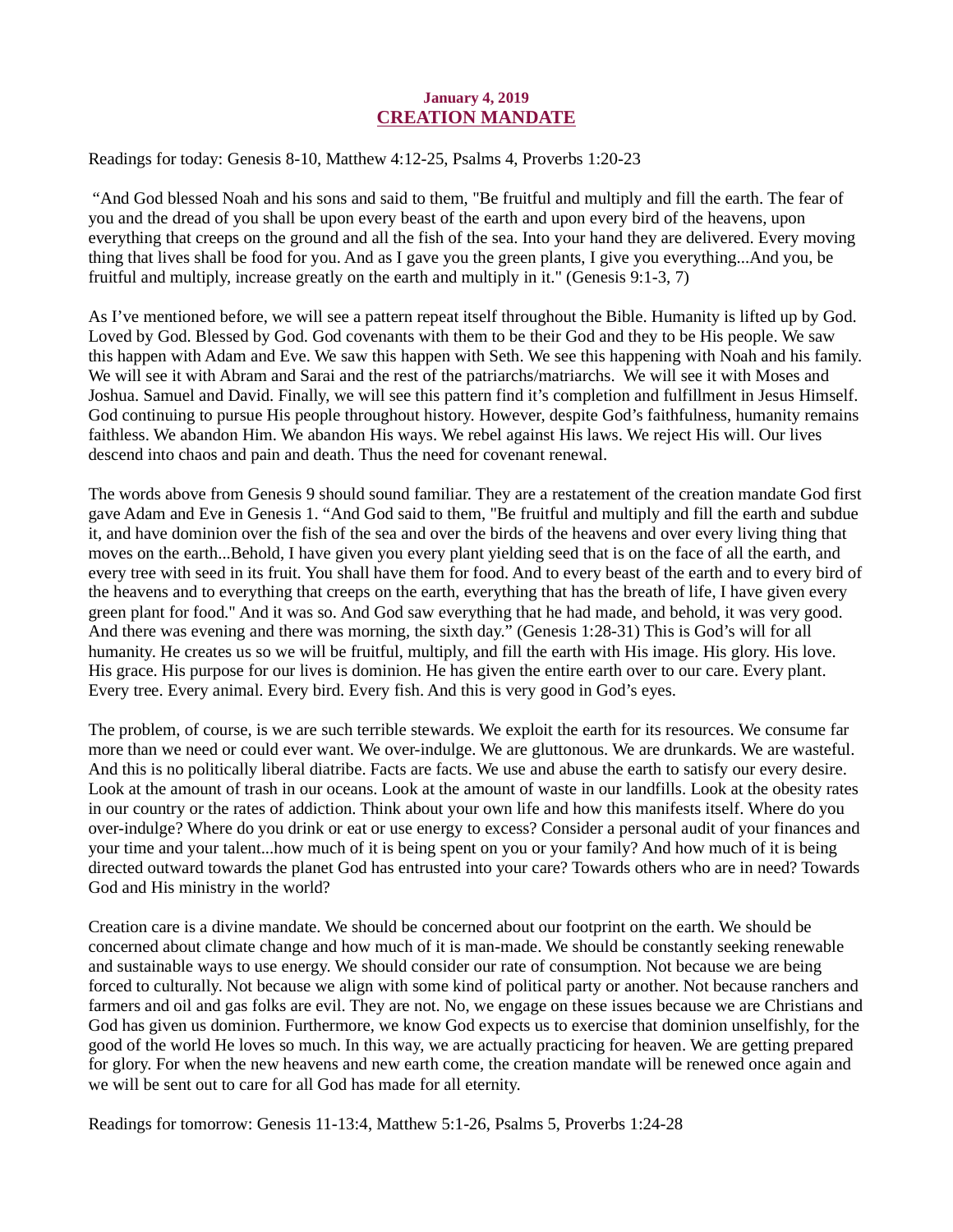#### January 5, 2019 THE PRIDE OF HUMANITY

<span id="page-7-0"></span>Readings for today: [Genesis 11-13:4, Matthew 5:1-26, Psalms 5, Proverbs 1:24-28](https://www.biblegateway.com/passage/?search=Genesis+11-13%3A4%2C+Matthew+5%3A1-26%2C+Psalms+5%2C+Proverbs+1%3A24-28&version=ESV)

 "Come, let us build ourselves a city and a tower with its top in the heavens, and let us make a name for ourselves, lest we be dispersed over the face of the whole earth." (Genesis 11:4)

It makes perfect sense. The children and grandchildren and other descendants of Noah walked off the ark into a strange, new world. A world that had radically changed. A world that must have seemed so foreign. Everything they once knew was gone. All the cities. All the towns. All the villages. All the fields. All the forests. Everything had died. Everything was ruined. It would now be their task to rebuild. To restore. To make the earth fruitful again. God had given them a clear command. Be fruitful. Multiply. Fill the earth. That all sounds well and good until you're actually faced with the prospect of hiking over the next hill into the unknown. Much easier to stay together. Much easier to stay comfortable. Much easier to stay safe.

Why build a tower that stretches to the heavens? Because no matter how far afield I go, I can look back and still see it standing in the distance. It becomes a sort of "North Star" for me, always leading me home. Always giving me a sense of safety and security. We don't like being "off the map." We don't like being "off the grid." We don't like being in places that are unfamiliar. And yet, the call of God still remains. Be fruitful. Multiply. Fill the earth.

What was the mistake of Noah's descendants? Why did God bring judgment on them and confuse their languages? Two things. First, they wanted to make a name for themselves. This is the same mistake Adam and Eve made. It's the same lie from the devil that we've been falling for ever since that first encounter in the Garden. We can be like God. We can do what is right in our own eyes. In our pride, we continue to reject God's will and His ways and the result of our sin is always judgment. For God is eternally faithful and He will not allow our sin to stand. Second, they were directly disobeying God. He had clearly told them to fill the earth. They stayed together. They refused to scatter. They refused to bring restoration back to an earth ruined by the flood. And yet, this is what they were made for! This is what they were saved for! To be God's agents of blessing as they exercised godly dominion over all He has made.

Think about your own life. How often do we choose safety and security over God? How often do we seek to make a name for ourselves rather than lift up the Name that is above every other name? Look at your calendars. Look at your budget. Look at your relationships. Are you fulfilling God's mandate? Are you fruitful for the Lord? Are you multiplying yourself by sharing the good news and bringing others to Christ? Are you filling the earth with God's blessing as you give and serve in His Name? Or are you spending your money and your time and your energy on yourself? Your family? Your children? Those you love? Those who speak your language? Those with whom you are most comfortable? God has called you to more than this. God has a greater plan for your life than safety and security. God wants you to be part of His great renewal project! He wants you to be part of His great redemption plan! His design is for you to place all your resources. All your time. All your energy at His disposal for the salvation of the world. Does that include your family and friends? Of course. Is it limited to your family and friends? Of course not.

God's Word to you today is this...break out of your holy huddle! Give generously of your time, energy, attention, and wealth for the building up of God's Kingdom! Be fruitful! Multiply! Fill the earth!

Readings for tomorrow: Genesis 13:5-15:21, Matthew 5:27-48, Psalms 6, Proverbs 1:29-33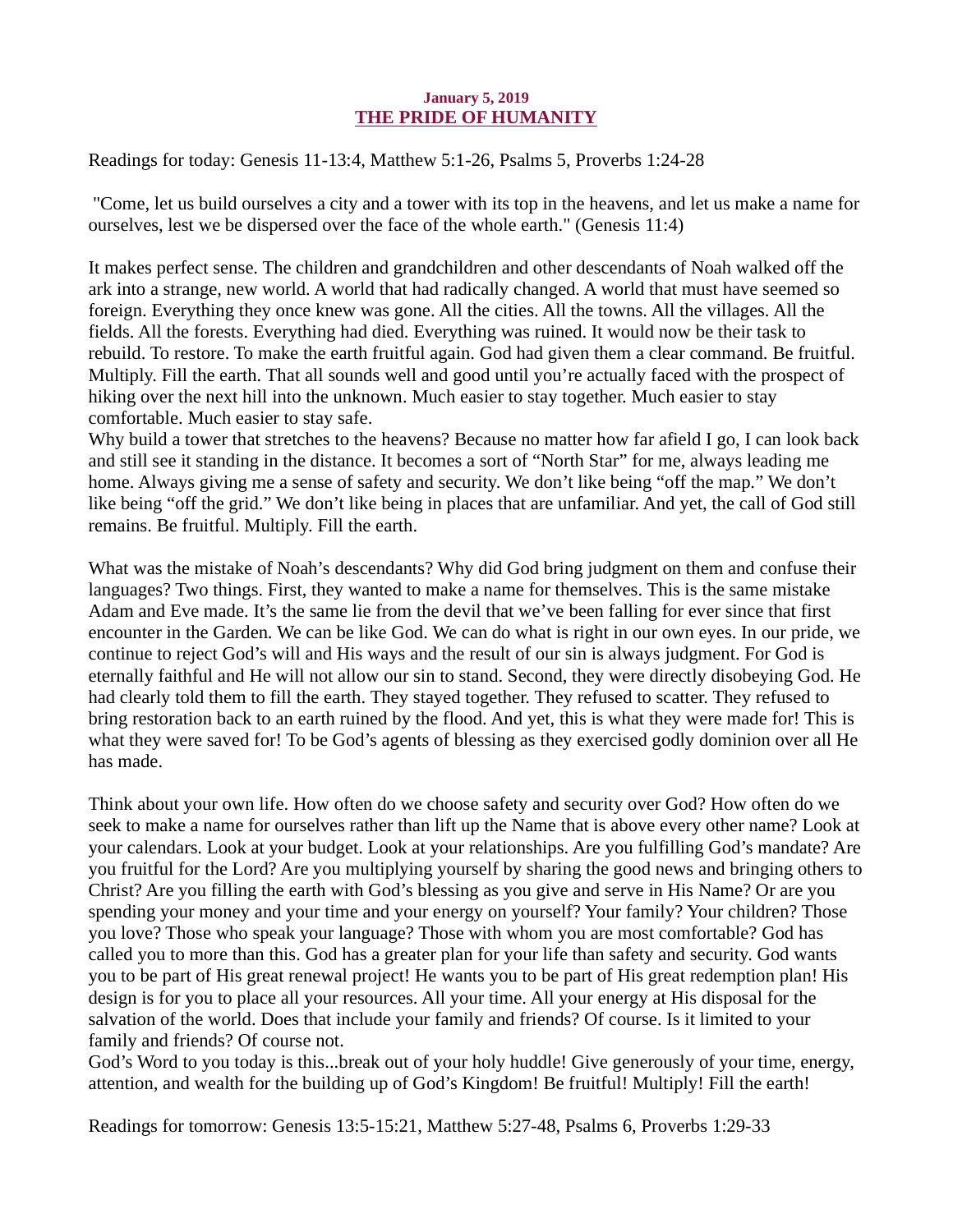#### January 6, 2019 THE STAKES ARE ETERNAL

<span id="page-8-0"></span>Readings for today: [Genesis 13:5-15:21, Matthew 5:27-48, Psalms 6, Proverbs 1:29-33](https://www.biblegateway.com/passage/?search=Genesis+13%3A5-15%3A21%2CMatthew+5%3A27-48%2CPsalm+6%2CProverbs+1%3A29-33&version=ESV)

Getting a late start today. Might be a pattern on Sundays so let me apologize in advance. Today's reading includes one of the most profound scenes in all of Scripture. God has made a promise to Abram. He will have a son. Even in his old age. His family would eventually grow so numerous, they would outnumber the stars in the sky. This is heady stuff for an octogenarian ancient near east patriarch with no children of his own. But Abram believes God. He is fully confident God is able to do what He has promised. And because Abram has faith, it is credited to him as righteousness.

God, however, isn't done. He seals His covenant with an elaborate ritual. Abram is to get a heifer, goat, ram, turtledove and pigeon. He cuts them in half - except for the birds - and lays them opposite each other in a line. This creates an aisle of sorts down the center. The vultures swoop in, attracted by all the blood, but Abram drives them off. Eventually the sun sets and Abram falls asleep. In the darkness, this marvelous thing takes place. A smoking fire pot and flaming torch pass through the pieces. God manifesting Himself as light in the darkness. He comes to Abram who remains asleep, essentially sealing His promise with an oath. If God were to ever break covenant with Abram, He would become like the pieces of the animals on the ground. If God were to ever fail to uphold his covenant, He would have to die.

This is remarkable for several reasons. First of all, in the ancient near east it is always the lesser party who walks through the pieces. It is Abram who should be putting his life on the line. Second, this covenant ceremony is completely one-sided. Abram is asleep! No matter what Abram does, God is binding Himself to him and his descendants forever. Third, by choosing to walk through the pieces, God essentially is telling Abram He will cease to exist should any of His promises fail. This is a foreshadowing of what will take place on the Cross where God does indeed make Himself like the animals on the ground. His body broken. His blood shed. All for you. All for me. There literally is no story like this in any other religion on earth. No other religious faith believes in a God who is so radically faithful. This is what sets our God apart. And we love Him for it.

Fast forward a few thousand years. The Apostle Paul is preaching the gospel all over the Mediterranean. Gentiles are coming to faith in huge numbers and he's trying to process the fact that the Holy Spirit is being poured out on non-Jews. He turns back to this story. He realizes that the children God promises to Abram are not just flesh and blood but children by faith. Abram's descendants do indeed outnumber the starts in the sky because literally billions of people down throughout history have placed their faith in the God of Abram who revealed Himself in Jesus Christ.

Readings for tomorrow: Genesis 16-18:15, Matthew 6:1-24, Psalms 7, Proverbs 2:1-5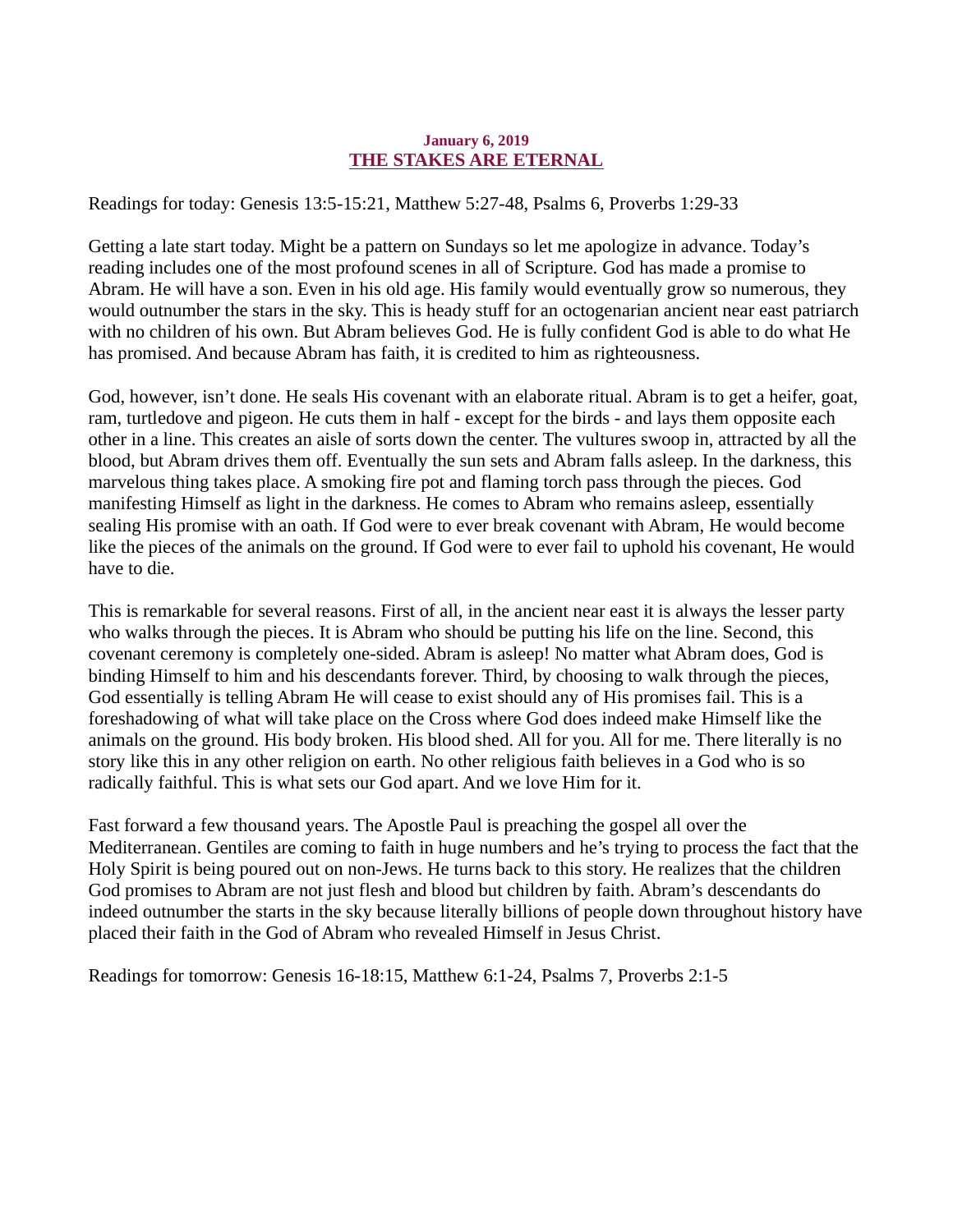#### January 7, 2019 THE GOD WHO SEES

<span id="page-9-0"></span>Readings for today: [Genesis 16-18:15, Matthew 6:1-24, Psalms 7, Proverbs 2:1-5](https://www.biblegateway.com/passage/?search=Genesis+16-18%3A15%2C+Matthew+6%3A1-24%2C+Psalms+7%2C+Proverbs+2%3A1-5&version=ESV)

It is both comforting and convicting to know we've caught God's attention. He is faithful. Eternally so. His eyes never leave us. His presence never forsakes us. He is with us when we wake. He is with us when we sleep. He is with us at work, at school, at home. There is never a moment that escapes His glance. Never a time when our thoughts or actions are hidden from His sight.

This is incredibly encouraging when we are suffering like Hagar. A woman who gets caught up in a power struggle between her master and mistress. A woman who's marginalized. Mistreated. Abused. She runs into the wilderness, fearing for her life. She doesn't know where she is going only that she cannot remain in Sarai's household. She is pregnant. Alone. Afraid. But God is with her. He sees her. He meets her along the way. Meets her in the wilderness. Meets her in her desperation. And He gives her a promise. Her son will grow strong and powerful. He will eventually break free from the bonds of slavery. God will bless him.

This reminder is incredibly convicting when we are engaged in sin like Sarai. A woman struggling with her own fears and failures and shame. She lashes out. She mistreats Hagar though she was the one who put her in this position in the first place. She lashes out at her husband who had agreed to the plan. She even laughs at God when He suggests she will bear a son within a year.

The same God who sees our pain is the same God who sees our sin and thankfully, He meets us with grace. Perhaps you find yourself in pain today. You are suffering. Struggling. The new year has not gotten off to a great start. You feel accused. You feel mistreated. Everything in you wants to run. Get away from it all. Take comfort in the fact that God sees what you are going through and He will look after you as surely as He looked after Hagar. Perhaps you find yourself locked in sin. Thoughts. Attitudes. Actions that you know do not line up with God's Word. You've been battling these demons for years or maybe you've simply been content to live in sin. Be warned! God will not be mocked! And He sees everything you do. What you believe to be hidden. What you believe to be secret. The work you've done to fool everyone around you is not unknown to God. He sees it all and He is actively at work to bring you to repentance.

Grace is truly a double-edged sword. It hits us where it hurts and it brings both comfort and conviction. Will you receive the grace of God today? Will you turn and meet the gaze of the "God who sees?" The God is faithful to look after us in our sin and in our suffering?

Readings for tomorrow: Genesis 18:16-19:38, Matthew 6:25-7:14, Psalms 8, Proverbs 2:6-15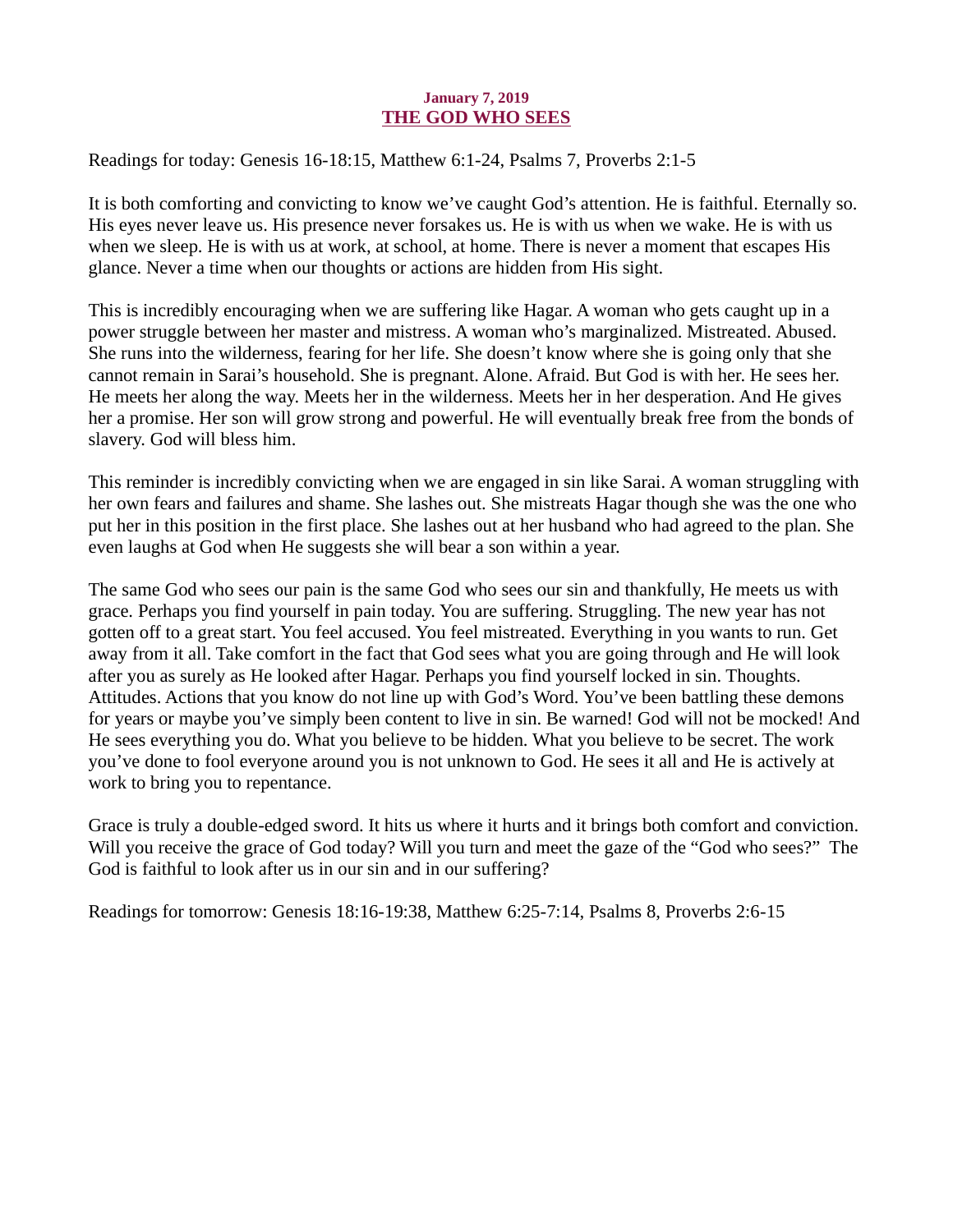#### January 8, 2019 PRIORITIES

<span id="page-10-0"></span>Readings for today: [Genesis 18:16-19:38, Matthew 6:25-7:14, Psalms 8, Proverbs 2:6-15](https://www.biblegateway.com/passage/?search=Genesis+18%3A16-19%3A38%2C+Matthew+6%3A25-7%3A14%2C+Psalms+8%2C+Proverbs+2%3A6-15&version=ESV)

I spend a lot of my week meeting with people over a cup of coffee or glass of wine. We talk about family. We talk about jobs. We talk about school. We talk about the future. We talk about the past. We talk about success. We talk about failure. We talk about life. in almost every case, the conversation eventually comes around to balance. How do we balance all the priorities we have in life? Many of the people I meet with are hard chargers. They have worked hard. Achieved much. They have spouses and children who they love dearly. But they're struggling because there never seems to be enough time to get everything done. And that doesn't feel good. So again, how to balance everything?

I used to believe in balance myself. I tried for years to balance my time with my wife, my four kids, my church family, my mission commitments, seminary teaching, etc. It was exhausting. Thankfully, God sent an older, wiser mentor into my life who shared with me some of the best advice I've ever received. "Balance is bogus, Doug." Balance is bogus? What was this guy talking about? Everyone talks about balance! The whole self-help section at the bookstore is all about balance! But something in what he said struck a chord so I listened. "Balance is bogus because it is impossible – even unfaithful - to try to give everything in your life equal time. If you strive for balance, you will feel like you are always falling short in every area." That's exactly how I felt! "The key", he argued, "is to put Christ at the center of everything you do." Put Christ at the center of your marriage. Christ at the center of your relationship with your children. Christ at the center of your professional life. "If you do that, you will find yourself becoming fully present to everyone and in everything."

This is what I believe Jesus meant when he said, "Seek first the Kingdom of God and His righteousness and all the rest will be added to you." (Matthew 6:33) If we put Christ at the center of every relationship and every task, we will find ourselves less distracted. Less tempted to multi-task. And the people we are with will feel more valued. The time spent more fruitful. This results in greater efficiency as the quality of our time/work increases. With this increase in quality comes a corresponding decrease in a need for quantity. We will spend less time in some areas which frees up more time for other priorities. It really becomes a virtuous cycle which deepens every relationship and results in greater impact.

One quick personal example. When I got to Princeton, I was deeply insecure. I didn't feel I belonged. I wasn't worthy of admission to such a prestigious place. Certainly not with my 2.3 GPA from college! HA! So I worked my tail off that first semester. Studied every night. Studied every weekend. Poured all kinds of time and energy and effort into school. My wife felt neglected. I struggled to spend time with my eight month old daughter. It was a rough three months and I didn't have much to show for it because my grades were average at best. Then I went on Christmas break. Fought with God a bit. Asked Him why He sent me to seminary if it was going to be so difficult. He responded. Challenged me to re-examine my priorities. Follow Matthew 6:33. Put Him to the test. Long story short, I did. I went back for the 2nd semester and only gave Princeton two nights a week and one day on the weekend. The rest of the time I dedicated to family and to ministry in the local church. My grades shot through the roof. My family and I made some great friendships and had some great adventures. The church we served flourished. I even got to volunteer as a chaplain at the maximum security prison. It was one of the best three years of our lives.

Ever since that experience I have found that when I truly prioritize my life around the Kingdom of God and His righteousness, blessing follows. My life becomes rich and full and deeply meaningful. It's not always easy but it is always significant because I know the Lord is with me. I trust my labor is not in vain. Friends, what priorities are you pursuing in your life right now? How are you putting Christ at the center? Reading the Bible every day is a great first step! Worshiping God each week is another great step! Asking God to help you find Him at the center of everything you're involved in is another way to put Matt. 6:33 into practice. Let me encourage you to re-examine your priorities through the lens of Christ. Look at your world through His eyes and then align your life to what you see.

Readings for tomorrow: Genesis 20-22, Matthew 7:15-29, Psalms 9:1-12, Proverbs 2:16-22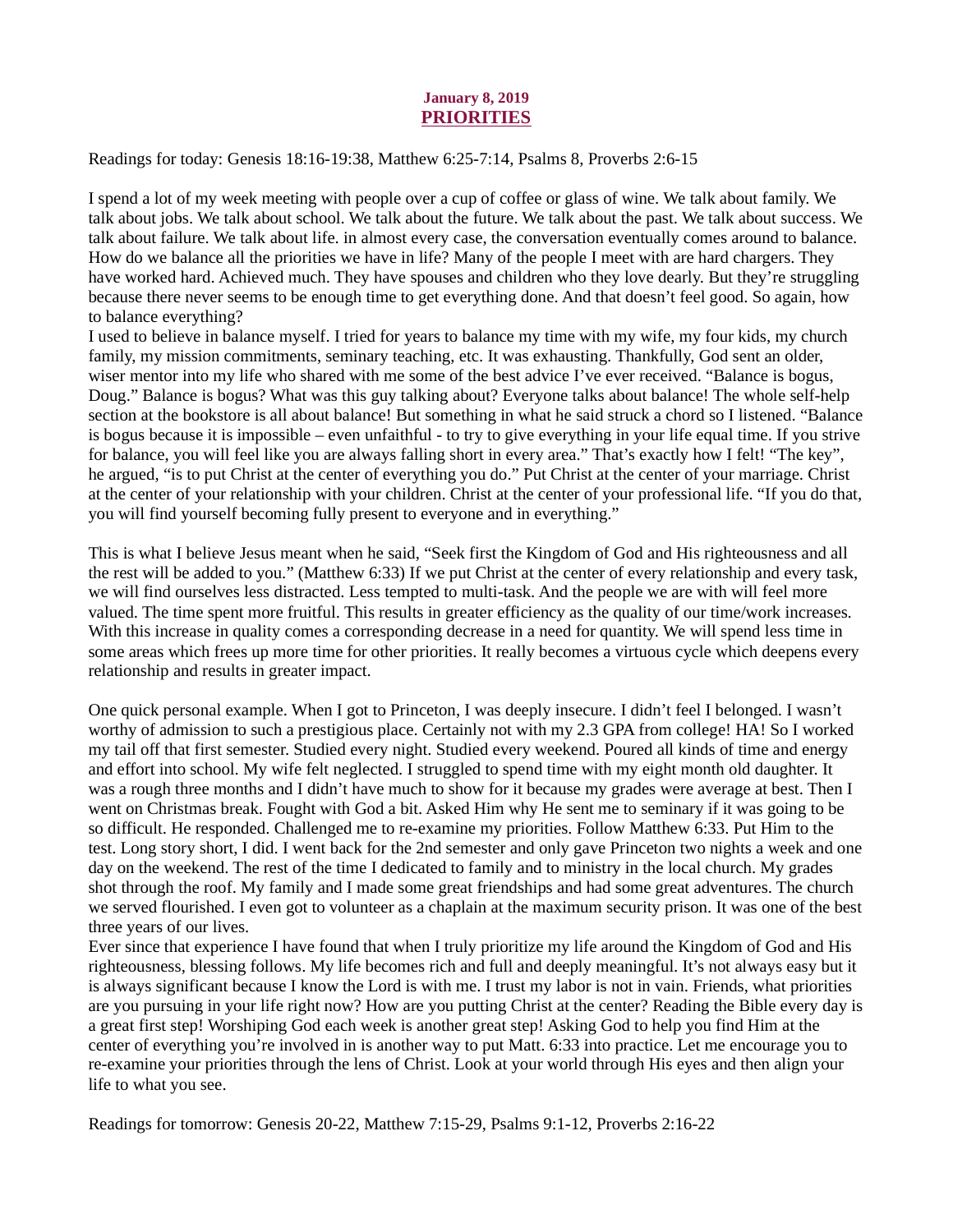#### January 9, 2019 FEAR VS. FAITH

<span id="page-11-0"></span>Readings for today[: Genesis 20-22, Matthew 7:15-29, Psalms 9:1-12, Proverbs 2:16-22](https://www.biblegateway.com/passage/?search=Genesis+20-22%2C+Matthew+7%3A15-29%2C+Psalms+9%3A1-12%2C+Proverbs+2%3A16-22&version=ESV)

Fear is a powerful motivator. Often driving us to do things we wouldn't otherwise do. Make choices out of desperation rather than faith. Fear drove Sarah to mistreat Hagar and eventually cast her out of the house with her son Ishmael. Fear drove Lot's daughters to commit incest with their father. Fear drove Abraham to lie about his relationship with his his wife. Fear drives a lot of things in our lives as well. I imagine if we sat and reflected for a moment, we can all think back to choices we've made that we regret that were driven by similar fears.

One of the most famous stories in all of Scripture is the sacrifice of Isaac. It has been the subject of amazing artwork throughout the centuries. It has influenced the plot lines of famous works of literature. There is just something deeply (and darkly) compelling about this story for believers and non-believers alike. An old man taking his son. His only son. The son whom he loves and offering him as a sacrifice. In our minds eye, we can see them climbing the mountain together. Abraham with the fire and knife. Isaac carrying the wood. Along the way, Isaac poignantly questions his father, "My father!" And Abraham said, "Here I am, my son." He said, "Behold, the fire and the wood, but where is the lamb for a burnt offering?" Abraham said, "God will provide for himself the lamb for a burnt offering, my son." You can almost imagine Abraham answering Isaac with tears in his eyes. They get to the top of the mountain. Abraham builds an altar. Binds his own son. Lays him down. Raises the knife. And that's when God steps in. "Do not lay your hand on the boy or do anything to him, for now I know that you fear God, seeing you have not withheld your son, your only son, from me."

I've often wondered what kind of impact this experience would have had on Abraham and Isaac? What impact would this have on their relationship? How often in the years ahead did they look back and reflect on this moment? Did Abraham ever feel the need to ask for forgiveness? Would that have been enough to address the trauma Isaac would have felt? And yet, even their special father/son relationship was not as important to Abraham as his relationship with God. He believed God. He trusted God. He had faith in God. The writer of Hebrews, as he looked back on this story and reflected on Abraham's faith, says Abraham "considered that God was able even to raise Isaac from the dead, from which, figuratively speaking, he did receive him back." (Heb. 11:19) No matter what, Abraham knew God had promised him a son. He knew Isaac was that son. He knew the future rested on this son. And he trusted God even when it seemed like His commands put all that at risk.

Some might argue this whole scene makes God into a monster. What kind of God demands human sacrifice? Christians know it's simply foreshadowing. Fast forward a few thousand years and we have another Father and Son having this same conversation in the Garden of Gethsemane. The Son asking the Father if this is truly what the Father commands. If there can't be another way. One can almost see the Father answer His Son. His only Son. The Son whom He loves with tears in His eyes. So Jesus takes up the cross. Climbs the SAME exact mountain Abraham and Isaac did so many centuries before. Is laid on the altar. The Father raises His Hand – there is no ram to take Jesus' place - and takes His Son's life. All to save humanity from our sin. From our fear.

What are you afraid of today? What's driving the choices you make? Is it fear of what others might say? Fear of facing the consequences of your actions? Fear of losing something you love? Have faith, friends! Believe in God! Trust God! Honor God! Look to the Cross and consider the great love He has for you! As you fix your eyes on Jesus, you will feel the fears that so often drive us loosening their grip and giving way to faith.

Readings for tomorrow: Genesis 23-24:51, Matthew 8:1-17, Psalms 9:13-20, Proverbs 3:1-6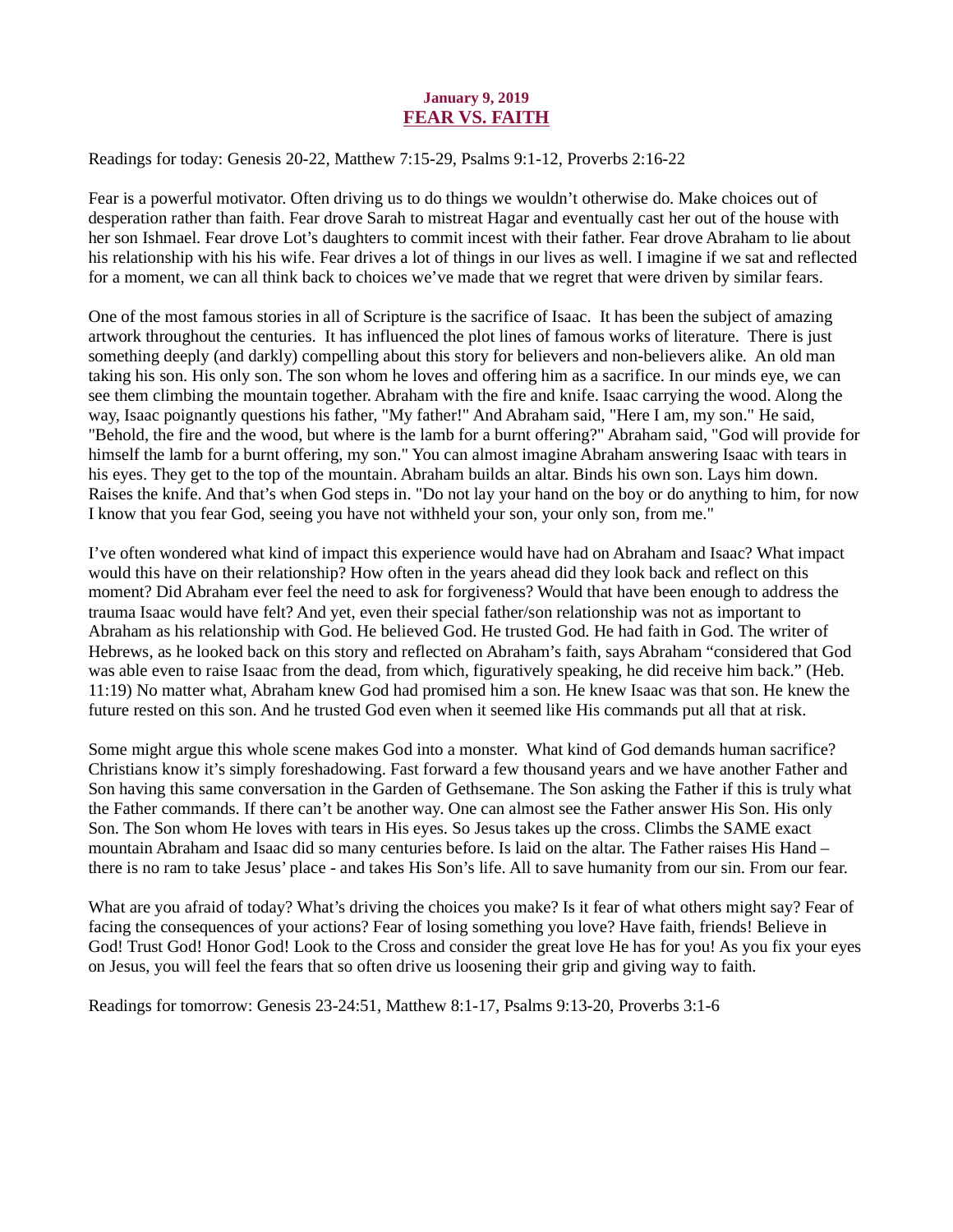#### January 10, 2019 DESIRING GOD

<span id="page-12-0"></span>Readings for today: [Genesis 23-24:51, Matthew 8:1-17, Psalms 9:13-20, Proverbs 3:1-6](https://www.biblegateway.com/passage/?search=Genesis+23-24%3A51%2C+Matthew+8%3A1-17%2C+Psalms+9%3A13-20%2C+Proverbs+3%3A1-6&version=ESV)

 "Trust in the Lord with all your heart..." (Proverbs 3:5) This may be one of the hardest things for me to do. Trust in the Lord with all of my mind? Check. I love the life of the mind. I love to learn. Love to read. Love to reflect on the Word of God. Trust in the Lord with all of my strength? Check. I work hard to align my outward life with God's laws. I believe His ways are the best ways to live. I have no doubt a life lived according to His Word is a truly blessed life. Now please understand I am not perfect in either of these areas. I am as much a sinner as the next person. But where I really struggle is to love God with all my heart. To desire God from the depths of my being.

We are all creatures of desire. Driven more by emotion than we care to admit. We may think we are primarily rational creatures. Products of a Cartesian worldview whose foundation was built on the axiom, "I think therefore I am" but this is a lie. We mainly live in the back of the brain stem. We react. We respond. Love. Hate. Fear. Lust. Primal emotions seated in the most reptilian section of our brains. We meet someone for the first time and feel attraction. We see an image on television and experience hate. We scroll through our Twitter feed and our blood pressure rises. The world encourages us to get in touch with our emotions. To embrace them. To let them define who we are. The problems with this approach are legion. Rates of depression, self-harm, and suicide are now at historic levels and rising. The amount of vitriol on cable television and social media is overwhelming. The casual way we treat our relationships is tearing the social fabric of our lives apart. People feel more isolated than ever which leads to more pain. As they experience more pain, they isolate further. It's a vicious cycle with no end in sight.

For most of my life I have believed the answer lies in the transformation of the mind. Behavioral change flowing from new thought processes we begin in our brains and are held accountable to through relationship. What I am learning is that this approach often fails because it doesn't touch the heart. One cannot change one's desires simply by thinking/wishing them away. One cannot change one's desires through self-discipline. No matter how much we may white-knuckle our sobriety, we simply are not strong enough to resist so we succumb. We give in. And the shame we experience only reinforces and compounds our sin.

So what's the answer? Are we left at the mercy of our desires? Are we doomed to ride the roller coaster of our emotions forever? No. The answer is to "trust God with all your heart." To fan the flames of your affections for God. To invest in your relationship with Him through prayer, meditation on Scripture, worship, and mission. Like any relationship, love must be cultivated. Love must be intentionally nurtured. It doesn't grow in healthy ways on its own and you will not fall more deeply in love with God unless you spend time with Him. As your love for God grows, you will find the other loves of your life reordered. The attractions of your life will begin to change. They will be shaped more and more by God's desires than your own. In short, you will experience transformation.

Readings for tomorrow: Genesis 24:52-26:16, Matthew 8:18-34, Psalms 10, Proverbs 3:7-8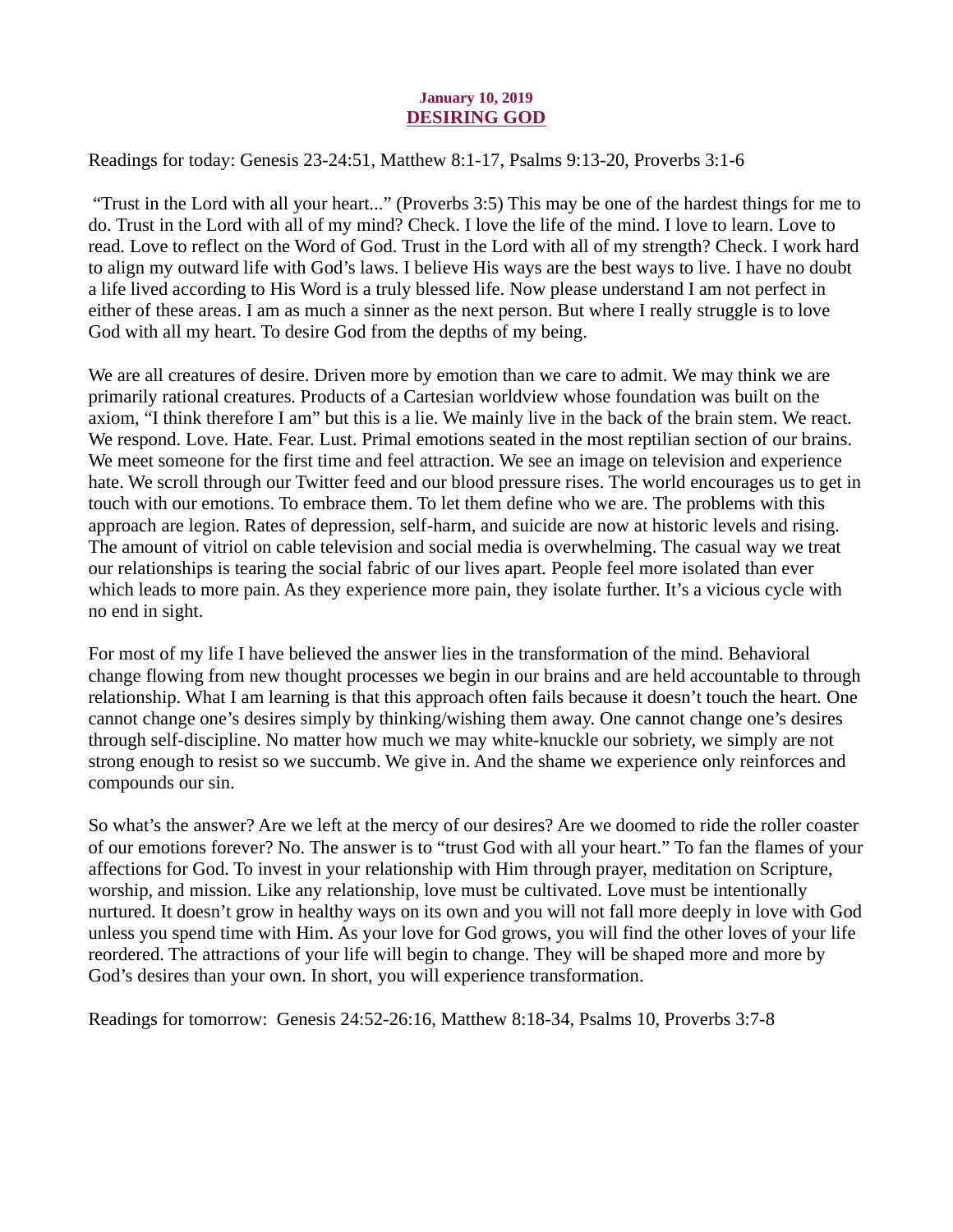#### January 11, 2019 WALKING WITH WISDOM

<span id="page-13-0"></span>[Readings for today: Genesis 24:52-26:16, Matthew 8:18-34, Psalms 10, Proverbs 3:7-8](https://www.biblegateway.com/passage/?search=Genesis+24%3A52-26%3A16%2C+Matthew+8%3A18-34%2C+Psalms+10%2C+Proverbs+3%3A7-8&version=ESV)

 "Be not wise in your own eyes; fear the Lord, and turn away from evil. It will be healing to your flesh and refreshment to your bones." (Proverbs 3:7-8)

I think the biggest part of my job as a pastor is helping people learn to walk with wisdom. True wisdom. Godly wisdom. Wisdom that finds it's source in the fear of the Lord. Too many of us walk according to our own wisdom. We do what is right in our own eyes. We think we know what's best for us. We do not. The evidence is legion. We are so prone to self-destruction. So prone to selfcondemnation. So prone to self-promotion. We are so prone to self...

This is not new. Hopefully, as you read the story of the patriarchs and matriarchs, you can see how they struggled to walk with wisdom as well. Noah got drunk. Lot chose the wrong neighborhood in which to live. Abraham lied about his relationship with his wife. TWICE! And Isaac makes the same mistake. Things do not get much better. Rebekah is a schemer and teaches her son Jacob all too well. Joseph is arrogant. Moses is insecure. Miriam jealous. The list goes on and on. The men and women of the Bible are just as broken as we are and just as prone to act in their own self-interest. This has been our problem since the beginning. We prefer our own wisdom to God's.

Proverbs, however, teaches us a different path. Fear the Lord. Turn from evil. Walk in God's wisdom and you will find the healing and refreshment your heart is longing for. How many of us woke up tired this morning? Exhausted by the race we are running? How many of us barely got any sleep last night because of the pain we're carrying? How many of us find ourselves making the same mistake over and over again? Trapped in the same endless loop? How many of us feel depressed? Isolated? All alone? How many of us walk with fear and shame on a daily basis? How many of us  $-$  if we're honest - know our ways are not God's ways and our thoughts are not God's thoughts? And what does it come as such a shock to us when the houses we build on sand crumble at the first sign of storm? Why do we keep playing this game? Why are we so bound and determined to do things our own way? Why do we keep putting "Self" at the center of our lives in place of God?

God wants to heal your pain. God wants to mend your broken heart. God wants to restore the ruins of your life and lift you out of your shame. God has told you there is nothing that will ever come between you and His love. He has set you free in Christ from all judgment and condemnation. He offers you forgiveness and unending grace. His love is steadfast, true, loyal, and unconditional. Trust the Lord! Trust He knows what's best for you! Trust His Word! Trust what He tells you! Trust His love! He will never leave you or forsake you! Turn from evil. Turn from sin. Turn from self. Turn to Christ! Take His yoke upon you and you will find rest for your souls!

Readings for tomorrow: Genesis 26:17-27:46, Matthew 9:1-17, Psalms 10:16-18, Proverbs 3:9-10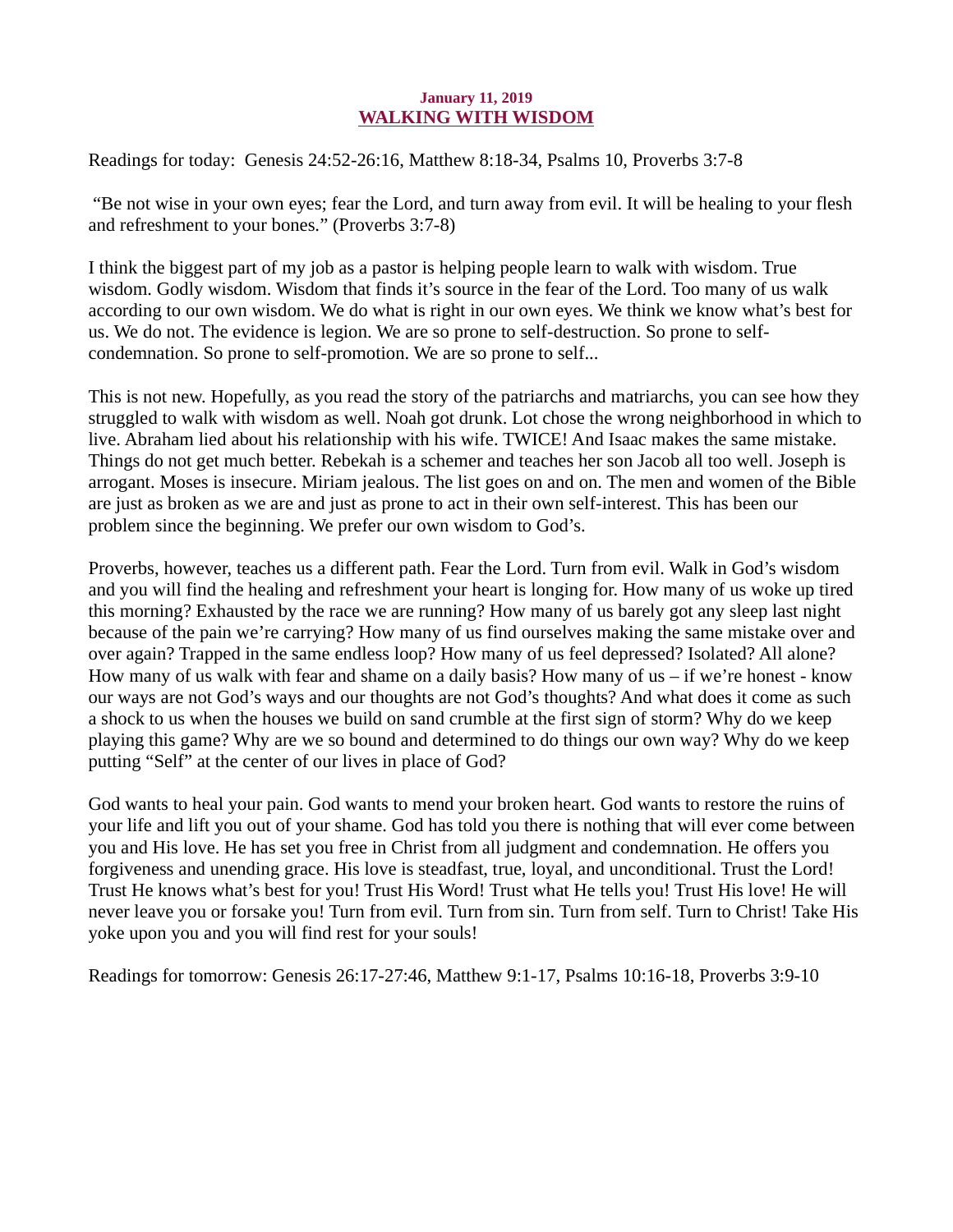#### January 12, 2019 **REFLECTION**

<span id="page-14-0"></span>[Readings for today: Genesis 26:17-27:46, Matthew 9:1-17, Psalms 10:16-18, Proverbs 3:9-10](https://www.biblegateway.com/passage/?search=Genesis+26%3A17-27%3A46%2C+Matthew+9%3A1-17%2C+Psalms+10%3A16-18%2C+Proverbs+3%3A9-10&version=ESV)

Abraham. Sarah. Isaac. Rebekah. Jacob. Leah. Rachel. These are the patriarchs and matriarchs of our faith. Men and women we look up to. Examples of faith. Paragons of virtue. Inspiration for millions. Then we actually sit down and read their stories. The bubble bursts. The image shatters. Off the pedestal they fall. Their families are dysfunctional. Full of deceit and greed and a lust for power. Their relationships are broken. Brother against brother. Wives against husbands. Homes in disarray. Reading their stories causes all kinds of questions, doubts, even fears to arise in our hearts. Who are these people? What's wrong with them? Why do they make such poor choices? Why does God use them? Why are they God's chosen people and not someone else? We find ourselves sympathizing with underdogs like Hagar, Ishmael, and Esau. What did they do wrong? Why weren't they chosen?

Reading the Bible is hard. Reflecting on the Bible even harder. The reality is we all want to keep these stories at arm's length. We want to externalize these people as if they are not us. As if we do not make the same mistakes every single day. As if our culture is any less evil and immoral. As one friend of mine pointed out recently, moms and dads in our city sell their kids into slavery every single day. We just don't want to see it. (She works with this population and is an expert in her field.) As much as we look back and want to judge the men and women we read about in the Scriptures, we are no different. We are just as sinful. Just as prideful. Just as prone to jockeying for power, influence, and control. Our relationships are just as broken. We too struggle to forgive. Struggle to reconcile. Struggle to not seek vengeance when we are hurt.

What makes the Bible so hard to read is that it holds a mirror up to our souls. It exposes our depravity even as it tells us stories of the depravity of the mothers and fathers of our faith. It forces us to come to grips with the fact that all of us have sinned and fallen short of God's glory and none of us is clean. This drives us to our knees where we do NOT want to be. It drives us to submission. Drives us to surrender. Our only hope is grace. The grace of God. The love of God. The decision God makes to reach down and save us. We don't like being at the mercy of God. We don't like being reminded we are not in control of our own destiny. We don't like the idea that our salvation depends on God's sovereign choice alone not some fundamental principle of fairness.

Prayerful reflection on these stories is not complete until we turn our questions inward. Who am I? What's wrong with me? Where do I struggle with sin? Why do I make such poor choices? Part of this process is allowing the Bible to interrogate us as much as we are interrogating it. Allowing the Word of God to question us as much as we may question it. This is the dialogue God seeks with us when we read His Word. What is God after? Submission. Surrender. He wants us to finally bow before Him and open our hands and hearts to receive His grace. Just like Abraham. Sarah. Isaac. Rebekah. Jacob. Leah. Rachel. This is what set them apart. Their faith. Their fundamental belief that God was able to do all He had promised. May you walk in that same faith today!

Readings for tomorrow: Genesis 28-29, Matthew 9:18-38, Psalm 11, Proverbs 3:11-12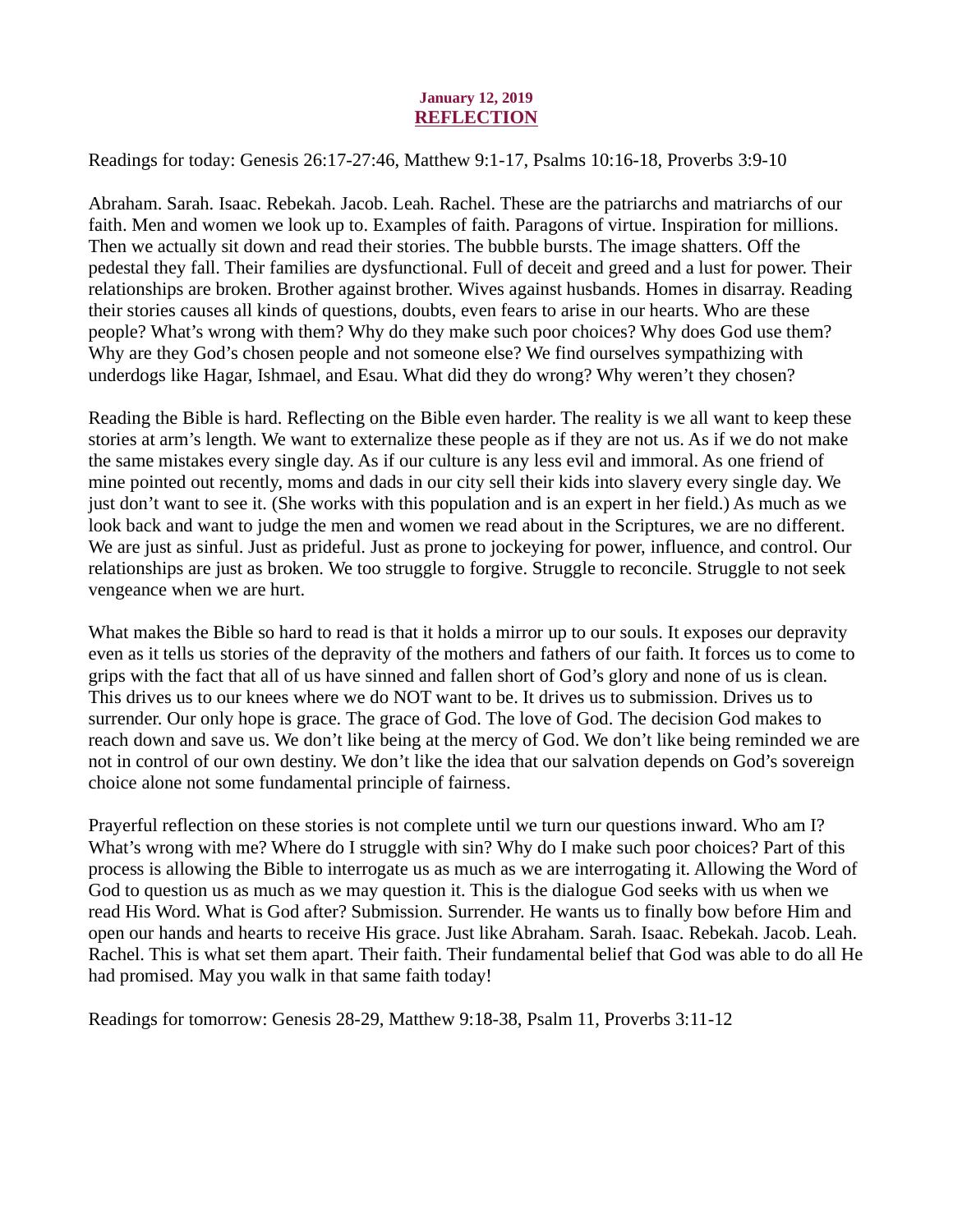#### January 13, 2019 DO YOU BELIEVE?

<span id="page-15-0"></span>[Readings for today: Genesis 28-29, Matthew 9:18-38, Psalm 11, Proverbs 3:11-12](https://www.biblegateway.com/passage/?search=Genesis+28-29%2C+Matthew+9%3A18-38%2C+Psalm+11%2C+Proverbs+3%3A11-12&version=ESV)

This morning I had the opportunity to preach at a sister church. A church who is in a significant time of transition. They are about to embark on a search for a new senior pastor which will usher in a new season of ministry. It's been four years since they had strong, consistent pastoral leadership. Their beloved pastor was called to a different church. They went through one search but that particular pastor only stayed two years and had a very rocky tenure. Many people left. The church began to struggle. Fear and anxiety settled in. But in the last eighteen months, they have begun to recover. They have strong, godly leaders who have stepped forward. Their staff is exceptional. Their elders seek the mind of Christ. I left deeply impressed by their heart for Jesus and for their community. I know they are in great hands.

One of the things we talked about today was how to walk by faith. Faith tends to be a nebulous term in our culture. Even when you talk to Christians, it seems very hard to define. Some see faith as an intellectual assent to a set of ideas. Others see faith as blind and uncritical. Still others view faith as an emotion we feel. Tingles running down our spine. Warm feelings filling our heart. That kind of thing. Jesus defines it much differently. In Matthew 9, Jesus performs a series of miraculous healings. A young woman is raised from the dead. Another woman is healed from a chronic menstrual disorder. Two blind men receive back their sight and a mute man is given the ability to speak. In the middle of all this action, Jesus poses this question to the blind men when they ask for mercy, "Do you believe I am able to do this?" They do. Jesus stretches out his hand to heal.

There are more than a few definitions of faith in the Bible but this is one of my favorite. Faith is being fully convinced God is able to do what He has promised. Faith is not blind. Faith is not wishful thinking. Faith is not intellectual assent. It is walking. Acting. Moving in full confidence that God is able to do what He says He will do. Jesus asks the blind men if they believe He is able. The blind men believe and they are healed. They place their trust in Christ no matter the outcome. Is Jesus able? Yes, He is. Will Jesus always heal? Not necessarily. Does that mean we somehow lack faith? Absolutely not! Faith is not trusting in a particular outcome but trusting in the One who can do all things according to His perfect will.

We talked about the faith of Abram this morning at the church where I preached. Abram is the perfect example of faith not because he was perfect or always got things right. He clearly did not! But Abram believed God. Abram was fully convinced God was able to do what He had promised. He trusted God to lead him to the Promised Land. Trusted God to give him a son. Trusted God to bless him, make his name great, and make his descendants a great nation. All of which God accomplished and more. Abram saw all this before it happened. He believed it before it came to pass. He trusted it enough to turn his entire life upside down.

What about you? Do you believe God? Do you believe He is able to do what He has promised? Do you believe God for your marriage? For your children? For your job? For your future? For your finances? Do you trust God enough to let Him run your life? Are you willing to submit to Him and take a Sabbath? One day out of every seven to rest? Are you willing to submit to Him and give generously and sacrificially and regularly to the Lord...no strings attached? Are you willing to submit to Him and let go of the sinful pleasures you secretly delight in on a daily basis? This is where the rubber meets the road when it comes to faith, friends. Do you believe?

Readings for tomorrow: Genesis 30-31:16, Matthew 10:1-23, Psalms 12, Proverbs 3:13-15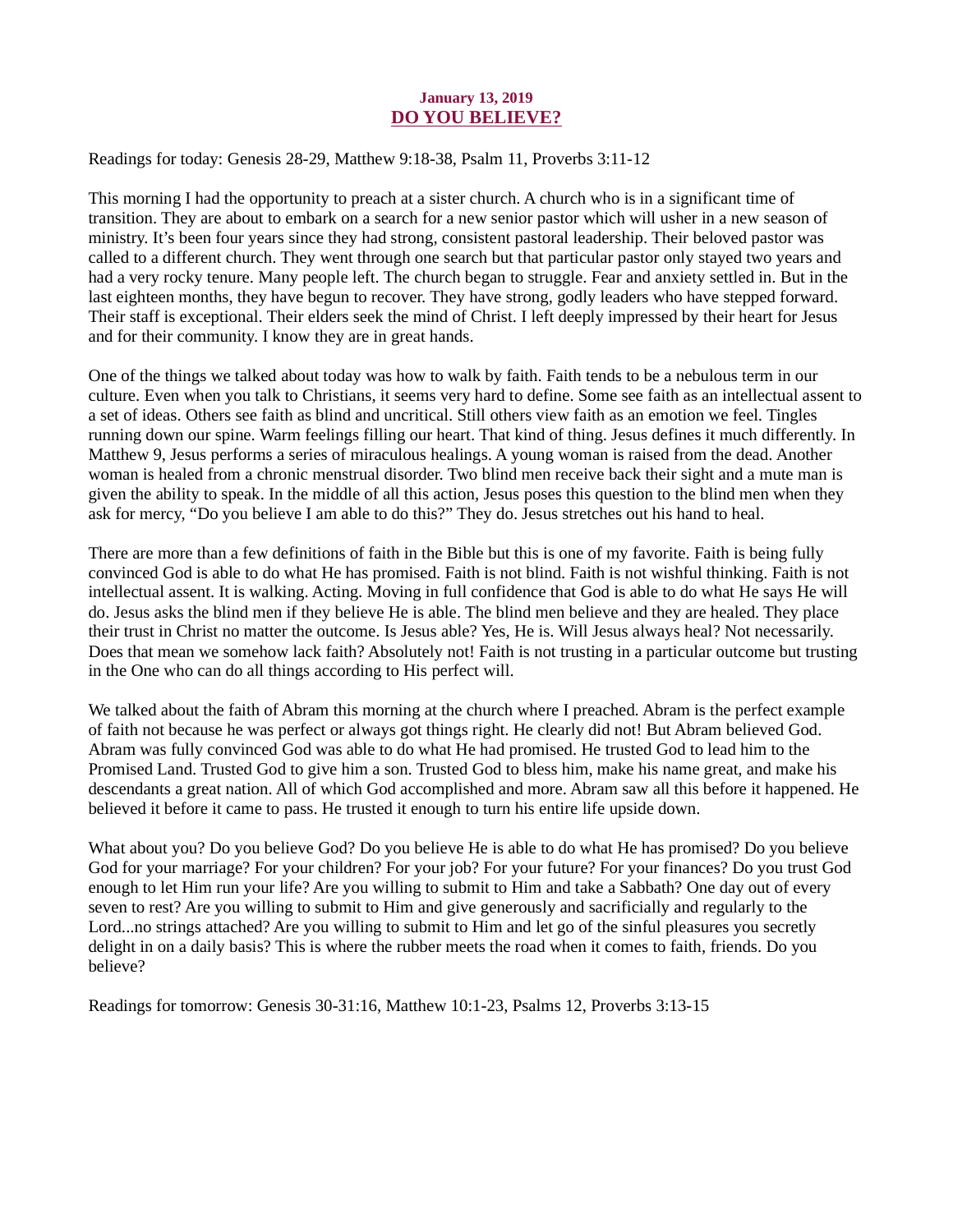#### January 14, 2019 GOSPEL = POWER

<span id="page-16-0"></span>[Readings for today: Genesis 30-31:16, Matthew 10:1-23, Psalms 12, Proverbs 3:13-15](https://www.biblegateway.com/passage/?search=Genesis+30-31%3A16%2C+Matthew+10%3A1-23%2C+Psalms+12%2C+Proverbs+3%3A13-15&version=ESV)

 "And Jesus called to him his twelve disciples and gave them power over unclean spirits, to cast them out, and to heal every disease and every affliction." (Matthew 10:1)

The gospel is not an idea. Not a philosophy. Not a moral code. It is quite literally the power of God. To receive the gospel is to receive this power. To believe the gospel is to be filled with this power. To lay hold of the gospel is to lay hold of this power. The power of God fills the life of every believer, granting us authority and dominion over all God has made. Jesus gave power to His disciples. As they went out proclaiming the gospel, they would cast out demons. Heal disease. Raise the dead. These signs and wonders would serve to authenticate the message they were preaching.

I have seen this in action. The church in Africa is growing at an exponential rate. The preaching of the gospel is accompanied by signs and wonders. The church planters we support are filled with power as they go forth. They cast out demons. They heal disease. They raise the dead. They survive beatings, stonings, stabbing, shootings, and miraculously recover. I have personally witnessed miraculous healings. I have personally witnessed resurrection. I have personally seen demonic spirits get cast out. To see the power of God in action is aweinspiring to say the least. It brings me to my knees.

How do we access such power? By keeping the first and greatest commandment. Loving God with all our heart, soul, mind, and strength. The more we love God, the more we serve God. The more we serve God, the more He equips us with power for that service. The more we sacrifice for God, the more He provides for us. The more we relinquish to God, the more He is able to use us. The secret to the power of the early disciples or modern-day African church planters or persecuted believers in China is their whole-hearted devotion to Christ. They do not try to live a double life. They do not try to have their cake and eat it too. They understand that holding onto the things of this world while laying hold of the world to come will only pull them apart. You cannot have it both ways. You cannot live with a foot in both Kingdoms. You either give yourself fully over to Christ and die to self or you hold onto "Self" and lose your grip on Christ. There is no neutral ground here.

So that brings up a really hard question we all have to face...if we are not experiencing the power and presence of Christ in our lives then it is highly likely we have allowed some other "love" to gain a foothold. It could be a relationship we can't live without. A lifestyle we refuse to relinquish. A preferred future we can't let go of. A dream we won't let die. It could be a sin we've allowed to enslave us. A lie we start to believe. How does one discern? How do we know? Engage in some healthy, prayerful self-reflection. Look at the life of Christ. What about Him do you find unattractive or unrealistic? Is there anything about what He teaches or how He lived that you find yourself resisting? When you hear His words and see His love, do you find yourself dis-believing on some level? Do you trust the lies of your own heart over the truth Jesus preaches?

This is where the rubber meets the road in the Christian life. Following Jesus is a lifelong struggle to crucify the flesh with all its sinful desires and allow the Holy Spirit to align us more with Christ. It is a long obedience in the same direction. A marathon not a sprint. It forces us to constantly grapple with our greatest enemy...Self. But here's the good news! The more the "self" dies, the more the power of God manifests itself in our lives. The more the power of God manifests itself, the more the "self" dies. This is the promise of the gospel and it lies within reach of every single person who calls on the name of the Lord!

Readings for tomorrow: Genesis 31:17-32:12, Matthew 10:24-11:6, Psalms 13, Proverbs 3:16-18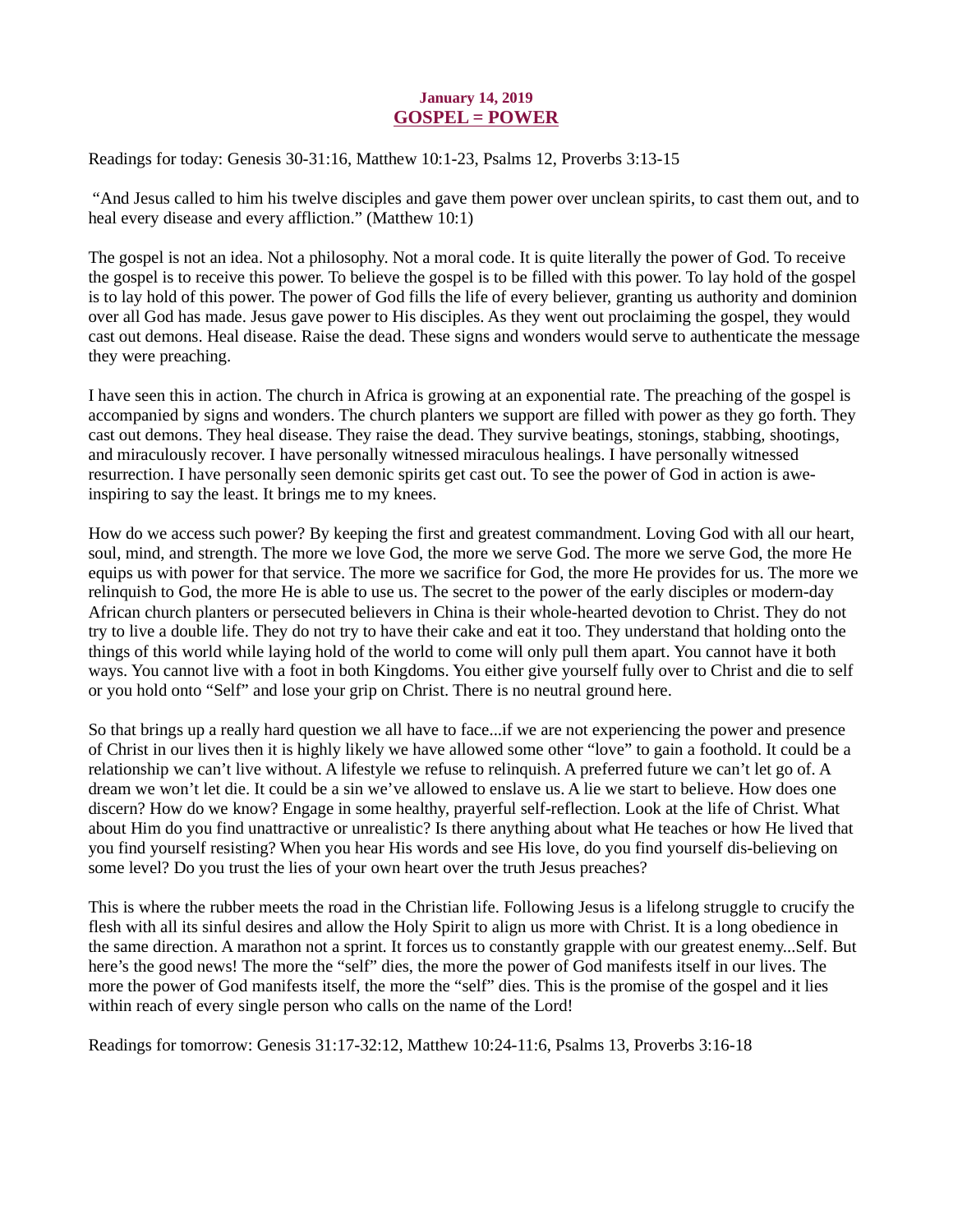#### January 15, 2019 RECKONING

<span id="page-17-0"></span>[Readings for today: Genesis 31:17-32:12, Matthew 10:24-11:6, Psalms 13, Proverbs 3:16-18](https://www.biblegateway.com/passage/?search=Genesis+31%3A17-32%3A12%2C+Matthew+10%3A24-11%3A6%2C+Psalms+13%2C+Proverbs+3%3A16-18&version=ESV)

There comes a time in every person's life when their sin catches up to them. The bill for their mistakes and misdeeds finally comes due. You cannot run forever. You cannot hide forever. You cannot escape from your past. It must be faced. Jacob had spent his entire life scheming to get ahead. A master manipulator, he had robbed his brother of his birthright. Robbed Laban of his flocks and herds. Done everything in his power to get ahead. Secure his own future. He even tried to "deal" with God. "If God will be with me and will keep me in this way that I go, and will give me bread to eat and clothing to wear, so that I come again to my father's house in peace, then the Lord shall be my God, and this stone, which I have set up for a pillar, shall be God's house. And of all that you give me I will give a full tenth to you." (Genesis 28:20-22)

Now Jacob's caught between a rock and a hard place. He's burned his bridges with Laban so he can't go back. The stone they set up serves as a constant reminder of his past sins. He is afraid to go forward. His past is coming back to haunt him. Esau, his brother, is on his way with four hundred men. Doesn't sound like he's forgotten everything that happened all those years ago. Jacob is stuck. He's out of options. No more games. No more cards to play. He's got to face the music. (That's a whole lot of cliches...) God has him right where He wants him.

God is sovereign. He orchestrates all things for the good of those who love Him and are called according to His purpose. Jacob has been called. Jacob is loved. Jacob is about to meet God face to face. Unbeknownst to Jacob, God has been looking forward to this moment. God has been planning for this moment. God has brought Jacob to this point because God wants to do something in Jacob's life that will change him forever. But Jacob has to be broken. Jacob must be forced to submit. Jacob must be brought to the end of himself and meet God on His terms.

How many of us are facing a similar situation? We've schemed and manipulated our way as far as we can go. We've accumulated wealth and possessions along the way but it has come at no small cost. We've left some bodies in our wake. We've damaged our own souls in the process. All of us know what this feels like. It's the way we shade the truth just a bit to come out ahead. The way we take credit for someone else's work. The way we tell our stories as if we were the hero. It's the way we orchestrate life, primarily for our own benefit. We probably have even tried to bargain with God. None of us are clean. All of us have a little Jacob in us. And most, if not all of us, will face a reckoning. A moment in time when the house of cards we've built comes crashing down. Our marriage fails. Our business crumbles. Our creditors come calling. Our kids call us out. We come face to face with the consequences of our addictions.

The great news is God is waiting for us there. He is waiting for us in that space. Waiting to meet us face to face. Deal with us mano y mano. He has been patiently waiting. Patiently working. Patiently bringing us to this point where have no other choice but to surrender. It's a fearful thing to fall into the hands of the Living God. It's also the best thing for us. Stop running. Stop hiding. Stop pretending. Turn and face your fear. Turn and face your God. Let Him transform your life.

Readings for tomorrow: Genesis 32:13-34:31, Matthew 11:7-30, Psalms 14, Proverbs 3:19-20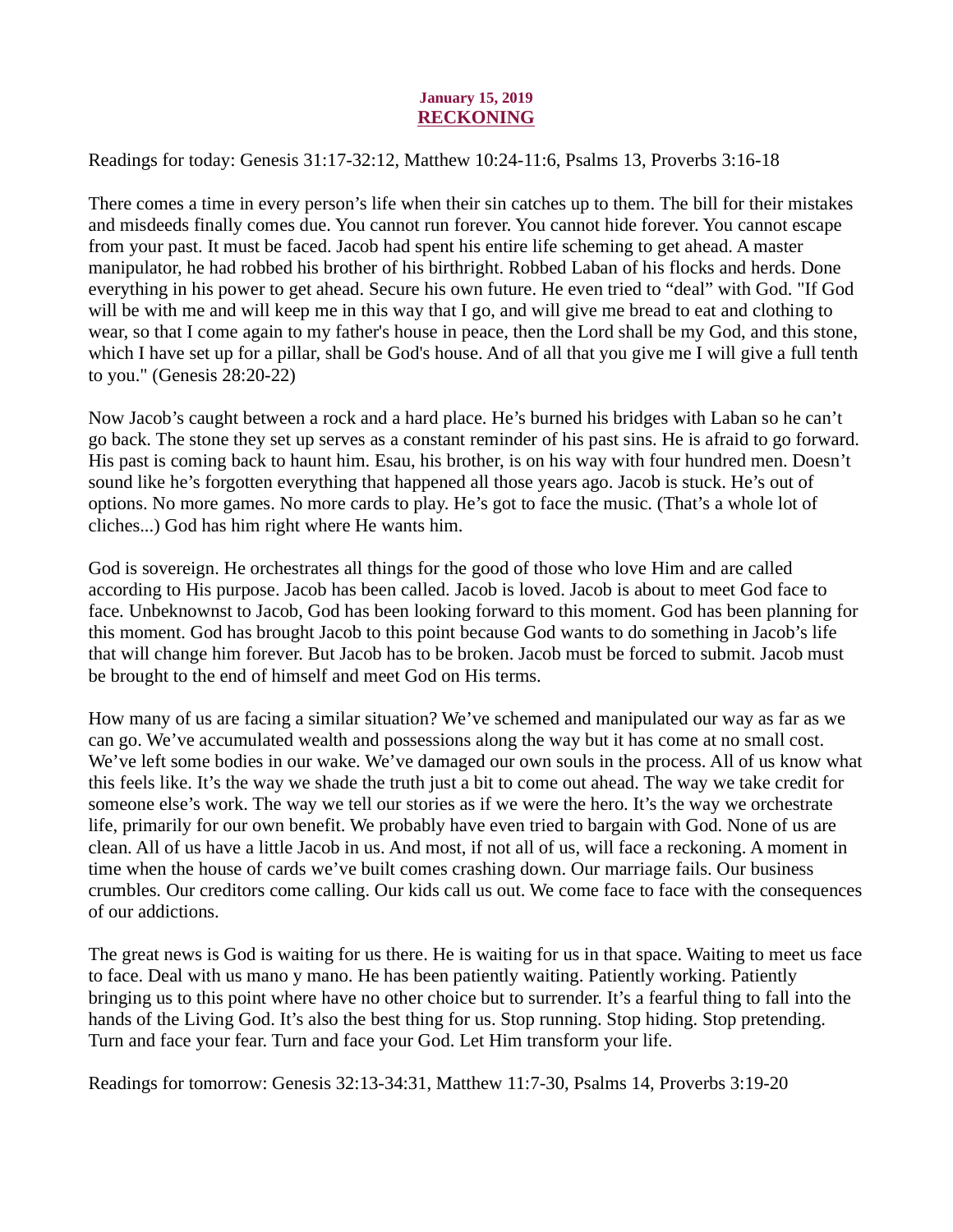#### January 16, 2019 BROKEN

<span id="page-18-0"></span>[Readings for today: Genesis 32:13-34:31, Matthew 11:7-30, Psalms 14, Proverbs 3:19-20](https://www.biblegateway.com/passage/?search=Genesis+32%3A13-34%3A31%2C+Matthew+11%3A7-30%2C+Psalms+14%2C+Proverbs+3%3A19-20&version=ESV)

One of the things I love most about God is His willingness to wrestle with us. His willingness to get down in the mud with us. He is not afraid to get his hands dirty. Not afraid to engage us in the deepest, darkest places of our hearts. Not afraid of our outbursts of anger. Not afraid of our doubts and questions. We can bring all this to God. Meet Him unafraid and unashamed and struggle with Him over His sovereign will for our lives. God is not after robots. He is not after automatons. He doesn't want uncritical, unthinking obedience. He wants our hearts. He wants our souls. He wants our bodies. He wants our minds. He wants all of us. Every part of us must eventually surrender to Him. And that's a fight because our sinful nature pushes back.

My mother would tell you I've always been independent. Even as a child. I didn't like to cuddle. Didn't like to be held. I would push back against her when she would try to wrap me up in her arms. When I got older and headed off for my first day of school, I shed no tears. Just got out of the car and walked towards the school no looking back. The other day, she and I had breakfast together. We talked about how I am still pretty independent. She loves me. She's proud of me. She'd love for me to need her for something. Anything. I do the same thing with God if I am honest. I push back. I don't like to be wrapped up in His arms. I want to be independent. Do my own thing. I don't want to need Him. I like to pretend like I have it all together. Like I'm good on my own. It's all a lie of course. I do need God. I do need my mom. I am not an independent creature. It is not good for me to be alone.

It's taken some hard experiences for me to learn this about myself. Experiences that almost cost me everything and everyone I hold dear. Like Jacob, I know what it's like to wrestle with God all night. I've been there and done that. I've battled Him. I've fought with Him. I've watched the sun rise and set only to do it all over again. This was my life in the fall of 2009. I averaged 2-3 hours of sleep a night for a few months. God and I went to war over my life. My family. My ministry. My future. Finally, there came a point where He simply broke me. He broke my heart. He broke my spirit. He broke my pride. And while the pain was intense and real, there was relief as well. A profound sense of freedom flooded my being. I've never been the same since.

Where have you wrestled like Jacob? Where are you wrestling like Jacob? Where are you mad at God? Frustrated with God? Upset with God? What questions do you have for Him? Doubts? Fears that need to be expressed? Where are you resisting Him? Pushing back against His will? Struggling to accept His sovereign plan? Today's passage invites you into the ring! To grapple with God honestly! God's a big boy! He can handle everything you throw at Him and more! Let your guard down and lay it all out before your Lord. Fight Him until you break before His relentless love and grace.

Readings for tomorrow: Genesis 35-36, Matthew 12:1-21, Psalms 15, Proverbs 3:21-26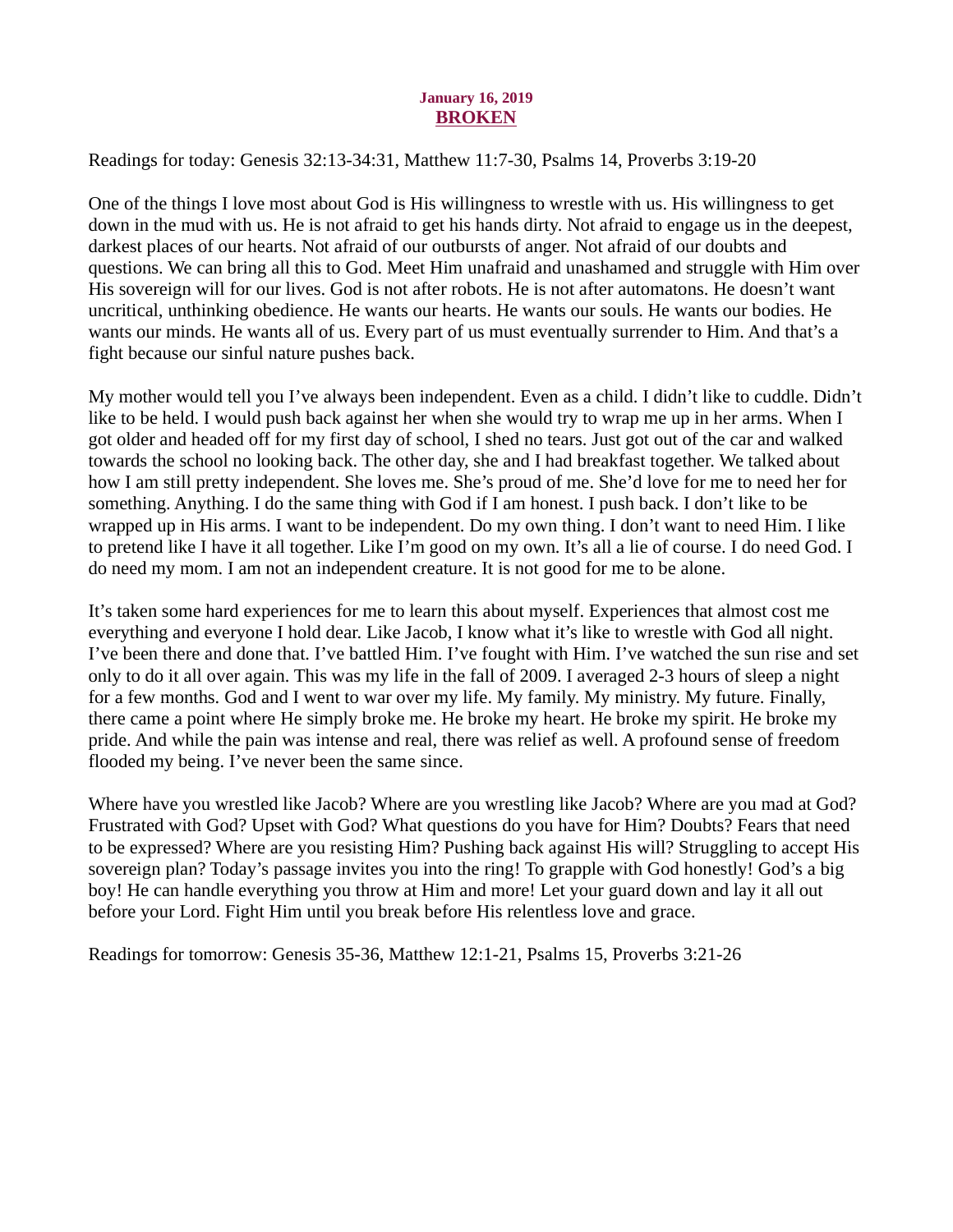#### January 17, 2019 CHARMED LIVES?

<span id="page-19-0"></span>[Readings for today: Genesis 35-36, Matthew 12:1-21, Psalms 15, Proverbs 3:21-26](https://www.biblegateway.com/passage/?search=Genesis+35-36%2C+Matthew+12%3A1-21%2C+Psalms+15%2C+Proverbs+3%3A21-26&version=ESV)

When I first became a Christian and started reading the Bible, I made the false assumption that the men and women of the Bible lived charmed lives. Once they came to faith everything was good. They grew healthy and wealthy and happy and nothing bad ever happened to them because the Lord was on their side. This reading became deeply problematic for me for a couple of reasons. First, it certainly didn't square with my own life experience. I found myself frequently struggling with hardship and pain. Second, the more I read and the more closely I read, I realized these men and women were just as messed up as I was!

For example, Jacob wrestles with God. Fights with Him all night and as dawn breaks, obtains a blessing. Gets a new name. Essentially a new future. One would think Jacob would walk faithfully from this point forward having had this intense, face to face encounter with God. Not so! Jacob again lies to his brother Esau. He actually never shows up in Seir as he promised. Jacob refuses to demand justice for his daughter's honor thereby opening the door for his sons to take matters into their own hands. Jacob lives in fear of the tribal nations that surround them. Even his journey to Bethel seems fraught with danger. Finally, grief hits him hard as he loses his beloved wife Rachel in childbirth and his father soon after. Life in the ancient near east was not easy. Even for a man who walked with God.

Over and over again, the Bible declares God is with His people. God protects His people. God guards the lives of His people. God blesses His people. How can this be true when we read about such tragedy in the life of Jacob? Or we experience similar tragedy and heartache in our own lives? The answer – if we have the ears to hear - is that we, like Jacob, are simply sojourners in this world. We are just passing through. And while it is true that God gives us a home. God gives us a name. God blesses us to be a blessing. It is also equally true that health and wealth and happiness are not going to be found this side of heaven. We may experience these things for a season. Perhaps even a long season. But death comes for us all. Poverty comes for us all because we can't take anything with us. Sadness and grief find us as we face our own mortality or the mortality of those we love.

Strangely enough, we all know this isn't right. Even the ardent atheist experiences death as a violation of sorts. It's why so much work is being put into longevity projects. Billions being spent to find the "aging gene" in order to turn it off. We want to live forever. We know we should live forever. It's a primal instinct embedded deep within us. We were made to be fruitful. To multiply. To fill the earth. This is the creation mandate and we see it renewed here in Jacob – now Israel's - life. "And God said to him, "I am God Almighty: be fruitful and multiply. A nation and a company of nations shall come from you, and kings shall come from your own body." (Genesis 35:11) This mandate transcends our lives on earth. It follows us into eternity. It gets passed down through the generations. It will not end even when Christ returns.

Readings for tomorrow: Genesis 37-38, Matthew 12:22-45, Psalms 16, Proverbs 3:27-32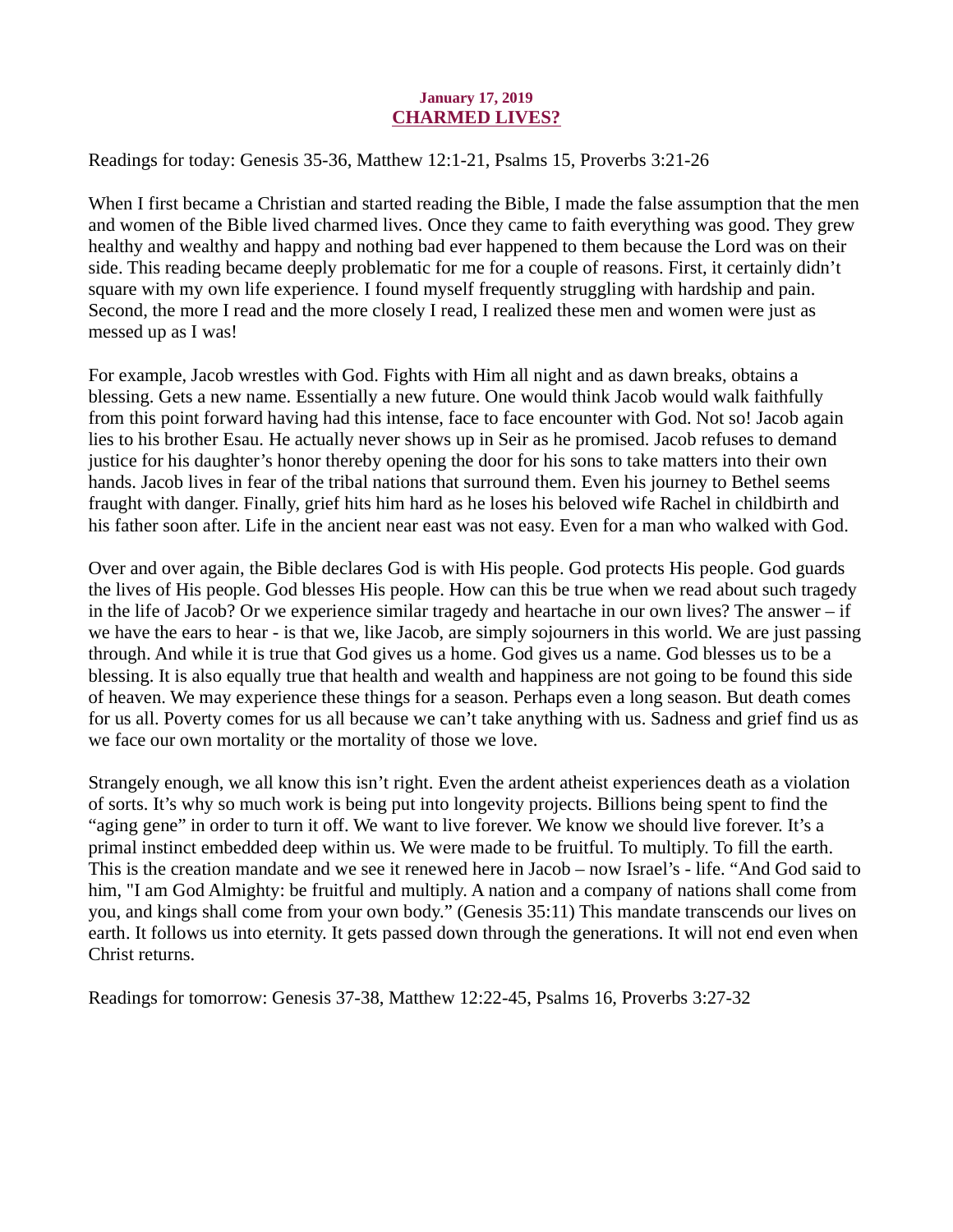#### January 18, 2019 THE COUNSEL OF GOD

<span id="page-20-0"></span>[Readings for today: Genesis 37-38, Matthew 12:22-45, Psalms 16, Proverbs 3:27-32](https://www.biblegateway.com/passage/?search=Genesis+37-38%2C+Matthew+12%3A22-45%2C+Psalms+16%2C+Proverbs+3%3A27-32&version=ESV)

 "I bless the Lord who gives me counsel; in the night also my heart instructs me. I have set the Lord always before me; because he is at my right hand, I shall not be shaken." (Psalms 16:7-8)

How do I hear the voice of God? It's one of the most common and heartfelt questions I get asked. I hear from older men and women who've been in church all their lives. I hear from young men and women who are just getting started. I hear it from students and children who want to know if God is real. I hear it from those in crisis who cry out in desperation. I hear it from the proud who think God needs to prove Himself to them. I hear it from the humble who just wish God would show up for them. People from all walks of life and backgrounds and experiences. All wanting the same thing. All wanting to hear the counsel of God.

David heard from God. A man after God's own heart, David seemingly enjoyed a special relationship with the Lord. He spoke to Him frequently and God answered. Their conversations form so much of the content of the book of the Bible we call the Psalms. They are hymns of praise. Hymns of thanksgiving. Hymns of lament. Hymns proclaiming the goodness and glory of God. Hymns plumbing the depths of human suffering and pain. The full range of emotion is present in these words as David calls out to God.

What does it look like for you to call out for God? And are you willing to wait for Him to answer? To train your ears to hear and your heart to understand His voice? Part of the reason David enjoyed such an intimate relationship with God is because of the time he spent in God's presence in prayer and worship. David loved to worship. He danced before the Lord. Sang before the Lord. Offered sacrifices before the Lord. David loved to talk to God. One gets the sense he prayed for hours on end. As a result, when God answered David, he was prepared to hear. He recognized God's voice. Among all the other voices clamoring for attention in his life, David could tune in to what God was saying. God was David's counsel because David made an intentional effort to always set the Lord before him. To fix his eyes on God. Keep Him at his right hand. Lean on Him in times of trouble. Seek Him in times of confusion. Cry out to Him in times of pain.

Do you set the Lord always before you? What does your devotional life look like? How regular is it? Do you take your time or do you rush through? Do you read the Scriptures reflectively or are they just words on a page? When you pray, do you do all the talking? Do you make any space for listening? When times of trial and temptation come, do you lean on Him for support? Or do you believe you have it all handled? This is where the rubber meets the road when it comes our experience of God. We have to enter His presence with a sense of expectation that He is actually there to meet with us. Waiting for us. And that He has some things to say. We do this every day. Every week. Every month. Over a number of years and our ability to discern God's voice will grow. Our hearts and minds will be tuned in and we will find uninterrupted communion with God.

Readings for tomorrow: Genesis 39-41:16, Matthew 12:46-13:23, Psalms 17, Proverbs 3:33-35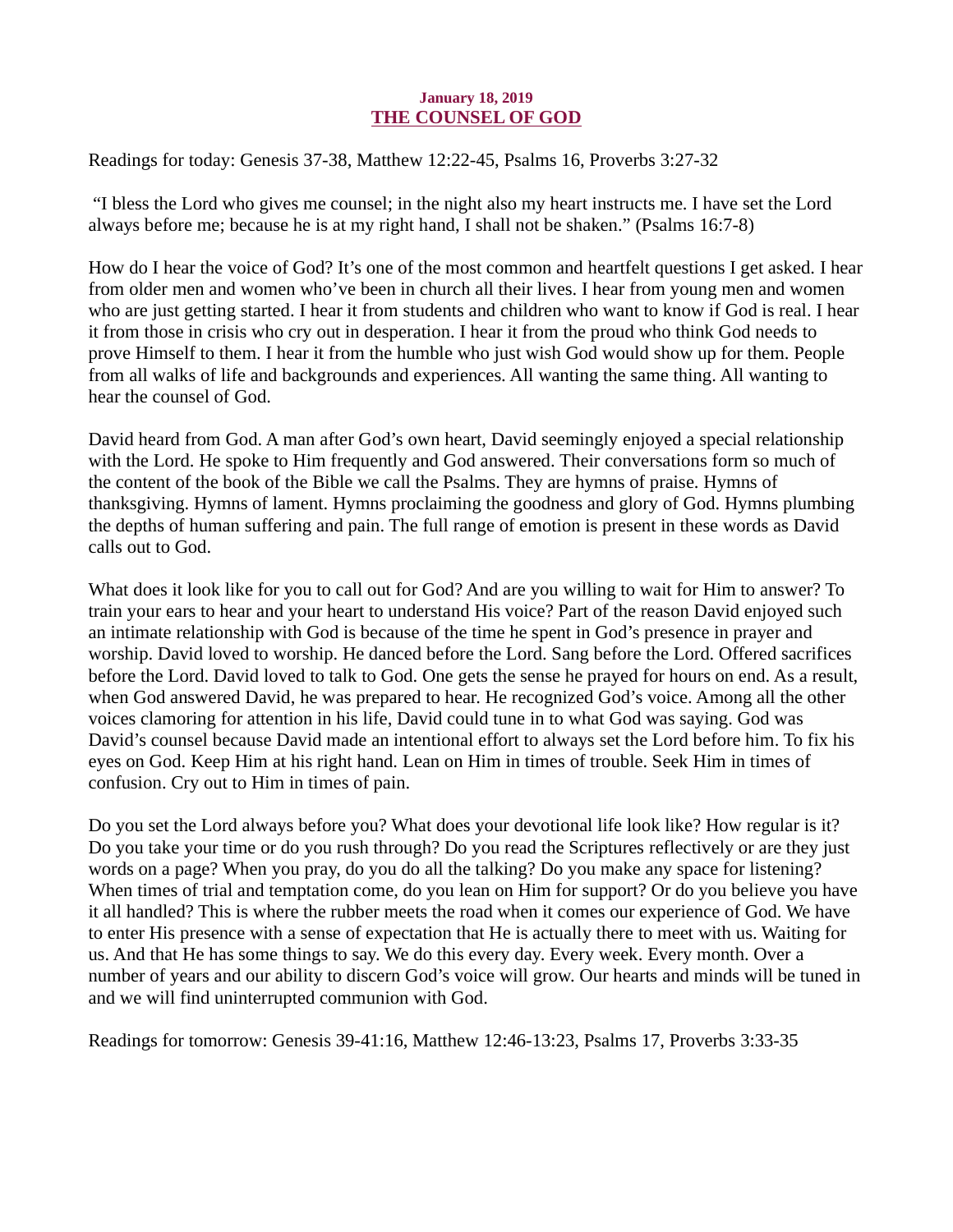#### January 19, 2019 LIFE WITH GOD

<span id="page-21-0"></span>[Readings for today: Genesis 39-41:16, Matthew 12:46-13:23, Psalms 17, Proverbs 3:33-35](https://www.biblegateway.com/passage/?search=Genesis+39-41%3A16%2C+Matthew+12%3A46-13%3A23%2C+Psalms+17%2C+Proverbs+3%3A33-35&version=ESV)

Over and over again we read how the Lord was with Joseph. He was with him at the heights of his success. He was with him in the depths of his failures. With him when he was rapidly climbing in favor. With him when he was falsely accused and imprisoned. No matter where Joseph went, God was at his side. How do we know? Because of the fruit his life produced. Joseph was a humble man. He submitted his life to God's will. He walked in God's ways. He refused to let bitterness or anger or fear get the best of him. Whatever others may intend for evil, Joseph knew God could turn to good if he would trust Him. Joseph's life is a model of faithfulness. A model of humility. A model of walking with open hands and an open heart to however the Lord would choose to work. Joseph's steps were determined for him. He did not choose to go to Egypt. Did not choose to be part of Potipher's house. Did not choose to be thrown in prison. Did not choose to serve Pharaoh. Joseph, like Daniel after him, simply chose to grow where he was planted. Like the seed that fell on good soil, his life bore thirty-fold, sixty-fold, a hundred-fold for the Lord. And the result was the blessing of a pagan nation.

I am sure Joseph had his moments. Perhaps he cried out like the Psalmist to God for vindication. Cried out for justice. Cried out for peace. I am sure Joseph spent many a dark night in the prison cell asking God why this had happened. Reflecting what God wanted to teach him. I am sure Joseph's faith was put to the test by his experiences and yet through it all, Joseph chooses the path of faithfulness. The path of trust. Come hell or high water, Joseph throws his lot in with God. It's a powerful testimony.

What about us? What does our life look like when we experience the ups and downs? When we are attacked and falsely accused? When the people around us. The people who are supposed to love us intend evil and seek to harm us. What happens then? How do we respond? So often, I find myself reacting in one of two ways. I lash out. I go on the attack. I violently defend myself if necessary. Or I run. I curl up in the fetal position. I let my fears get the best of me and I try to hide. Neither approach is gospel-centered. Neither approach is faithful. God calls us to place our trust in Him. To seek our approval in Him. To place our faith in His will and His way and ultimately, His vindication. To walk with the Lord means blooming where He plants us. Blessing the people He has placed around us be they Christian or pagan. We walk in His ways on the mountaintop when things are going great and in the valley when things are hard. We accept both good and evil from his hands like Job. As we do so, God produces in us a great harvest of righteousness.

So where does life find you today? And where are you placing your trust? Is it in your circumstances? In the people around you and their opinions of you? Is it being shaped by your successes or failures? Or is your hope in God? Like the Psalmist, do you find your satisfaction in being with Him? "As for me, I shall behold your face in righteousness; when I awake, I shall be satisfied with your likeness." (Psalms 17:15)

Readings for tomorrow: Genesis 41:17-42:17, Matthew 13: 24-46, Psalms 18:1-15, Proverbs 4:1-6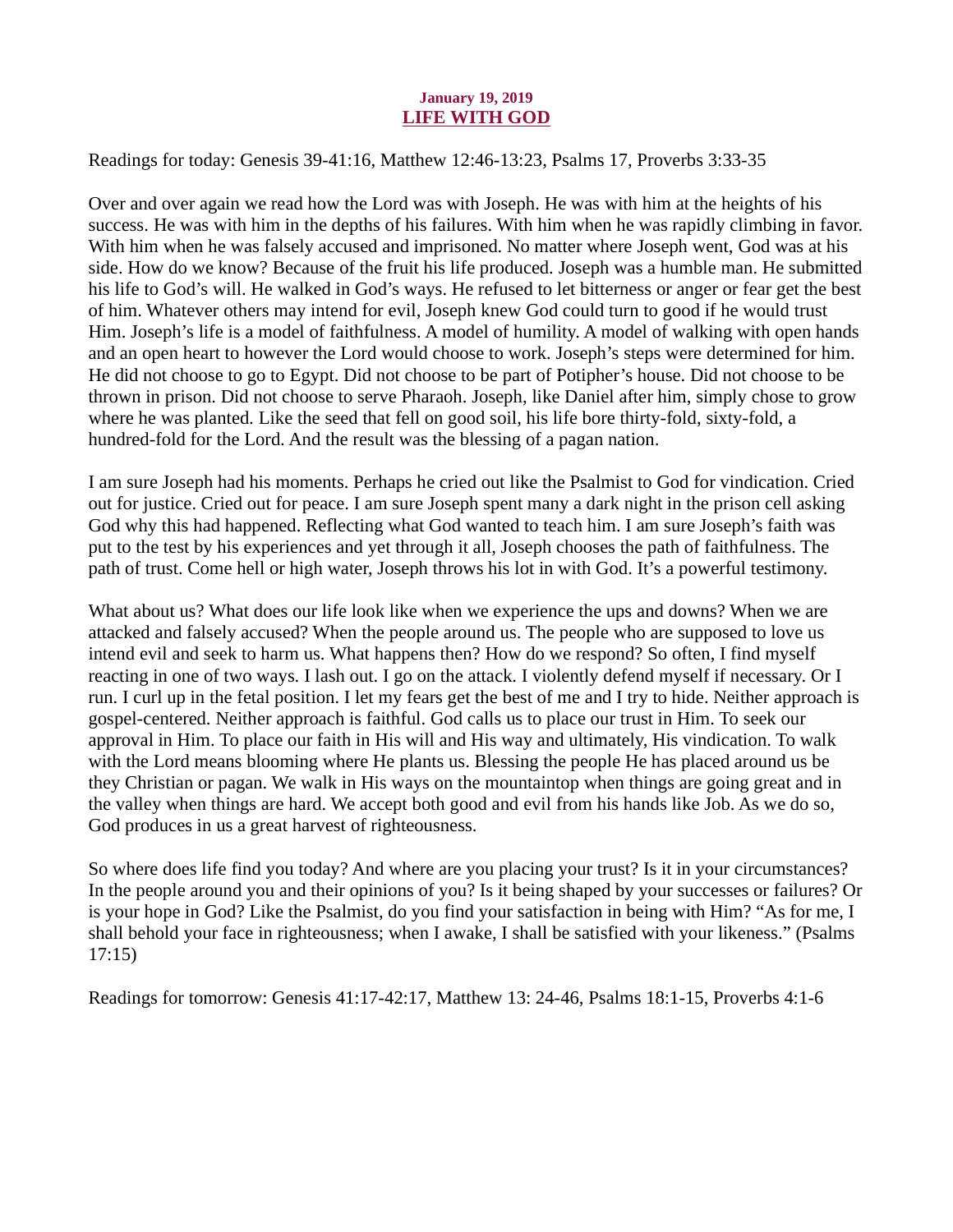#### January 20, 2019 THE REAL CHURCH

#### <span id="page-22-0"></span>[Readings for today: Genesis 41:17-42:17, Matthew 13: 24-46, Psalms 18:1-15, Proverbs 4:1-6](https://www.biblegateway.com/passage/?search=Genesis+41%3A17-42%3A17%2C+Matthew+13%3A+24-46%2C+Psalms+18%3A1-15%2C+Proverbs+4%3A1-6&version=ESV)

I spent the week in Orlando with some great friends. Colleagues who serve churches much like my own. We get together a couple of times of year to share, encourage, challenge, and pray for each other. Some of them are experiencing a season of blessing. Their church is growing. Programs are being launched. Buildings are being built. The lost are being saved. Others are experiencing a season of struggle. Money is tight. Programs are suffering. Attendance has dropped. Their church is in conflict. Life in the church is never easy. Not over the long haul. Not if one makes the commitment to put down roots in a local community. Churches are full both the lost and the saved. Sinners and saints. Lukewarm Christians and those who are on fire for the Lord. It's a volatile mix. One spark can blow it all up.

This is why I find such comfort in the words of Jesus. "The kingdom of heaven may be compared to a man who sowed good seed in his field, but while his men were sleeping, his enemy came and sowed weeds among the wheat and went away. So when the plants came up and bore grain, then the weeds appeared also. And the servants of the master of the house came and said to him, 'Master, did you not sow good seed in your field? How then does it have weeds?' He said to them, 'An enemy has done this.' So the servants said to him, 'Then do you want us to go and gather them?' But he said, 'No, lest in gathering the weeds you root up the wheat along with them. Let both grow together until the harvest, and at harvest time I will tell the reapers, "Gather the weeds first and bind them in bundles to be burned, but gather the wheat into my barn." (Matthew 13:24-30) Why are these words comforting? Because they remind me of the reality of life in the Kingdom this side of heaven. It is not pure. It is not holy. We will not all be on the same page or in the same place spiritually. We will frustrate each other. We will hurt each other. We will disappoint each other. We will let each other down. Such is life in the real church.

Dietrich Bonhoeffer once wrote that if our "ideal" of community ever got in the way of "real" community then it's a sure sign we've created an idol. I see this taking place all over the church today. A lot of people talk about their desire for "authenticity" but when you dig a little deeper what you find is they want people to be authentically just like them. They are unwilling to let the other person be authentically "other" because that requires hard work. Emotional investment. Active listening. Wrestling with differences. I saw this in Mobile, AL at the church I served when we had a young African-American become a member. One of our older members pulled me aside. "Blacks and whites don't worship together", she said. Rather than get angry with her or dismiss her. The young man and I engaged her. I sat down with her and took her through the Scriptures. The young man loved her and treated her with respect. The result was a radical transformation in this woman's heart. She had grown up with segregation. It was all she knew and her worldview was being challenged by the gospel. Thankfully, the young man could see that and ministered to her even though it was difficult. When he went to seminary a few years later, this woman became one of his financial supporters and prayer partners. It was awesome to witness!

The church is God's field. Planted with both wheat and weeds. None of us know who is who. None of us can see what's happening in the human heart. Many who appear outwardly Christian may just be going through the motions. Others who appear to be struggling with the faith may be deeply faithful. All we can do is love each other like Jesus. Unconditionally. Relentlessly. Steadfastly. Loyally. Even recklessly at times. As we do this over the long haul. Weeks. Months. Years. Generations. God's promise is we will be shaped and formed in ways we cannot begin to imagine. We will be washed and sanctified and prepared for glory. Embrace the journey, friends. Embrace the struggle. Embrace the community where God has planted you and let Him bring the increase in your life.

Readings for tomorrow: Genesis 42:18-43:34, Matthew 13:47-14:12, Psalms 18:16-36, Proverbs 4:7-10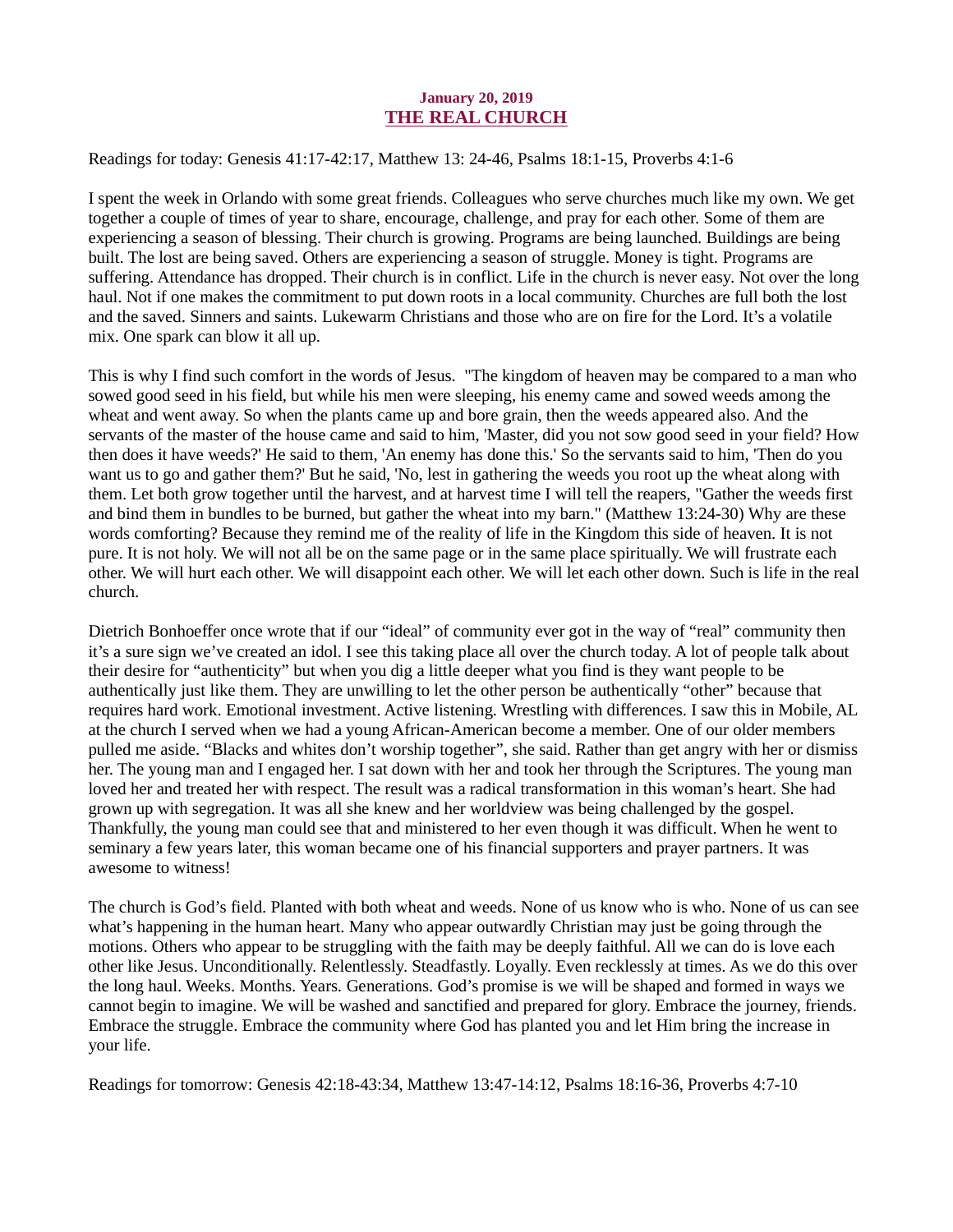#### January 21, 2019 THE LIFE WE'VE ALWAYS WANTED

#### <span id="page-23-0"></span>[Readings for today: Genesis 42:18-43:34, Matthew 13:47-14:12, Psalms 18:16-36, Proverbs 4:7-10](https://www.biblegateway.com/passage/?search=Genesis+42%3A18-43%3A34%2C+Matthew+13%3A47-14%3A12%2C+Psalms+18%3A16-36%2C+Proverbs+4%3A7-10&version=ESV)

Ultimately, there are two ways to live. You can live honestly. Openly. Transparently. Vulnerably. Daily practicing unconditional love and forgiveness and reconciliation. The result being a life of peace. A life of deep joy. A life of gracious self-acceptance because you have nothing to hide. Nothing to fear. Nothing to protect. No false self to prop up. Or you can live dishonestly. Secretively. Opaquely. Guarding your heart against any pain and suffering. You can love conditionally. Forgive selectively. Refuse to reconcile. The result is a life of guilt. A life of fleeting joy. A life of self-regret because you have lots to hide. Lots to fear and be anxious about. Selfprotection becomes your highest aim because the image you project to the world has to be carefully curated for self-promotion.

Sadly, the majority of the people who live with us and among us and around us choose the latter of the two scenarios. Recently, I read an editorial from a major news outlet extolling the virtues of cutting people out of one's life. The premise from the author was that her life was better without her mother. DNA doesn't matter. Biological connections simply aren't worth it. We should discard anyone in our lives who we deem to be "toxic." Now are there scenarios where estrangement needs to happen? Of course. Some people are so abusive - verbally, emotionally, physically, spiritually - that we need to cut them off. But such tragedies are never to be celebrated. Another editorial I read attempted to normalize the mutilation of the body. Still a third attempted to normalize sexual relationships between adults and minors. The brokenness of our world is legion. It is breathtaking in scope and heartbreaking in depth. And it leads in a direct line to the rise of suicide, depression, anxietydisorders, opioid and other drug abuse, alcoholism, sexual addiction, etc. The fruit of our lives is rotten. We know it. So we medicate it.

The Joseph narrative reveals a similar dynamic. As a young man, Joseph was an insufferable fool. The favored son of an aging father from his beloved wife, he was given all kinds of privilege and power in the family. Resentment grew to the point where his own brothers wanted to kill him. After throwing him in a pit, they made the fateful decision to sell him into slavery instead so they could turn a profit. This tragic act will haunt them for the rest of their lives. Fast forward a few decades. Joseph has risen to power in Egypt. He has saved the nation from a devastating famine and now the whole world comes to humble itself before him. His own brothers make the journey and he immediately recognizes them. But he too is suspicious. Why are they here? What do they want? Most importantly, do they regret the decision they made all those years ago? So he puts them to the test. They believe they're being punished for the sins of their past. The pain is real. It extends back to Jacob, their father, who has to undergo the pain of letting his youngest son – the only son he has left from the wife he loved go to Egypt with no guarantee he'll return. Reuben attempts to assuage his father's concern. "Kill my two sons if I don't return with Benjamin." What kind of monster would Jacob have to be to kill his own grandchildren? The dysfunction here is real.

We all live dysfunctional lives to some extent. We all find ourselves living on the spectrum between the two poles I outlined above. I imagine most of us have days when we are honest and open and transparent and real. I imagine we also have days when we are guarded, dishonest, and secretive. I imagine most of us have days when we are able to love unconditionally. Forgive generously. Reconcile freely. And I imagine we have days when love is difficult. Forgiveness a pipe dream. Reconciliation beyond us. The goal of the Christian life is to surrender more and more each day to the Holy Spirit and let Him move us closer to the abundant life God promises us and away from the self-centered life we naturally choose. It's not easy. Our bodies, minds, and emotions often rebel. The act of submission is a courageous choice we all have to make in a world that will never celebrate following Christ.

Readings for tomorrow: Genesis 44-45, Matthew 14:13-36, Psalms 18:37-50, Proverbs 4:11-13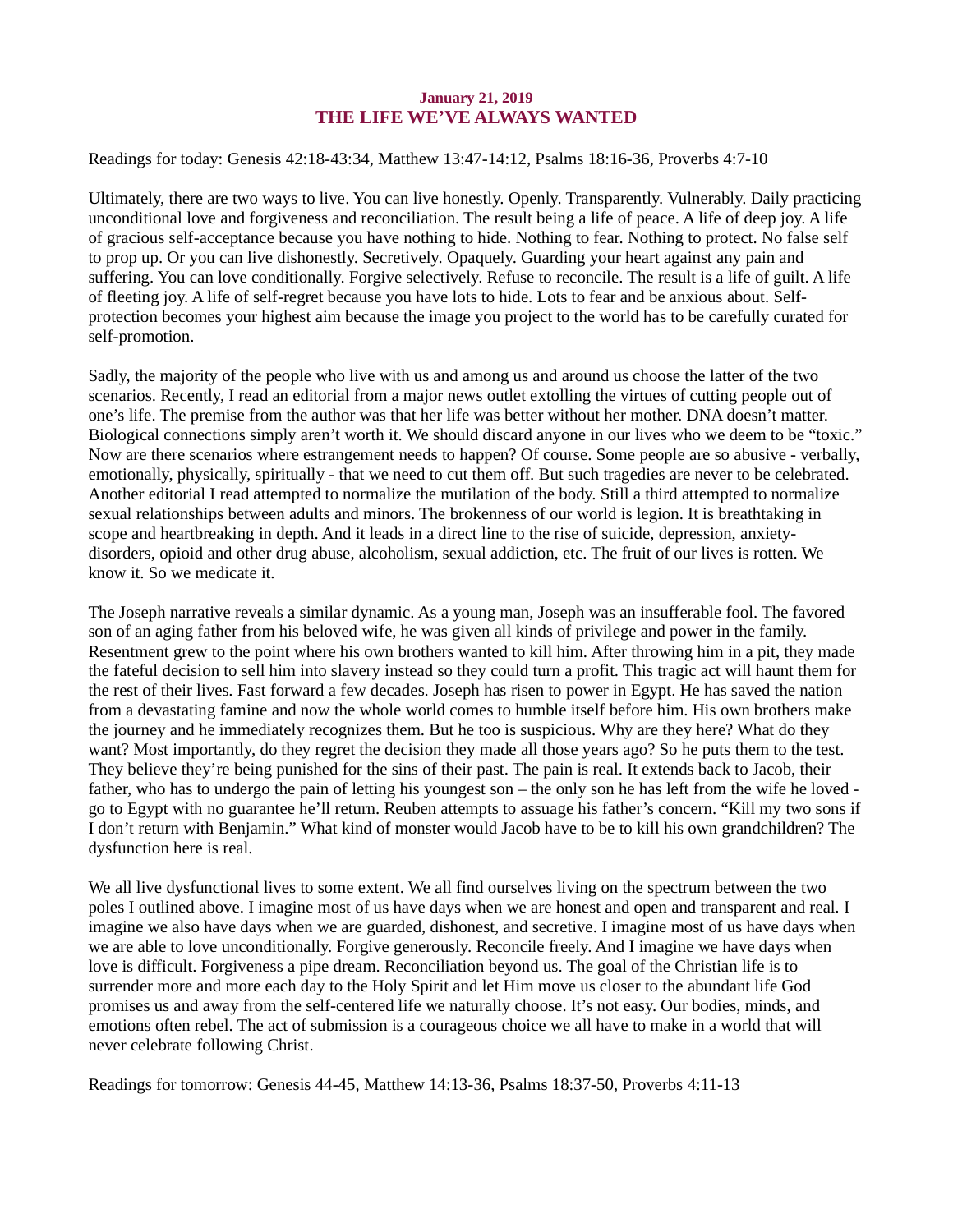#### January 22, 2019 PERSPECTIVE

<span id="page-24-0"></span>[Readings for today: Genesis 44-45, Matthew 14:13-36, Psalms 18:37-50, Proverbs 4:11-13](https://www.biblegateway.com/passage/?search=Genesis+44-45%2C+Matthew+14%3A13-36%2C+Psalms+18%3A37-50%2C+Proverbs+4%3A11-13&version=ESV)

Perspective: Joseph looking back over the course of his life. All he's endured. The trials and tribulations. Betrayed by his brothers. Sold into slavery. Falsely accused and imprisoned. Given position and power in a great empire. All of it by God's hand. All of it to fulfill God's plan. What was intended for evil, God intended for good and many were saved.

Perspective: Jesus looks out on a crowd. They are hungry. They are thirsty. They were sick. He had compassion. He saw them through His Father's eyes. He miraculously fed them from five loaves and two fishes. He brought healing and wholeness. He showed them the Kingdom. They were more than satisfied.

Perspective: Jesus is walking across the water to a boat in the middle of a fierce storm. The wind and the waves are tossing the little craft back and forth. The men on board are afraid for their lives. Jesus tells them not to be calm. To keep their eyes on him. One of them, Peter, asks to go to Jesus. Jesus invites him out onto the water. He finds himself walking but soon the fear sets in. The waves are too much. The wind too strong. His faith fails and he begins to sink. Jesus reaches down and rescues him and then settles the storm with a word as he gets into the boat.

Perspective: David composing a Psalm of praise for his salvation from King Saul. He's been on the run for a very long time. He's barely escaped death more than once. Through no fault of his own, he's become the king's enemy. But God is with him. God has granted him the victory.

Joseph. David. Peter. The crowds following Jesus. They are all very much alike. They come to God with their needs. Their wants. Their desires. Their hopes. Their dreams. But their horizons are too small. As is often the case, they look at things from a worldly perspective. Their faith fails. What they need is God's perspective. They need to take a step back and see things through God's eyes. Understand God is at work even in the darkest and hardest of times. Trust His faithfulness. Trust His love. Trust His grace.

Where do you need God's perspective today? Are you overwhelmed by the challenges you face? Anxious and afraid of what tomorrow may bring? Are you bound by your past? The abuse you suffered? The pain you endured? Have you been falsely accused? Falsely imprisoned? Falsely cut out of the life of someone you love? Is the house of cards you've built starting to come down around you? Look to Christ! Lift your eyes above the hills! Above the wind and the waves! Above the storm that rages all around you! Place your hope and trust in God and He will see you through!

Readings for tomorrow: Genesis 46-47, Matthew 15:1-28, Psalms 19, Proverbs 4:14-19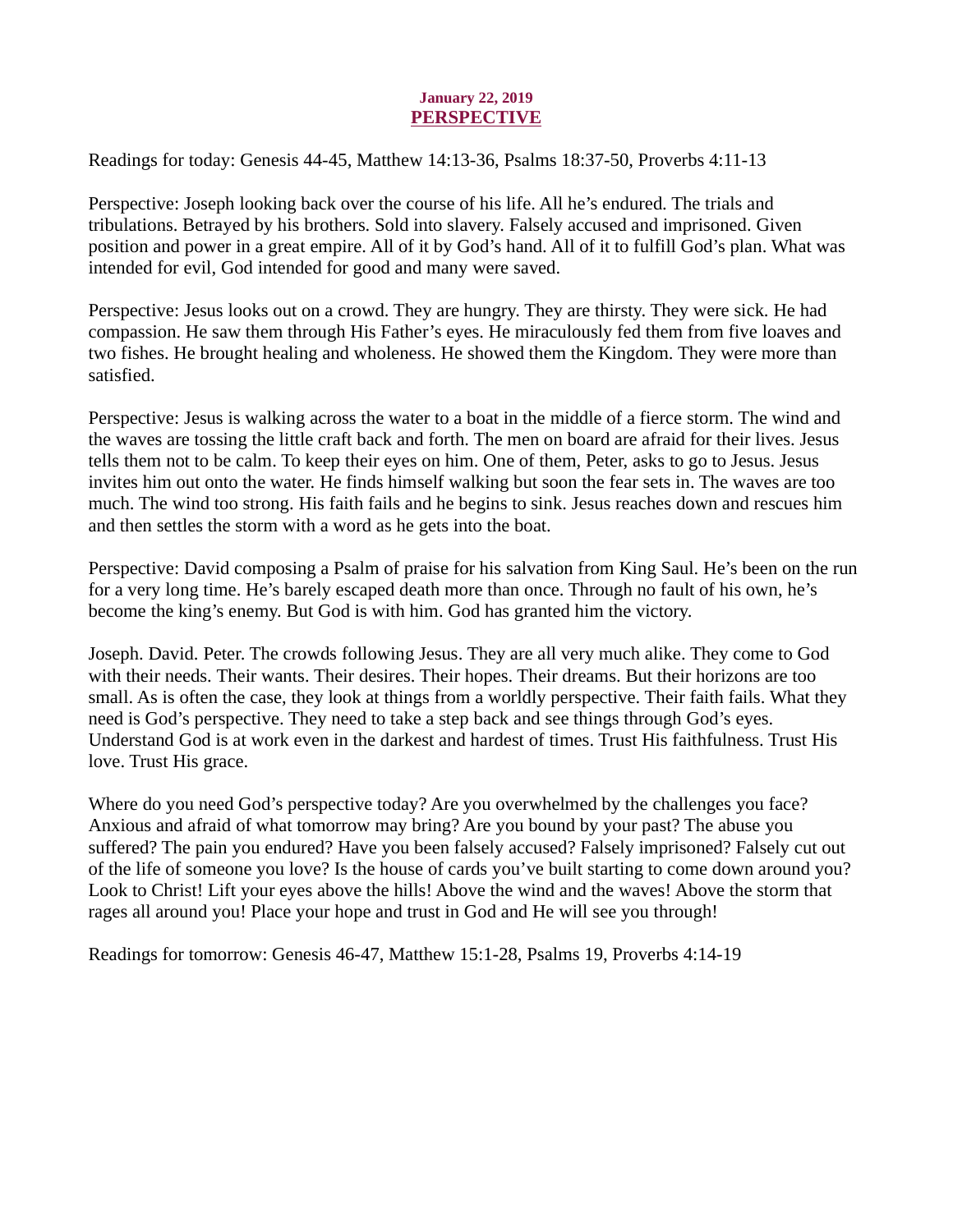#### January 23, 2019 THE WAYS OF GOD

<span id="page-25-0"></span>[Readings for today: Genesis 46-47, Matthew 15:1-28, Psalms 19, Proverbs 4:14-19](https://www.biblegateway.com/passage/?search=Genesis+46-47%2C+Matthew+15%3A1-28%2C+Psalms+19%2C+Proverbs+4%3A14-19&version=ESV)

 "Let them alone; they are blind guides. And if the blind lead the blind, both will fall into a pit." (Matthew 15:14)

This verse seems so apropos in our world today where godly leadership is in such short supply. Our political leaders are easy targets, of course. Their hypocrisy is obvious. Their decisions are mostly selfserving. They seem to love self-promotion. They routinely place party loyalty above the collective good of the nation. Godly principles are sacrificed on the altar of expediency. But before we rush to cast the first stone, let's be honest and acknowledge we are not much different. The decisions we make on a daily basis in our homes, schools, businesses and churches are often guided by selfish desires. We are not immune from the temptation to compromise our godly character for the sake of material gain. The rise of social media gives us all a platform to self-promote. We routinely place loyalty to ourselves above the common good. We are all blind if we're honest.

God's Word is given to us as a gift to open our eyes. To help us see the poverty of our condition. To help us come to grips with the depravity of our hearts. Without Christ, we are all wicked, stumbling about in the deep darkness. With Christ, we are made righteous. Our hearts yearn for God. We want to walk in His ways and allow His commands to guide our lives. As we pursue Christ, our righteousness begins to shine like the dawn and as we grow in Christ, the light of our lives shines brighter and brighter with each passing year. I love how Proverbs 4 put it, "But the path of the righteous is like the light of dawn, which shines brighter and brighter until full day. The way of the wicked is like deep darkness; they do not know over what they stumble." (Proverbs 4:18-19)

Why read the Bible? Why pick up this dusty old book? Why does it continue to be the most translated, most purchased, and most treasured book of all time? Because there is something hardwired deep into our souls that knows the truth. "The law of the Lord is perfect, reviving the soul; the testimony of the Lord is sure, making wise the simple; the precepts of the Lord are right, rejoicing the heart; the commandment of the Lord is pure, enlightening the eyes; the fear of the Lord is clean, enduring forever; the rules of the Lord are true, and righteous altogether. More to be desired are they than gold, even much fine gold; sweeter also than honey and drippings of the honeycomb..." (Psalms 19:7-10) The single most important thing you can do for your own spiritual growth is to meditate on God's Word. To reflect daily and prayerfully on what He has to say. To absorb what God has to say about life. About our world. About love. About grace. About righteousness and holiness and what it means to live for Him. There simply is no substitute. No shortcut. No other way to truly know the Lord than to read His Word over and over again.

I love how the Psalmist concludes his song of praise. "Let the words of my mouth and the meditation of my heart be acceptable in your sight, O Lord, my rock and my redeemer." (Psalms 19:14) Open our eyes that we may see the glories of your Word, Father! Lead us in paths of righteousness for Your name's sake! Let our light shine like the dawn in our darkened world that many will see and believe Your Truth today!

Readings for tomorrow: Genesis 48-49, Matthew 15:29-16:12, Psalms 20, Proverbs 4:20-27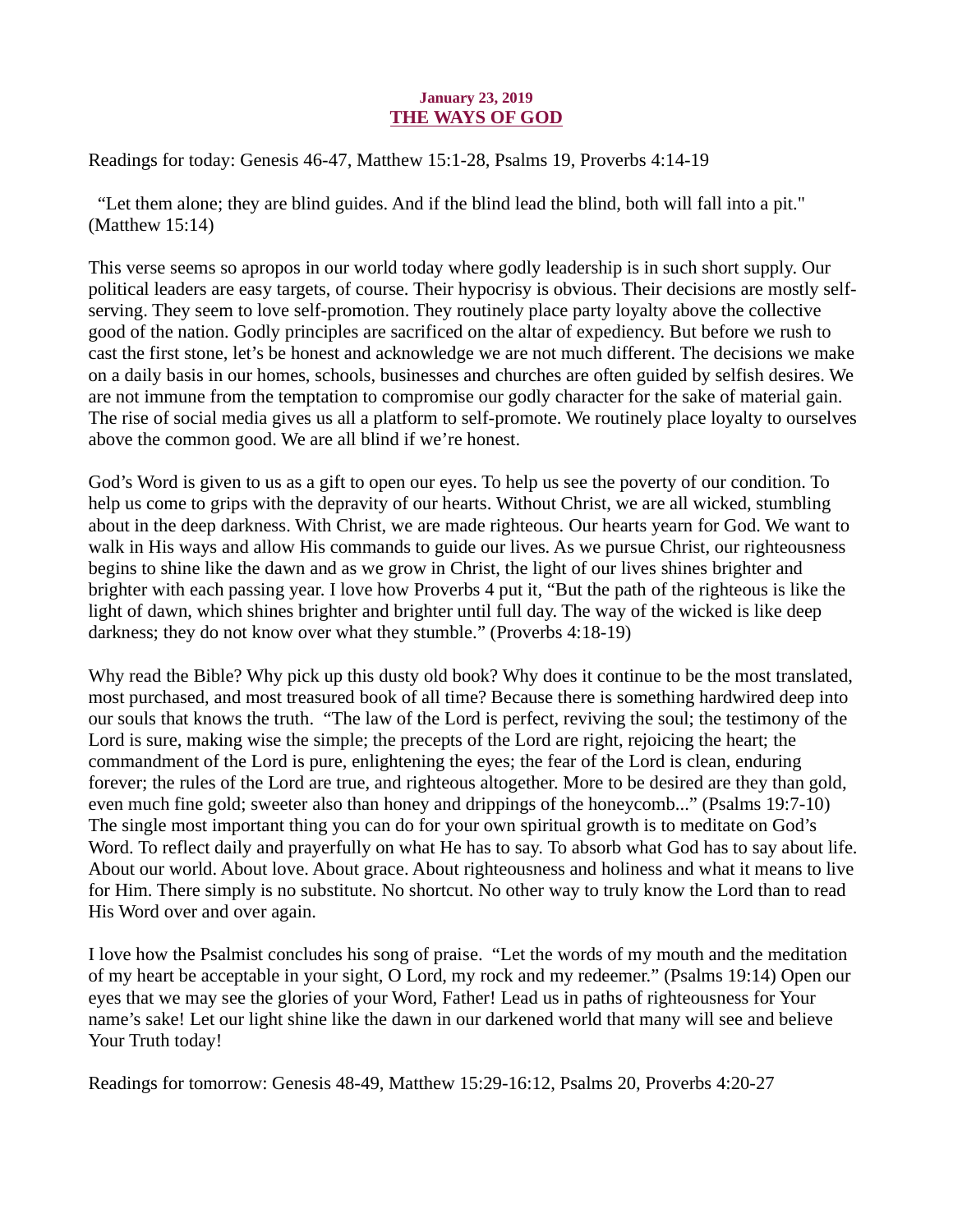#### January 24, 2019 THE BLESSING

<span id="page-26-0"></span>[Readings for today: Genesis 48-49, Matthew 15:29-16:12, Psalms 20, Proverbs 4:20-27](https://www.biblegateway.com/passage/?search=Genesis+48-49%2C+Matthew+15%3A29-16%3A12%2C+Psalms+20%2C+Proverbs+4%3A20-27&version=ESV)

One could argue the main theme of the book of Genesis is blessing. From the opening pages of Scripture, it is clear God desires to bless His people. He blessed Adam and Eve. He blessed Noah and his family. He blessed Abraham and Sarah. Isaac and Rebekah. Jacob, Leah and Rachel. Joseph and Asenath. None of these people were perfect. None of them did anything to merit God's blessing. In fact, they were often disobedient and sinful and prideful and rebellious. Cain kills Abel. Noah gets drunk and curses his grandson. Abraham lies about his relationship with Sarah. Sarah gets impatient with God's promise and gives Abraham her servant. The consequences of these actions are significant. Each of the characters in the Genesis story face hardship and suffering. They know pain intimately. But God never abandons them. He continues to walk with them and bless them as their hearts return to Him.

God is not the only one who blesses. We bless as well. In chapter 49 of Genesis, Jacob calls his sons to his deathbed. He is fulfilling his patriarchal duty to pass on the blessings of his fathers. This blessing has to do with power and position within the growing family. It has to do with how the inheritance will be divided and who will lead after Jacob has gone. The blessing carries what passes for legal weight in an ancient near east context. Much like English common law, it is more unwritten than written and it will determine the future for each young man and their descendants.

Rueben is deposed as firstborn for sexual immorality. Simeon and Levi for their unrestrained rage and violence that put the family at risk. Judah will now become the leader after Jacob dies and his line will reign and rule over all of Israel. Zebulun will become a tribe of merchants and traders. Issachar will serve his brothers well. From Dan will come the judges. Spiritual leaders for Israel in the time before the kings. Not much is said about Gad, Asher, and Naphtali but the implication of blessing is clear. Special treatment is reserved for Jacob's favored son, Joseph, for all he has endured. And Jacob ends his blessing by calling into question the character of his youngest son Benjamin. Again, these are not just words. With these words would come a certain amount of wealth and possessions. A certain amount of power and authority. A certain position within the family structure and hierarchy. To top things off, these words carry prophetic overtones as well. Even though Jacob's eyes are failing, he's sees the future for each of his boys laid out before him.

Think about the power of blessing in your own life. What kind of blessing – if any - did you receive from your mom or dad? What kind of blessing has come down your family line as a result of the faithfulness of a forefather or mother? How intentional are you as a parent about blessing your own children? Have you shared with them what you see in their future? One of the things I encourage those who are in hospice care to do is call their children and grandchildren and pass on a blessing. It is a powerful testimony that can last for generations. Of course, blessings are not just reserved for those we love. How do you bless your co-workers or classmates? How do you bless your friends and neighbors? How do you bless your brothers and sisters in Christ in your church family? How do you bless even your enemies and those who sin against you? Remember, God's blessings in no way are dependent on the actions of sinful humanity. They are a product of His grace. The same should be true for us as well.

Readings for tomorrow: Genesis 50, Exodus 1-2:10, Matthew 16:13-17:9, Psalms 21, Proverbs 5:1-6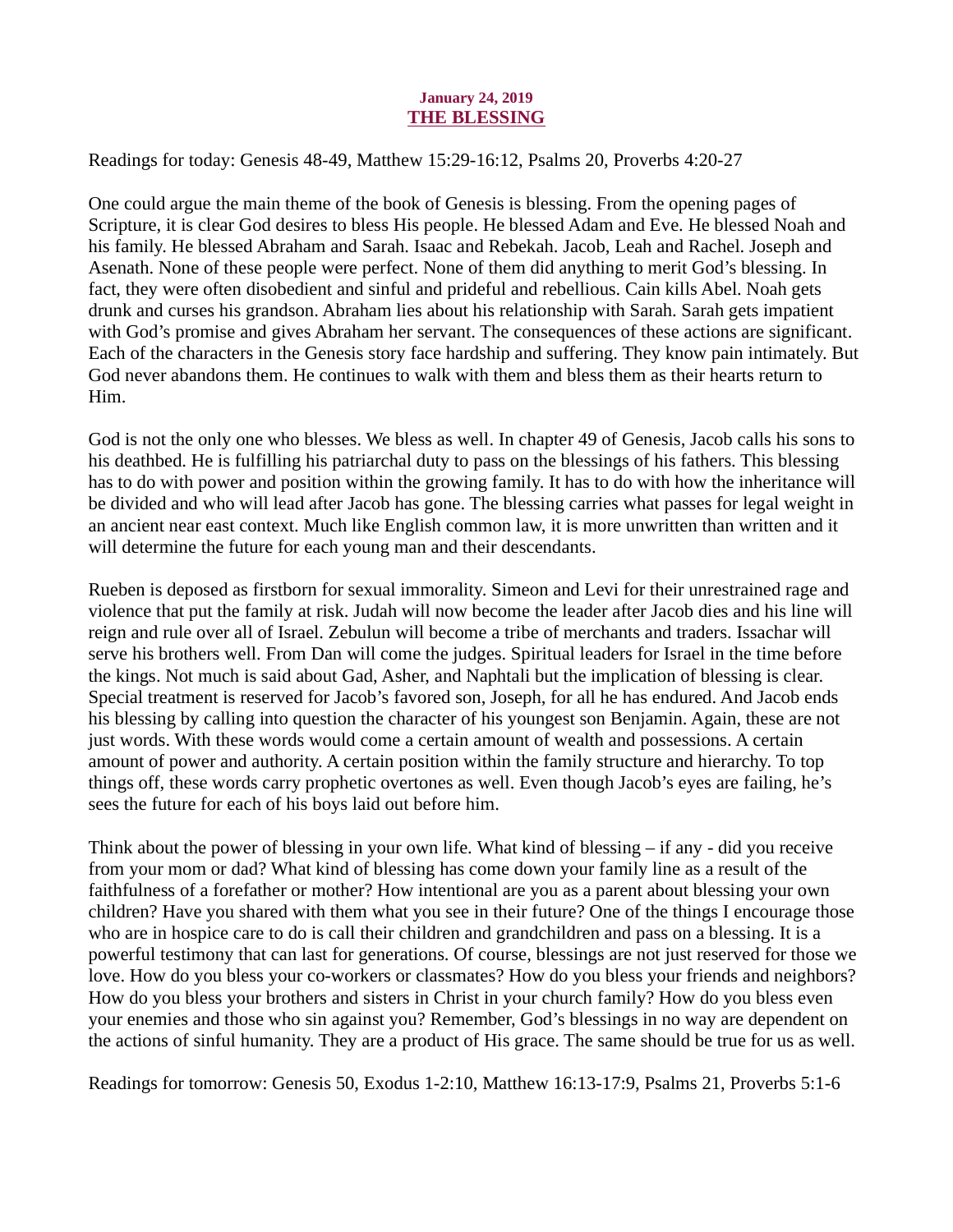#### January 25, 2019 EVERYDAY HEROISM

<span id="page-27-0"></span>[Readings for today: Genesis 50, Exodus 1-2:10, Matthew 16:13-17:9, Psalms 21, Proverbs 5:1-6](https://www.biblegateway.com/passage/?search=Genesis+50%2C+Exodus+1-2%3A10%2C+Matthew+16%3A13-17%3A9%2C+Psalms+21%2C+Proverbs+5%3A1-6&version=ESV)

 "Now there arose a new king over Egypt, who did not know Joseph." (Exodus 1:8) One of the darkest chapters in Israel's history begins with these ominous words. A new Pharaoh has risen. One who did not know Joseph. One who had forgotten what God had done for Egypt through Joseph. One who saw Joseph's descendants as a threat to his power. One can understand his trepidation. A foreign people living on the eastern edge of the Nile delta who have multiplied exceedingly over the generations and grown strong. They worship a strange god you do not know. They have strange customs you do not follow. They speak a foreign language you do not understand. It is easy to understand the source of this new Pharaoh's fear.

So he takes action. He enslaves them. Subjects them to abuse, harsh treatment, and a lifetime of hard labor. But the more they oppressed the Israelites, the more numerous and powerful they became. Anxious about the potential of an uprising, Pharaoh calls for draconian population control. He orders the midwives to kill every male child that is born. In this way, he hopes to reduce their numbers to a more manageable size. But the midwives courageously defy the king. Denying themselves, they save the male children from death. It's an incredible act of faith.

Shiprah and Puah. Their names are important. Two ordinary women engaged in an ordinary profession. There is nothing remarkable about them. Nothing special or unique. They have no biblical training. No seminary degree. They come from no special lineage and carry no family name. We do not know their tribe or their background. We simply know their names. Their occupation. And the one thing that does set them apart...their fear of God. These two women pave the way for Israel's deliverer, Moses, to be born. They make it possible for God's salvation to come. Through their act of selfless obedience, they create the conditions for what will become the seminal event in Judaism. The Exodus. Without them, there is no Charleton Heston. :-) No Ten Commandments. No Moses. Without them, there is no parting of the Red Sea or journey to the Promised Land. Without them, the Hebrews eventually die out. Cease to exist. The covenant God made with Abraham would be broken and all of salvation history go defunct. All because two women decided to obey God and perform their professional duties faithfully under threat of death.

Do you think about your profession in this way? Do you connect what you do with what you believe? Is God on your radar screen as you go about your day to day activities? It's amazing how often God uses the ordinary and mundane to accomplish His purposes. In my experience, it is not the pastors and church leaders who move the dial of the Kingdom but the faithful man or woman who often goes unnoticed. They spend their days working at their job. Caring for their families. Praying and studying the Bible. And eternity moves at the sound of their voice. The wheel of God's salvation history turns by their hand. It's truly amazing. What could God do with an accountant? A truck driver? A fast food worker? A sanitation engineer? What could God do with a doctor? A lawyer? A university professor? What could God do with a teacher? A mother? A father? A friend? The answer is...everything. Anything. God uses those who are available and humble and willing. Does that describe you?

Readings for tomorrow: Exodus 2:11-3:22, Matthew 17:10-27, Psalms 22, Proverbs 5:7-14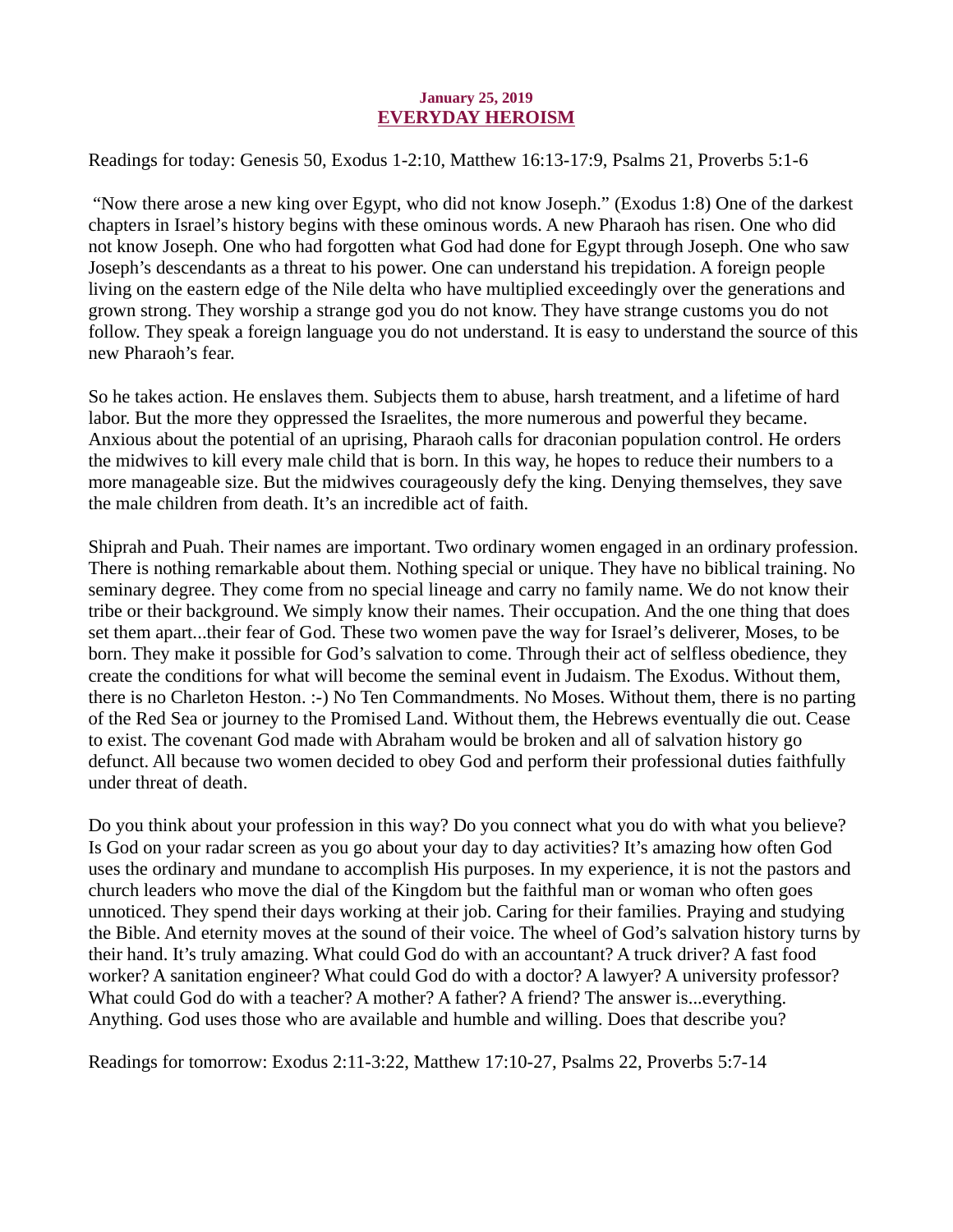#### January 26, 2019 GOD-FORSAKEN

<span id="page-28-0"></span>[Readings for today: Exodus 2:11-3:22, Matthew 17:10-27, Psalms 22:1-18, Proverbs 5:7-14](https://www.biblegateway.com/passage/?search=Exodus+2%3A11-3%3A22%2C+Matthew+17%3A10-27%2C+Psalms+22%3A1-18%2C+Proverbs+5%3A7-14&version=ESV)

"My God, my God, why have you forsaken me?" (Psalms 22:1)

Many will recognize these words as the ones Jesus utters while hanging on the cross. It is the cry of dereliction. The Son of God actually becoming sin for us. Taking on all the collective guilt of the human race – past, present, and future. In that moment, the Father turns His face away from His Son. The Spirit is withdrawn. The Son hangs alone. Abandoned. Forsaken. He literally is in hell.

What many don't realize is Jesus is quoting Psalm 22. A common practice among God's people for centuries. Whenever we do not have the words to express our pain, we turn to the Psalms. There we find the words we do not have and we pray with the saints who have gone before us. Jesus takes up this time-honored practice in His own suffering. In His moment of greatest agony and despair, these words are wrenched from the depths of His soul. Why have you forsaken me? I cry out by day but you do not answer me. I am scorned by man and despised by the people. I am poured out like water and my bones are out of joint. Though the Gospel writers only place the first words of Psalm 22 on the lips of Jesus, it is highly likely Jesus recited this whole Psalm as He died. For it is not simply a Psalm of lament but a Psalm of hope as well! "O Lord, my help, come quickly to my aid...Deliver my soul from the sword...Save me from the mouth of the lion...For he has not despised or abhorred the affliction of the afflicted, and he has not hidden his face from him, but has heard, when he cried to him...All the ends of the earth shall remember and turn to the Lord, and all the families of the nations shall worship before you." (Psalms 22:19-21, 24, 27) Yes, even in His darkest moment, Jesus placed His trust in His Heavenly Father.

What about us? The language of Psalm 22 authorizes deep lament. It honors our grief. It gives voice to our pain. God is not afraid of our suffering. God does not turn His back on us when we hurt. He wants us to bring all our heartaches and heartbreaks before Him. Lay them at His feet. Share with Him our deepest fears and darkest doubts. He does not shy away from our cries of dereliction. Instead, He meets us there. He waits for us at rock bottom. When our strength finally fails and our hope is gone. In the darkest moments of our lives, God is with us.

Readings for tomorrow: Exodus 4-5:21, Matthew 18:1-20, Psalm 22:19-31, Proverbs 5:15-21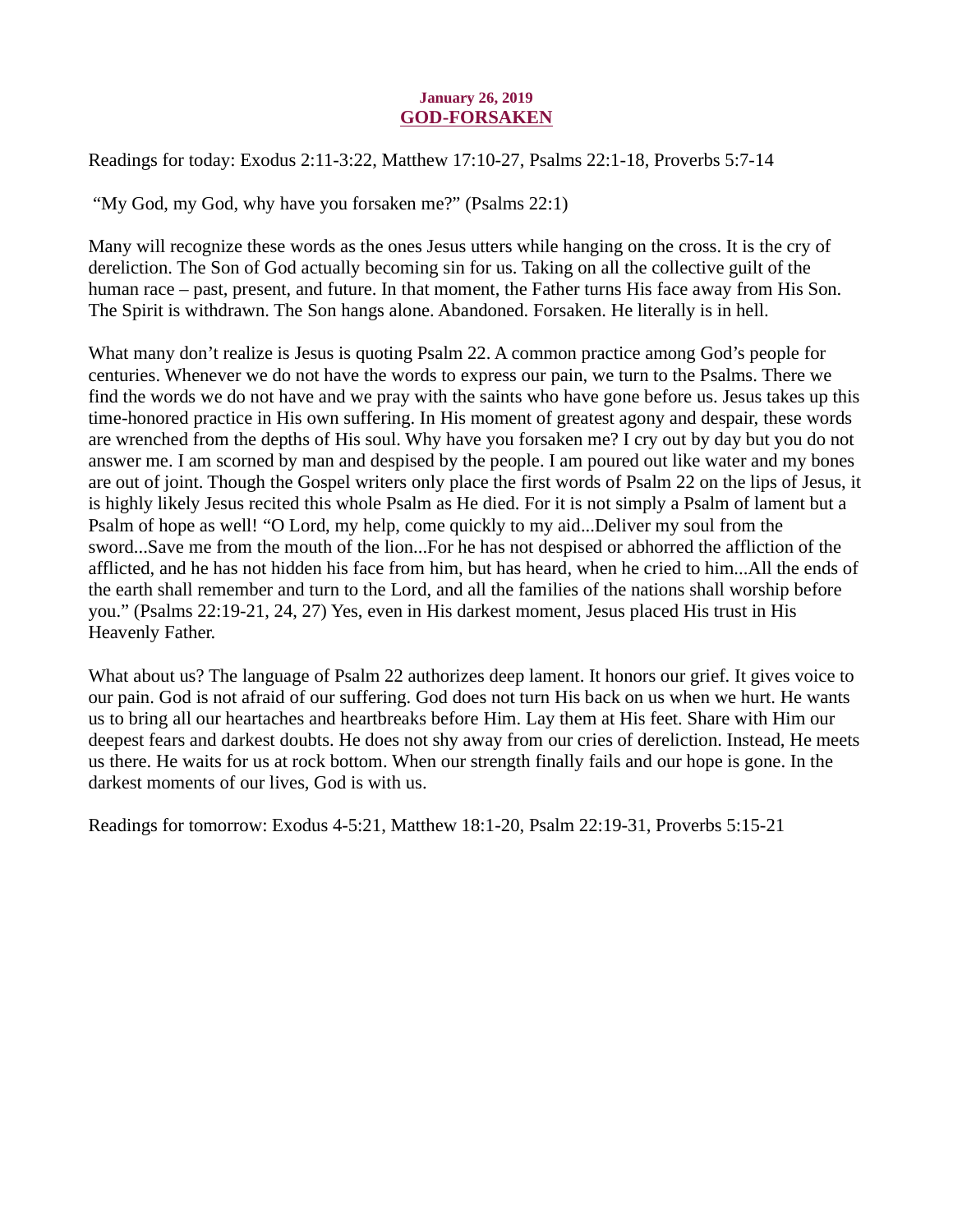#### January 27, 2019 EXCUSES

<span id="page-29-0"></span>[Readings for today: Exodus 4-5:21, Matthew 18:1-20, Psalm 22:19-31, Proverbs 5:15-21](https://www.biblegateway.com/passage/?search=Exodus+4-5%3A21%2C+Matthew+18%3A1-20%2C+Psalm+22%3A19-31%2C+Proverbs+5%3A15-21&version=ESV)

Excuses. We all have them. We all have reasons why things have not gone the way we want. Why we can't live up to our responsibilities. Can't keep our promises. Can't fulfill our obligations. We make excuses in our marriages and families. We make excuses at work and at school. We even make excuses for why we cannot worship God in the way He deserves and the way He demands. We have all kinds of reasons. Some of them are good reasons. Some of them are bad reasons. Some of them have nothing to do with the matter at hand.

Maybe you didn't realize it but some of our greatest heroes/heroines of the faith also made excuses. Take Moses for example. I get it. He's eighty years old. He's built a life in Midian. He's gotten married. He has children. He has a thriving business. It's a lot to give up to go back to a country where he's wanted for murder. It's a lot to go back to a people who've already rejected his leadership. He doesn't think they'll believe him when he claims to speak for God. He doesn't think they'll listen when he describes his burning bush experience. Besides, he's not a great speaker anyway. He's not confident. Not good in front of people. He stutters. He stammers. He has a hard time making his point. He's frankly not what you'd expect in a strong charismatic leader.

Even the best of us make excuses. Thankfully, God doesn't take them seriously. Thankfully, God blows right past all our reasons for why this or that won't work. Why this or that plan will fail. Why we are not the right man or woman for the job. He gives us signs to encourage our faint hearts. A staff that turns into a snake. A hand that becomes leprous and is made clean. Water turning to blood as it's poured on the ground. An unexpected phone call from a friend. A fresh Word from Scripture. An answer to prayer. A surprise gift. All of these signs are from the Lord that we can indeed do what He's asking us to do...if we have the eyes to see and the hearts to understand them as such. Furthermore, He reminds us who gave us our gifts and talents in the first place! "Who has made man's mouth? Who makes him mute, or deaf, or seeing, or blind? Is it not I, the Lord? Now therefore go, and I will be with your mouth and teach you what you shall speak." (Exodus 4:11-12) God is not limited by our lack of ability or confidence. The One who made us will equip us for every good work. Finally, God sends others to help us out along the way. For every Moses, there is an Aaron. For every Paul, there is a Barnabus. This is how God works. Always in community. Always through relationships. No man or woman is an island. The Christian life is not meant to be lived alone.

So what excuses have you been making? What's been holding you back from serving God with all your heart, soul, mind and strength? What's keeping you from community? Is it fear? Is it failure? Is it brokenness? Is it is in? Have you been hurt? Wounded? Are you too old? Too young? Too busy? God has a plan for your life. God wants to use you for His Kingdom purposes in this world. God has blessed you to be a blessing. Stop making excuses and place your trust in God. The One who calls you will provide you with everything you need to accomplish His work.

Readings for tomorrow: Exodus 5:22-7:25, Matthew 18:21-19:12, Psalms 23, Proverbs 5:22-23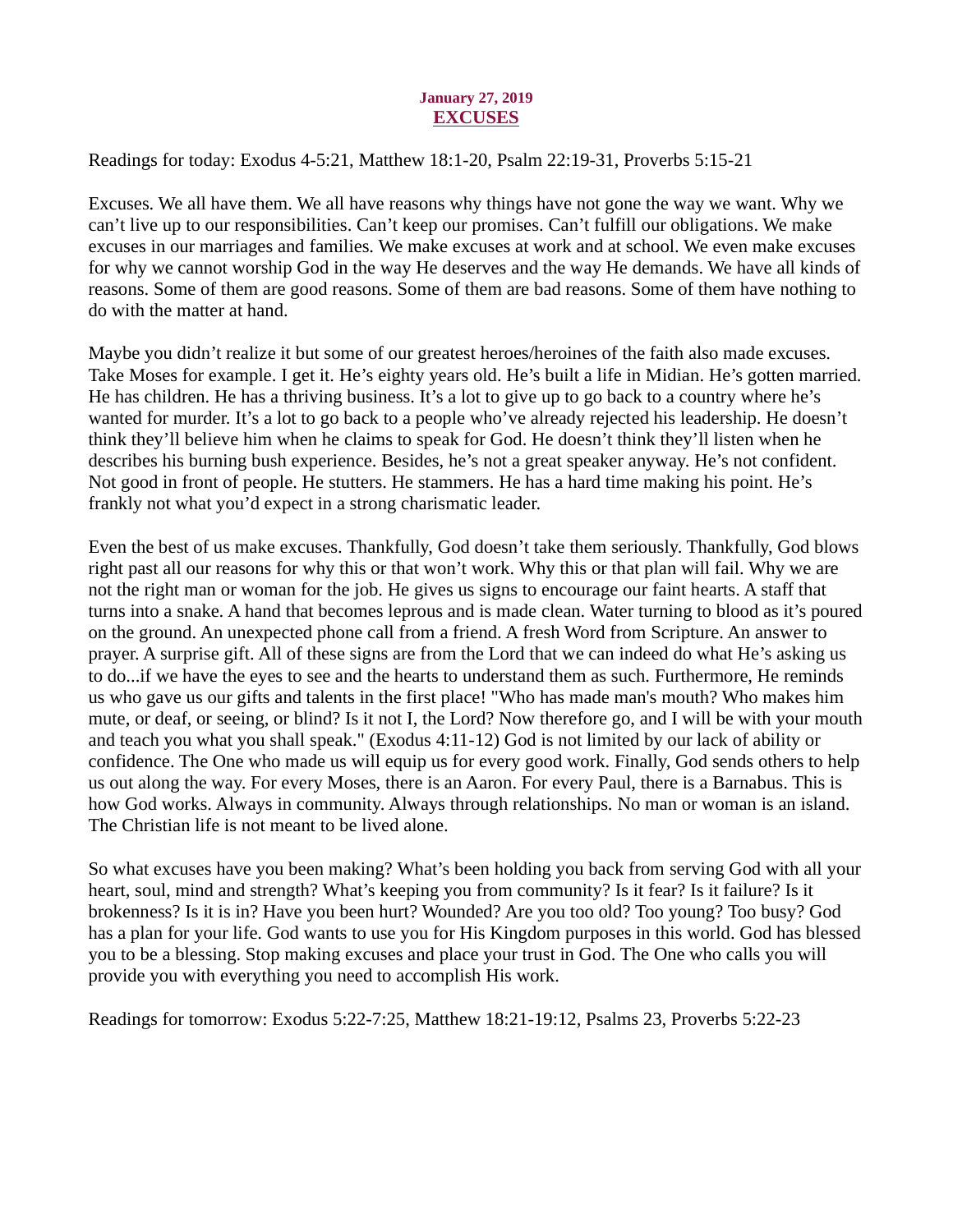#### January 28, 2019 GOD ISN'T FAIR

<span id="page-30-0"></span>[Readings for today: Exodus 5:22-7:25, Matthew 18:21-19:12, Psalms 23, Proverbs 5:22-23](https://www.biblegateway.com/passage/?search=Exodus+5%3A22-7%3A25%2C+Matthew+18%3A21-19%3A12%2C+Psalms+23%2C+Proverbs+5%3A22-23&version=ESV)

Today we have to grapple with one the deepest mysteries in all of Scripture. God hardening Pharaoh's heart. Before we even get started, let's acknowledge the obvious. We hate this truth. It runs counter to everything we've been raised to believe about free will, everyone getting a choice, God loving everyone, etc. It calls into question God's justice. God's righteousness. How could a righteous God harden someone's heart to the point where they are kept from saving faith? And yet, if we are courageous enough to take the text at face value, we are left with no other conclusion.

 "But I will harden Pharaoh's heart, and though I multiply my signs and wonders in the land of Egypt, Pharaoh will not listen to you." (Ex. 7:3)

"Then the Lord said to Moses, "Go in to Pharaoh, for I have hardened his heart and the heart of his servants..." (Ex. 10:1)

"But the Lord hardened Pharaoh's heart, and he did not let the people of Israel go." (Ex. 10:20)

"But the Lord hardened Pharaoh's heart, and he would not let them go." (Ex. 10:27)

"Moses and Aaron did all these wonders before Pharaoh, and the Lord hardened Pharaoh's heart, and he did not let the people of Israel go out of his land." (Ex. 11:10)

God is relentless with this man. He will not let him repent. He will not let him escape judgment. He will not let him give in until his nation lies in ruins. God will not let up until there is no doubt who is God and who is not. (Remember, Pharaoh was worshiped as a god by his people.) Now this is hard for us. This is a different side to God that we aren't used to. A God who reigns over the affairs of humanity. A God who rules over the universe with a firm hand. A God who is to be feared as much as loved. A God who will tolerate no rivals. No equals. So again, the question is pressed...how could a righteous God harden someone's heart to the point where they are kept from saving faith?

The key is how we define righteousness. Do we define it from a human perspective? Or a Biblical one? According to Scripture, God's highest aim is NOT the salvation of His people. As important as this is, it is merely the means God chooses to achieve a higher end. What is that "higher end?" The full display of God's power and glory and majesty and sovereignty over all creation. God's greatest aim is to fill the earth with His glory. His grand design calls for all creation to honor His great name. This is the purpose for which we were created and it is clearly revealed in the Exodus narrative.

"But I will harden Pharaoh's heart, and though I multiply my signs and wonders in the land of Egypt, Pharaoh will not listen to you. Then I will lay my hand on Egypt and bring my hosts, my people the children of Israel, out of the land of Egypt by great acts of judgment. The Egyptians shall know that I am the Lord, when I stretch out my hand against Egypt and bring out the people of Israel from among them." (Ex. 7:3-5)

"Then the Lord said to Moses, "Go in to Pharaoh, for I have hardened his heart and the heart of his servants, that I may show these signs of mine among them, and that you may tell in the hearing of your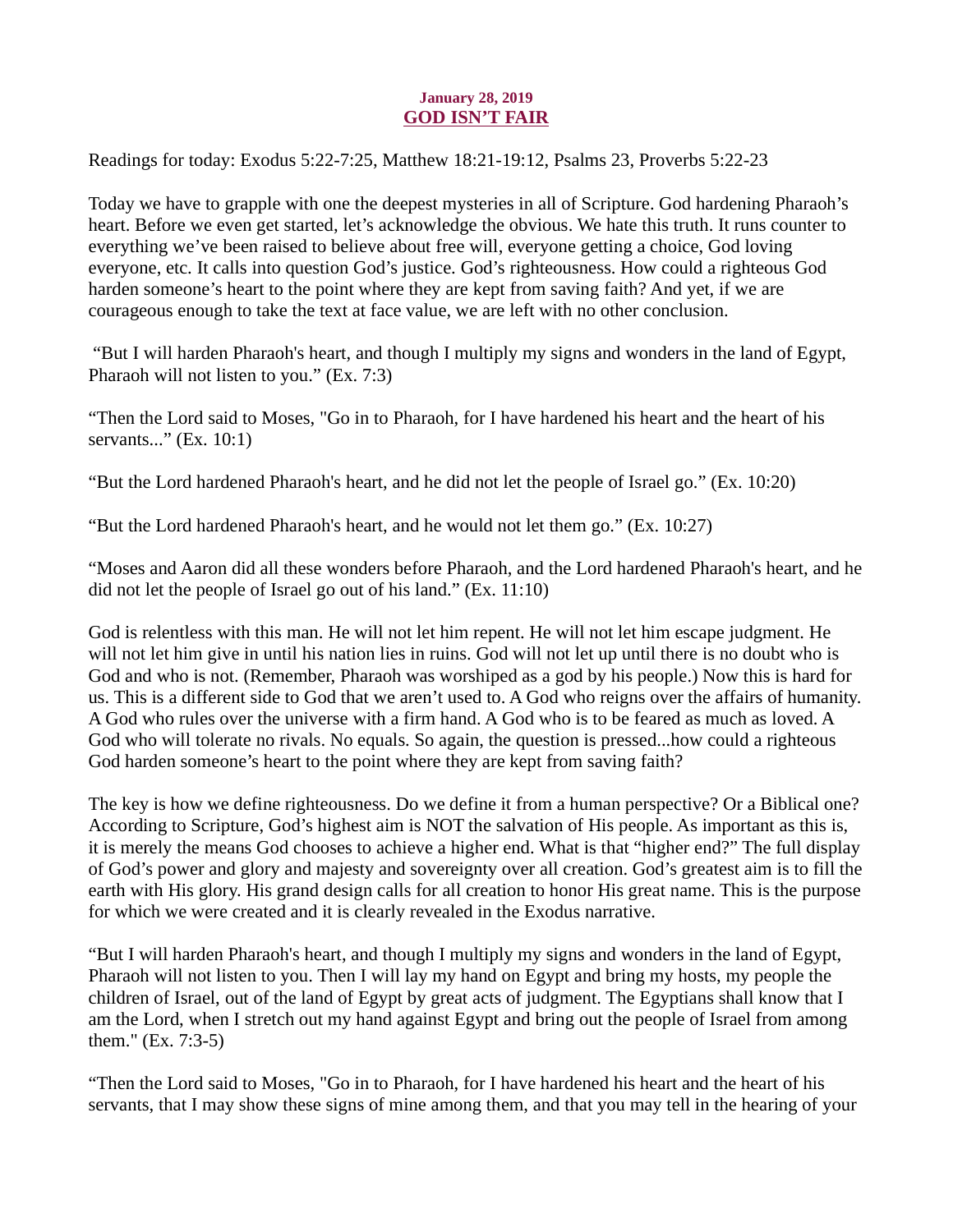son and of your grandson how I have dealt harshly with the Egyptians and what signs I have done among them, that you may know that I am the Lord." (Ex. 10:1-2)

"Then the Lord said to Moses, "Pharaoh will not listen to you, that my wonders may be multiplied in the land of Egypt." (Ex. 11:9)

And the Apostle Paul affirms God's purposes when he looked back on the Exodus story. "For the Scripture says to Pharaoh, "For this very purpose I have raised you up, that I might show my power in you, and that my name might be proclaimed in all the earth." (Rom. 9:17)

The point is clear. God will make His name known. And He chooses to make His name known through "vessels of mercy" (His people) and "vessels of wrath" (not His people). And lest we think this somehow compromises God's justice or righteousness or goodness or just isn't fair; we have to remember our condition before God. All of us are dead in our trespasses. All of us have sinned and fallen short of God's glory. All of us deserve death and the torments of hell forever. We are in NO position – broken, sinful, and rebellious as we are - to pass judgment on God. God is free to choose to use whomever He wills in whatever way He wills and this in no way compromises His integrity.

So what does this mean for us? Does it mean we should be scared of God? Does it mean we are at the mercy of a God who is arbitrary and capricious? Not at all. In Jesus Christ, God has provided the perfect Passover Lamb! He Himself has become the sacrifice that saves! He blood delivers us from the angel of death! And because we have no idea whom God has chosen, we should go forth and gladly, even boldly, share this good news with the world!

Readings for tomorrow: Exodus 8-9, Matthew 19:13-30, Psalms 24, Proverbs 6:1-5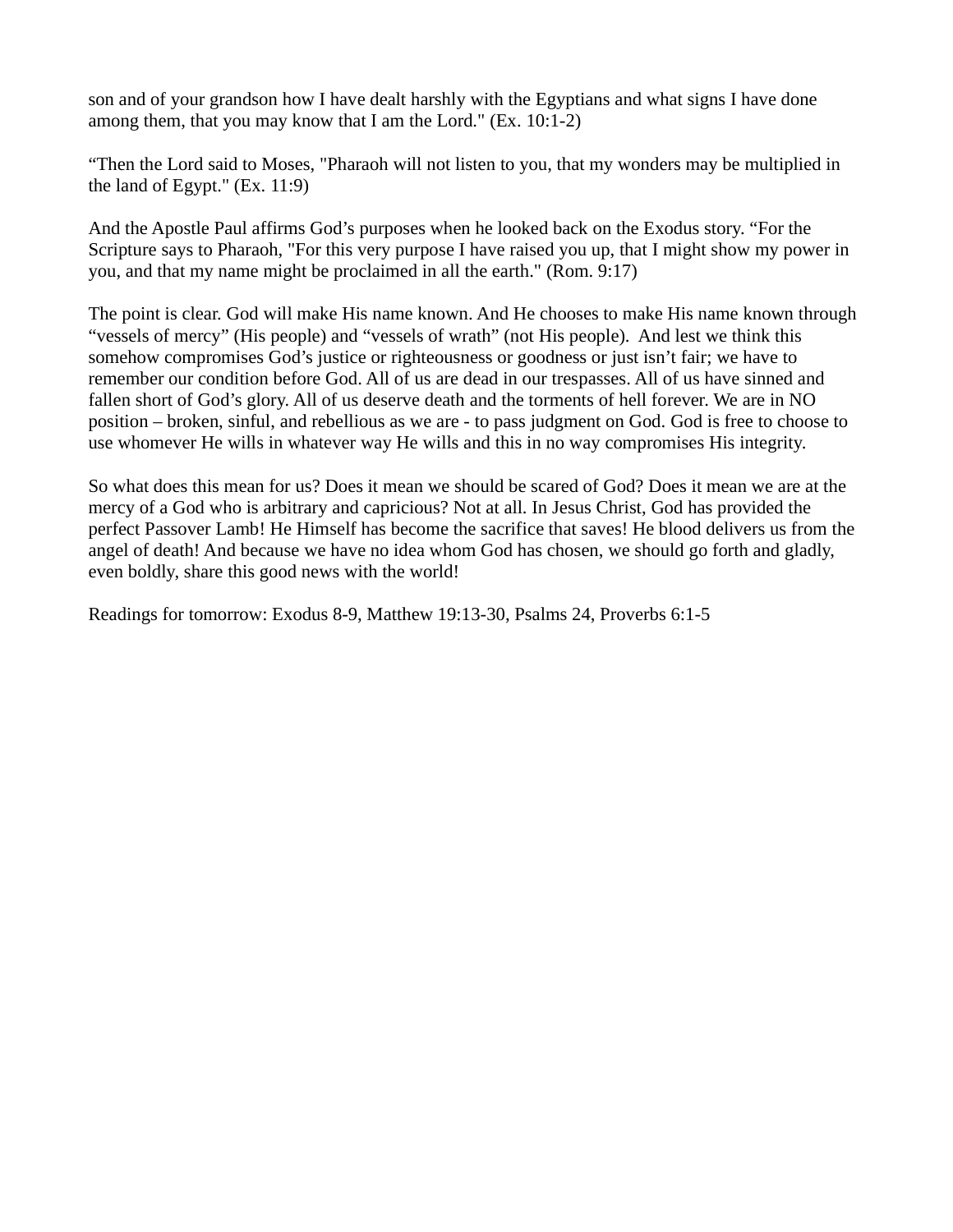#### January 29, 2019 HEAVENLY TREASURE

<span id="page-32-0"></span>[Readings for today: Exodus 8-9, Matthew 19:13-30, Psalms 24, Proverbs 6:1-5](https://www.biblegateway.com/passage/?search=Exodus+8-9%2C+Matthew+19%3A13-30%2C+Psalms+24%2C+Proverbs+6%3A1-5&version=ESV)

"What good deed must I do to earn eternal life?" Such a good question. Such a common question. One I find a lot of people asking in my line of work. Have I done enough? Have I been good enough? Will my life be weighed in the scales and found wanting? Will St. Peter open the gates to me? I cannot tell you how many times I have had this conversation with someone who is near death. Lying on their deathbed, they so often want to know if they've done enough to earn their way into heaven.

It makes me sad but I get it. We've been raised in a culture of self-sufficiency. The great American myth is the Horacio Alger story. The rags to riches account of a young man who works hard to improve his lot in life. We talk about pulling ourselves up by our own bootstraps. No such thing as a free lunch. We assume that if we work hard over a long period of time, we will be successful. But then reality hits us in the face. As Martin Luther King Jr. famously said, "It's all right to tell a man to lift himself by his own bootstraps, but it is a cruel just to say to a bootless man that he ought to lift himself by his own bootstraps." Life has a way of creating obstacles for us. Especially if we are economically disadvantaged or belong to a minority group. And this truth points us to the even deeper reality that we are all - black, white, rich, poor, gay, straight, trans, cis - spiritually dead. How can one keep the commandments as Jesus suggests when one's heart is corrupted by sin?

It's easy to think that what Jesus is proposing here is strict adherence to the Ten Commandments. He's not. Pay close attention to how he responds to the young man. "You've kept the commandments? All of them since your youth? Let's put that to the test shall we? Go and sell all you have and give it to the poor." The clear implication is that if the young man had indeed been keeping the commandments since his youth, his heart would be so deeply in love with God he'd have no problem letting go of all his material possessions. Furthermore, he would surely recognize the Author of those Ten Commandments when He stood in front of him and would give ANYTHING to follow Him! Sadly, he does not thus betraying where his true loyalties lie. He doesn't love God with all his heart, soul, mind and strength. He's been fooling himself all along. And therefore eternal life will remain out of reach.

This is shocking news to the disciples. "Who then can be saved if not this rich young man who's done everything right his whole life?" It's not about how our life appears on the outside but what's on the inside that counts. It's what we do but what we love that matters most. Do we love God? If so, we will joyfully leave "houses or brothers or sisters or father or mother or children or lands" in Jesus' name. Are we storing up treasure in heaven? Then we will gladly relinquish our wealth and possessions in Jesus' name. Are we seeking God's Kingdom? Then we will be more than willing to sacrifice our political, cultural, and social power/influence in Jesus' name. Only when our hearts are oriented towards heaven. Oriented towards the Kingdom. Oriented towards Jesus, will we receive the gift He has promised. Eternal life.

Is this possible for us to achieve? Can we lay hold of faith like we do our bootstraps? No, we cannot. All we can do is open our hearts to Jesus. Receive the Holy Spirit and let Him do the work of regeneration that we are unable to do. "With man this is impossible, but with God all things are possible." (Matthew 19:26)

Readings for tomorrow: Exodus 10:1-12:13, Matthew 20:1-28, Psalms 25, Proverbs 6:12-15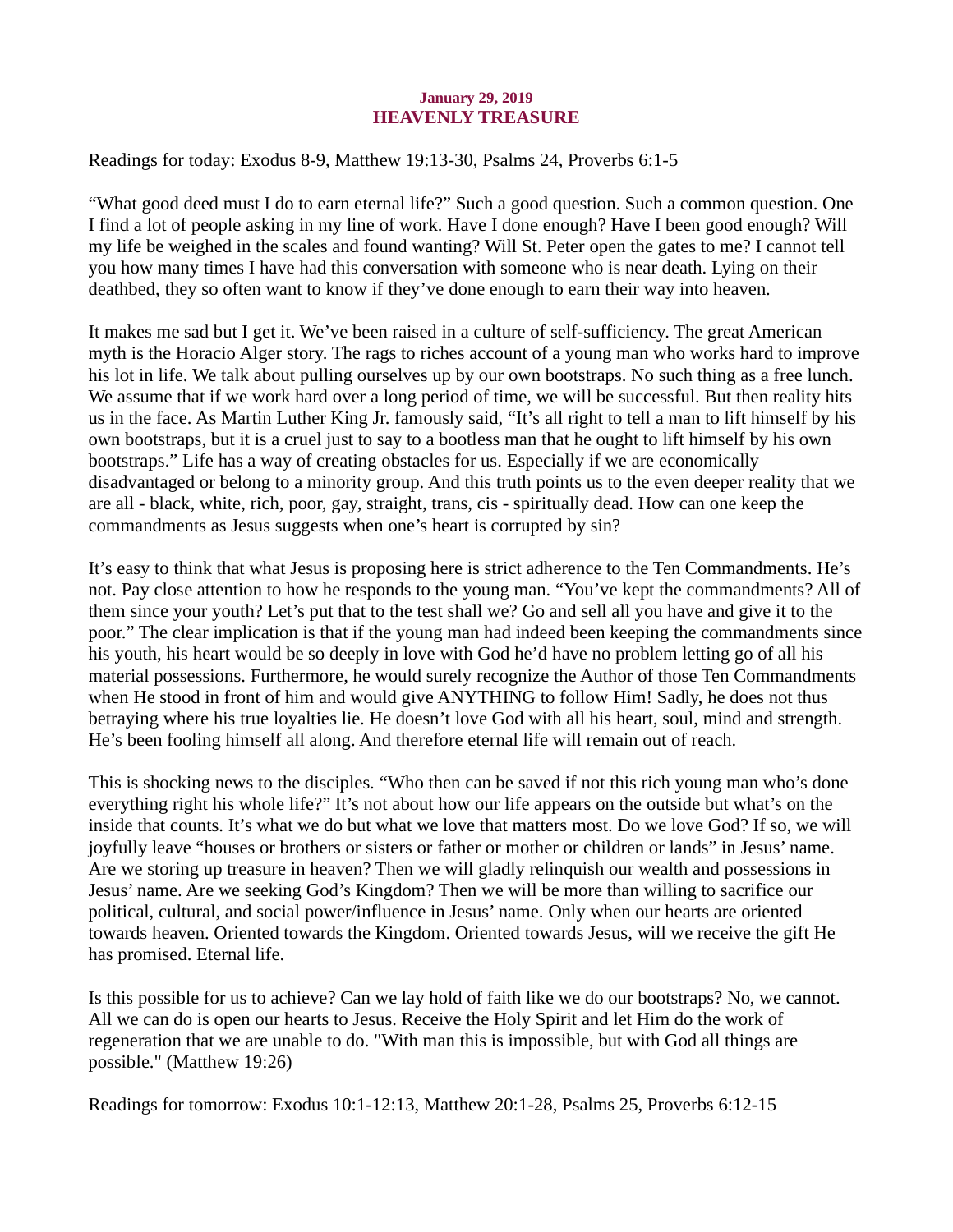#### January 30, 2019 IS GOD A COMMUNIST?

<span id="page-33-0"></span>[Readings for today: Exodus 10:1-12:13, Matthew 20:1-28, Psalms 25, Proverbs 6:12-15](https://www.biblegateway.com/passage/?search=Exodus+10%3A1-12%3A13%2C+Matthew+20%3A1-28%2C+Psalms+25%2C+Proverbs+6%3A12-15&version=ESV)

It just doesn't seem fair. To pay laborers who work all day the same wage as those who show up at the 11th hour. I am pretty confident if I were one of the people the master hired at dawn. If I worked all day in the hot sun. If I were tired and weary and worn out from picking grapes and pruning vines. I would be resentful of those who came later in the day. I would assume the master would make things "right" and pay me according to what I deserve. And at the end of the day, when the wages were being handed out and I saw the master hand a denarius to those who came at the very end, I am sure I would expect some kind of bonus. The fact that the master pays me the same as he does all the rest would make me angry too.

It feels like communism. Making sure everyone gets paid the same regardless of the disparity in how much they worked. It feels like the current political debates that seek to move us towards a more European socialist model of government. Free healthcare. Free college. And everyone getting a living wage regardless of how hard they work. Perhaps this is the next logical step for a generation who always got a participation trophy. Where everyone needed the same affirmation lest we make people feel bad. If you are like me, this kind of thinking is frustrating. In the "real world" there are winners and losers. Social Darwinism is a real thing. People are not all the same. They do not have the same gifts and talents and abilities. They do not have the same work ethic. They do not have the same opportunities. Some face more barriers than others. Some have more advantages than others. This is just life. So the story Jesus tells about paying those who worked for one hour the same as those who slaved all day just doesn't sit well.

Grace never sits well. Not with me. Not with anyone. That's really the heart of this story. It has less to do with economics or the rights of workers and employers and a whole lot more to do with the extravagant grace of God. God chooses to reward those who are late to the party as much as He chooses to reward those who are already in. Grace is the currency of God's Kingdom. It has this leveling effect. Through grace, the first become last. No longer defined by their achievements and success. Through grace, the last become first. No longer defined by their failures and shame. Greatness in the Kingdom is defined by those who selflessly serve. Those who courageously follow the example of the Master who did not come to be served by to serve and give His life as a ransom for many.

Grace shifts our perspective. Rather than be frustrated that the workers who came at the 11th hour were paid as much as those who came in the first hour, grace causes us to rejoice that everyone got the chance to work at all! No one was left out! No one was left standing in the marketplace to go hungry! No one had to go home and tell their wives and children they couldn't find a job! Grace celebrates the incredible generosity of the Master who extravagantly gives to all in need! This isn't about communism, socialism, capitalism, or any other "isms" you can think of! When Jesus comes again to establish His reign and rule on the earth, all the "isms" of this world will perish. They are corrupt manmade systems not fit for the glory of the coming Kingdom of God. No, God's Kingdom runs on grace. It's sustained by grace. It's powered by grace. And the great news is this...grace is a renewable, sustainable, clean source of energy that will last for all eternity!

Readings for tomorrow: Exodus 12:14-13:16, Matthew 20:29-21:22, Psalms 25:16-22, Proverbs 6:12- 15